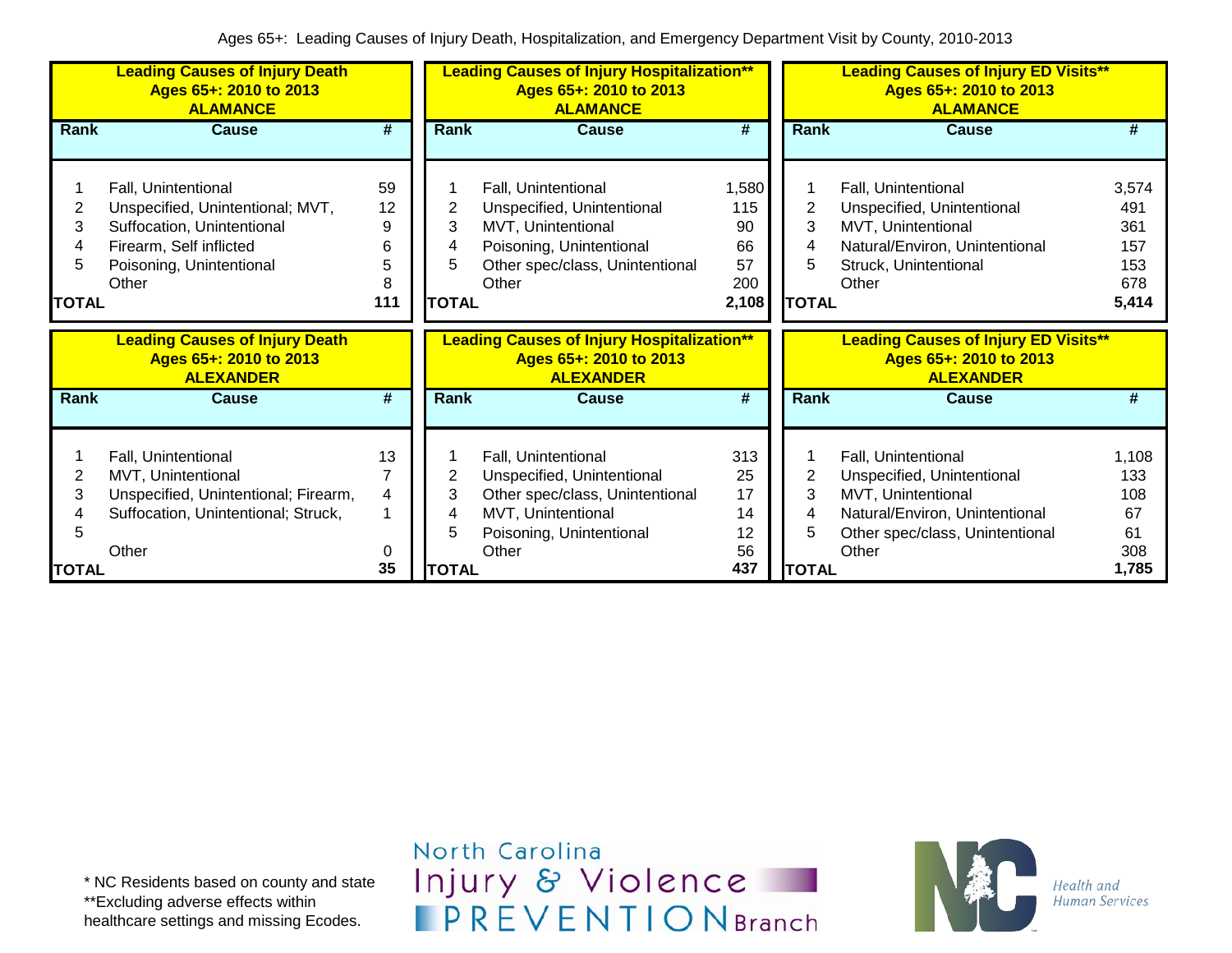|                             | <b>Leading Causes of Injury Death</b><br>Ages 65+: 2010 to 2013<br><b>ALLEGHANY</b>                                                |                                     |                                               | <b>Leading Causes of Injury Hospitalization**</b><br>Ages 65+: 2010 to 2013<br><b>ALLEGHANY</b>                                                                                                                               |                                                     |                                          | <b>Leading Causes of Injury ED Visits**</b><br>Ages 65+: 2010 to 2013<br><b>ALLEGHANY</b>                                                   |                                             |
|-----------------------------|------------------------------------------------------------------------------------------------------------------------------------|-------------------------------------|-----------------------------------------------|-------------------------------------------------------------------------------------------------------------------------------------------------------------------------------------------------------------------------------|-----------------------------------------------------|------------------------------------------|---------------------------------------------------------------------------------------------------------------------------------------------|---------------------------------------------|
| Rank                        | <b>Cause</b>                                                                                                                       | $\overline{\boldsymbol{t}}$         | <b>Rank</b>                                   | <b>Cause</b>                                                                                                                                                                                                                  | $\overline{\boldsymbol{t}}$                         | <b>Rank</b>                              | <b>Cause</b>                                                                                                                                | #                                           |
| 2<br>3<br>5<br><b>TOTAL</b> | Fall, Unintentional<br>Unspecified, Unintentional;<br>Other                                                                        | 5<br>0<br>8                         | 2<br>3<br>4<br>5<br><b>TOTAL</b>              | Fall, Unintentional<br>Unspecified, Unintentional<br>Poisoning, Unintentional<br>Other spec/notclass,<br>Unintentional; Other spec/class,<br>Unintentional<br>Transport, other, Unintentional;<br>MVT, Unintentional<br>Other | 145<br>29<br>7<br>6<br>3<br>10<br>209               | $\overline{2}$<br>3<br>5<br><b>TOTAL</b> | Fall, Unintentional<br>Unspecified, Unintentional<br>Struck, Unintentional<br>Natural/Environ, Unintentional<br>MVT, Unintentional<br>Other | 335<br>76<br>27<br>19<br>18<br>66<br>541    |
|                             | <b>Leading Causes of Injury Death</b><br>Ages 65+: 2010 to 2013<br><b>ANSON</b>                                                    |                                     |                                               | <b>Leading Causes of Injury Hospitalization**</b><br>Ages 65+: 2010 to 2013<br><b>ANSON</b>                                                                                                                                   |                                                     |                                          | <b>Leading Causes of Injury ED Visits**</b><br>Ages 65+: 2010 to 2013<br><b>ANSON</b>                                                       |                                             |
| <b>Rank</b>                 | <b>Cause</b>                                                                                                                       | #                                   | <b>Rank</b>                                   | <b>Cause</b>                                                                                                                                                                                                                  | #                                                   | <b>Rank</b>                              | Cause                                                                                                                                       | #                                           |
| 2<br>3<br>5<br><b>TOTAL</b> | MVT, Unintentional; Firearm, Self<br>Suffocation, Unintentional<br>Unspecified, Unintentional;<br>Drowning, Unintentional<br>Other | 4<br>3<br>$\overline{2}$<br>0<br>20 | $\overline{2}$<br>3<br>4<br>5<br><b>TOTAL</b> | Fall, Unintentional<br>Unspecified, Unintentional<br>MVT, Unintentional<br>Poisoning, Unintentional; Other<br>spec/class, Unintentional<br>Poisoning, Undetermined;<br>Other                                                  | 217<br>21<br>16<br>$\overline{7}$<br>4<br>11<br>287 | 2<br>3<br>5<br><b>TOTAL</b>              | Fall, Unintentional<br>Unspecified, Unintentional<br>Struck, Unintentional<br>MVT, Unintentional<br>Natural/Environ, Unintentional<br>Other | 695<br>82<br>74<br>63<br>56<br>147<br>1,117 |

\* NC Residents based on county and state \*\*Excluding adverse effects within healthcare settings and missing Ecodes.

North Carolina Injury & Violence **IPREVENTIONBranch** 

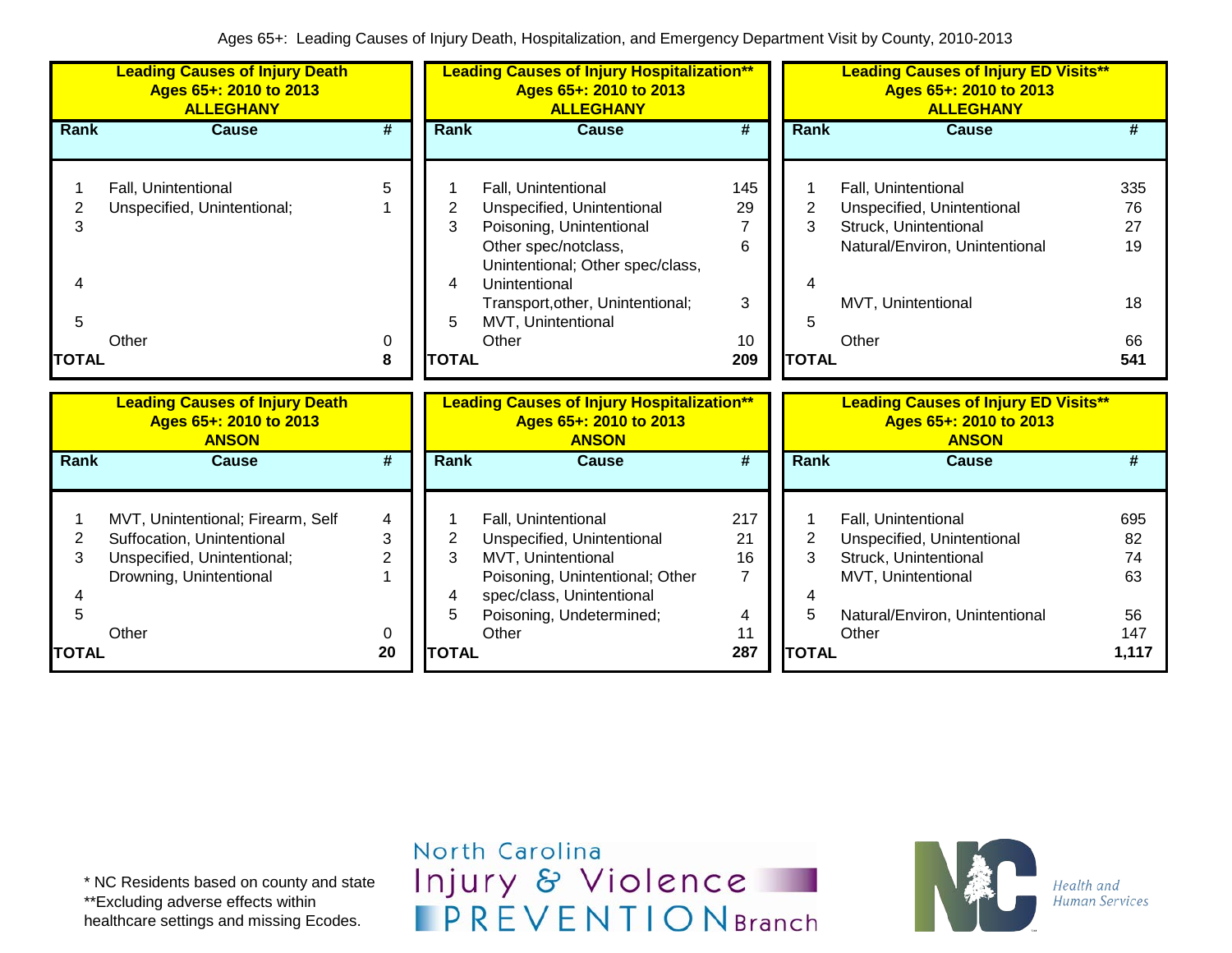|                                  | <b>Leading Causes of Injury Death</b><br>Ages 65+: 2010 to 2013<br><b>ASHE</b>                                                                       |                               |                                  | <b>Leading Causes of Injury Hospitalization**</b><br>Ages 65+: 2010 to 2013<br><b>ASHE</b>                                                                      |                                          |                                  | <b>Leading Causes of Injury ED Visits**</b><br>Ages 65+: 2010 to 2013<br><b>ASHE</b>                                                            |                                                 |
|----------------------------------|------------------------------------------------------------------------------------------------------------------------------------------------------|-------------------------------|----------------------------------|-----------------------------------------------------------------------------------------------------------------------------------------------------------------|------------------------------------------|----------------------------------|-------------------------------------------------------------------------------------------------------------------------------------------------|-------------------------------------------------|
| Rank                             | Cause                                                                                                                                                | #                             | Rank                             | <b>Cause</b>                                                                                                                                                    | #                                        | Rank                             | <b>Cause</b>                                                                                                                                    | #                                               |
| 2<br>3<br>4<br>5<br><b>TOTAL</b> | Fall, Unintentional<br>Unspecified, Unintentional<br>MVT, Unintentional<br>Suffocation, Unintentional; Firearm,<br>Poisoning, Unintentional<br>Other | 8<br>6<br>4<br>2<br>0<br>23   | 2<br>3<br>4<br>5<br><b>TOTAL</b> | Fall, Unintentional<br>Unspecified, Unintentional<br>Other spec/class, Unintentional<br>Suffocation, Unintentional;<br>Transport, other, Unintentional<br>Other | 404<br>23<br>15<br>14<br>11<br>23<br>518 | 2<br>3<br>4<br>5<br><b>TOTAL</b> | Fall, Unintentional<br>Unspecified, Unintentional<br>Overexertion, Unintentional<br>Struck, Unintentional<br>MVT, Unintentional<br>Other        | 1,287<br>223<br>107<br>97<br>96<br>319<br>2,129 |
|                                  | <b>Leading Causes of Injury Death</b><br>Ages 65+: 2010 to 2013<br><b>AVERY</b>                                                                      |                               |                                  | <b>Leading Causes of Injury Hospitalization**</b><br>Ages 65+: 2010 to 2013<br><b>AVERY</b>                                                                     |                                          |                                  | <b>Leading Causes of Injury ED Visits**</b><br>Ages 65+: 2010 to 2013<br><b>AVERY</b>                                                           |                                                 |
| <b>Rank</b>                      | <b>Cause</b>                                                                                                                                         | #                             | Rank                             | <b>Cause</b>                                                                                                                                                    | $\overline{\boldsymbol{t}}$              | <b>Rank</b>                      | <b>Cause</b>                                                                                                                                    | #                                               |
| 2<br>3<br>5                      | Fall, Unintentional<br>Suffocation, Unintentional<br>Unspecified, Unintentional;<br>Unspecified, Assault; Poisoning,<br>Other                        | 6<br>3<br>$\overline{2}$<br>0 | 2<br>3<br>4<br>5                 | Fall, Unintentional<br>Unspecified, Unintentional<br>Other spec/class, Unintentional<br>MVT, Unintentional<br>Poisoning, Unintentional<br>Other                 | 240<br>18<br>17<br>7<br>6<br>33          | 2<br>5                           | Fall, Unintentional<br>Struck, Unintentional<br>Unspecified, Unintentional<br>Overexertion, Unintentional<br>Cut/pierce, Unintentional<br>Other | 1,120<br>115<br>114<br>105<br>95<br>305         |
| <b>TOTAL</b>                     |                                                                                                                                                      | 17                            | <b>TOTAL</b>                     |                                                                                                                                                                 | 321                                      | <b>TOTAL</b>                     |                                                                                                                                                 | 1,854                                           |

North Carolina Injury & Violence **IPREVENTIONBranch** 

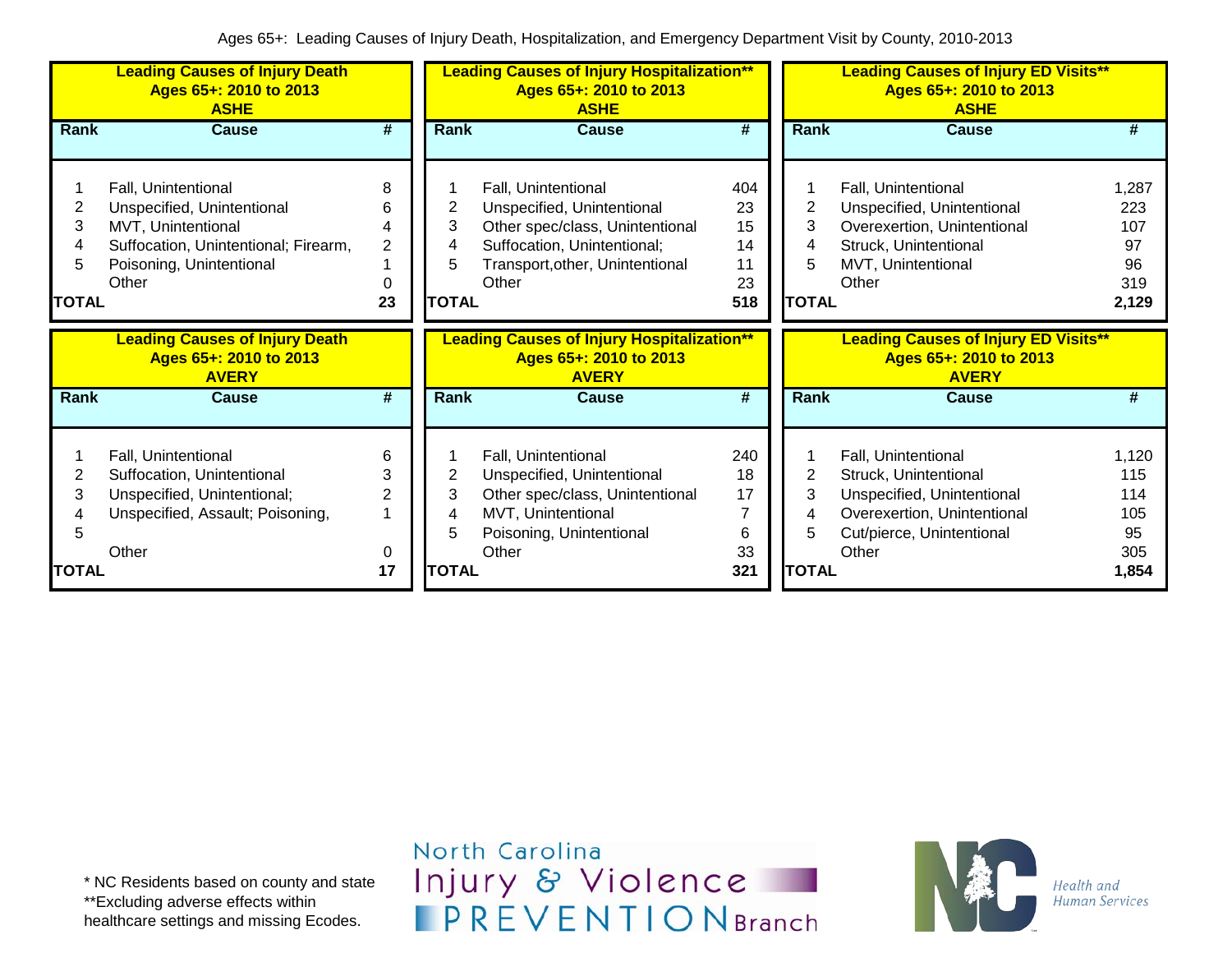|                                                                                                                                                                              | <b>BEAUFORT</b>                   |                                  | Ages 65+: 2010 to 2013<br><b>BEAUFORT</b>                                                                                                                         |                                          | <b>Leading Causes of Injury ED Visits**</b><br>Ages 65+: 2010 to 2013<br><b>BEAUFORT</b><br><b>Cause</b><br>Rank<br># |                                                                                                                                                 |                                                   |  |
|------------------------------------------------------------------------------------------------------------------------------------------------------------------------------|-----------------------------------|----------------------------------|-------------------------------------------------------------------------------------------------------------------------------------------------------------------|------------------------------------------|-----------------------------------------------------------------------------------------------------------------------|-------------------------------------------------------------------------------------------------------------------------------------------------|---------------------------------------------------|--|
| <b>Cause</b><br>Rank                                                                                                                                                         | #                                 | Rank                             | <b>Cause</b>                                                                                                                                                      | #                                        |                                                                                                                       |                                                                                                                                                 |                                                   |  |
| Fall, Unintentional<br>MVT, Unintentional<br>2<br>Unspecified, Unintentional;<br>3<br>Firearm, Self inflicted<br>4<br>Poisoning, Unintentional<br>5<br>Other<br><b>TOTAL</b> | 25<br>9<br>6<br>4<br>3<br>6<br>59 | 2<br>3<br>4<br>5<br><b>TOTAL</b> | Fall, Unintentional<br>Other spec/class, Unintentional<br>Unspecified, Unintentional<br>Poisoning, Unintentional<br>MVT, Unintentional<br>Other                   | 372<br>53<br>48<br>31<br>23<br>74<br>601 | 2<br>3<br><b>TOTAL</b>                                                                                                | Fall, Unintentional<br>Unspecified, Unintentional<br>MVT, Unintentional<br>Cut/pierce, Unintentional<br>Natural/Environ, Unintentional<br>Other | 1,955<br>380<br>218<br>179<br>164<br>603<br>3,499 |  |
| <b>Leading Causes of Injury Death</b><br>Ages 65+: 2010 to 2013<br><b>BERTIE</b>                                                                                             |                                   |                                  | <b>Leading Causes of Injury Hospitalization**</b><br>Ages 65+: 2010 to 2013<br><b>BERTIE</b>                                                                      |                                          |                                                                                                                       | <b>Leading Causes of Injury ED Visits**</b><br>Ages 65+: 2010 to 2013<br><b>BERTIE</b>                                                          |                                                   |  |
| Rank<br>Cause                                                                                                                                                                | #                                 | <b>Rank</b>                      | <b>Cause</b>                                                                                                                                                      | #                                        | <b>Rank</b>                                                                                                           | Cause                                                                                                                                           | #                                                 |  |
| Fall, Unintentional<br>2<br>Natural/Environ, Unintentional<br>MVT, Unintentional; Firearm, Self<br>3<br>Unspecified, Unintentional;<br>5<br>Other<br><b>TOTAL</b>            | 6<br>5<br>3<br>0<br>22            | 2<br>3<br>4<br>5<br><b>TOTAL</b> | Fall, Unintentional<br>Unspecified, Unintentional<br>Other spec/class, Unintentional<br>Poisoning, Unintentional; MVT,<br>Natural/Environ, Unintentional<br>Other | 156<br>38<br>13<br>9<br>5<br>17<br>247   | 2<br>3<br>5<br><b>TOTAL</b>                                                                                           | Fall, Unintentional<br>Unspecified, Unintentional<br>Natural/Environ, Unintentional<br>Struck, Unintentional<br>MVT, Unintentional<br>Other     | 687<br>143<br>81<br>75<br>69<br>208<br>1,263      |  |

North Carolina Injury & Violence **IPREVENTIONBranch** 

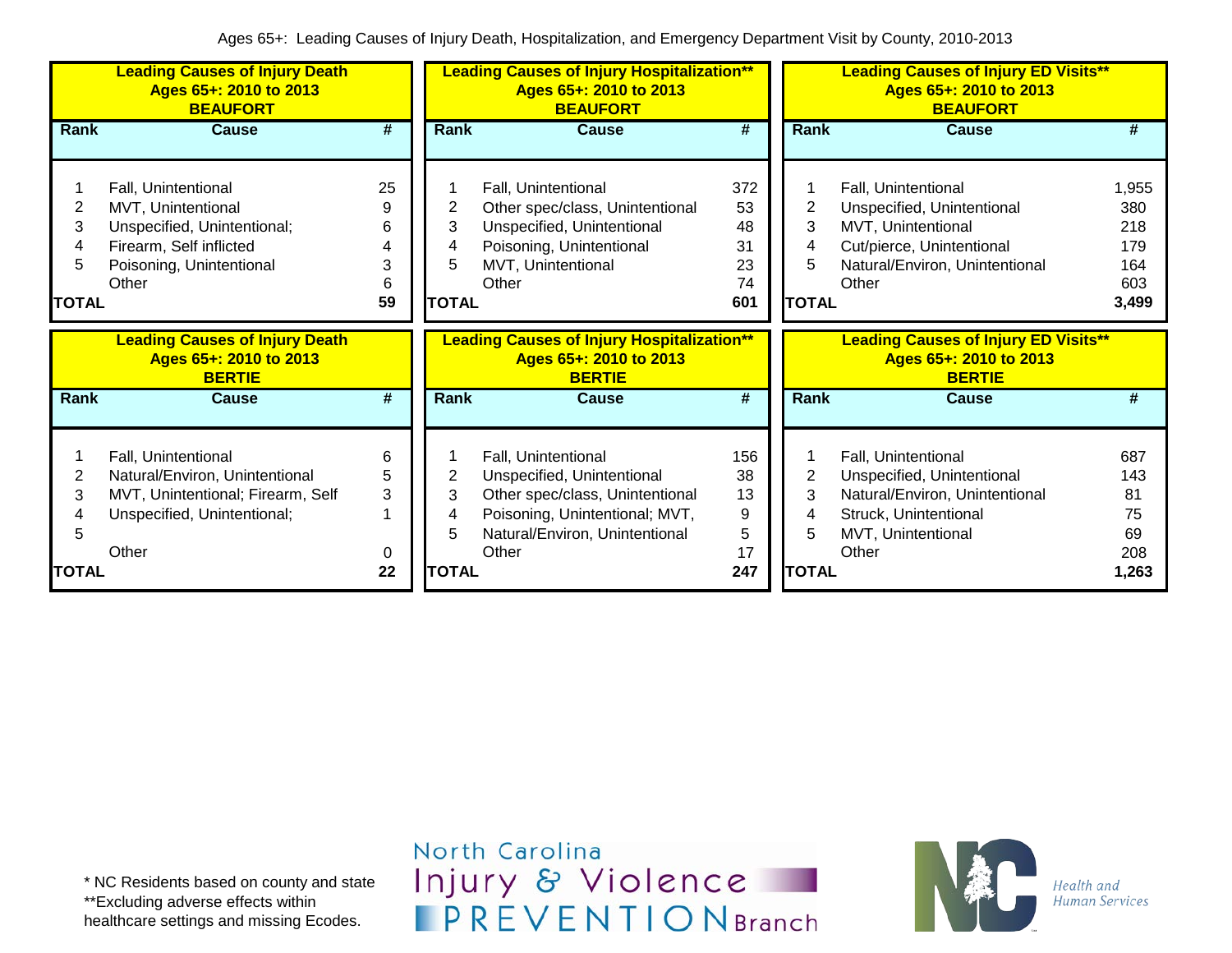|              | <b>Leading Causes of Injury Death</b><br>Ages 65+: 2010 to 2013<br><b>BLADEN</b>    |        |              | <b>Leading Causes of Injury Hospitalization**</b><br>Ages 65+: 2010 to 2013<br><b>BLADEN</b>    |                             |              | <b>Leading Causes of Injury ED Visits**</b><br>Ages 65+: 2010 to 2013<br><b>BLADEN</b>    |              |
|--------------|-------------------------------------------------------------------------------------|--------|--------------|-------------------------------------------------------------------------------------------------|-----------------------------|--------------|-------------------------------------------------------------------------------------------|--------------|
| <b>Rank</b>  | <b>Cause</b>                                                                        | #      | Rank         | <b>Cause</b>                                                                                    | $\overline{\boldsymbol{t}}$ | Rank         | <b>Cause</b>                                                                              | #            |
|              |                                                                                     |        |              |                                                                                                 |                             |              |                                                                                           |              |
|              | MVT, Unintentional                                                                  | 11     |              | Fall, Unintentional                                                                             | 211                         |              | Fall, Unintentional                                                                       | 1,124        |
| 2            | Suffocation, Unintentional                                                          | 5      | 2            | Unspecified, Unintentional                                                                      | 122                         | 2            | Unspecified, Unintentional                                                                | 262          |
| 3            | Fall, Unintentional                                                                 | 4      | 3            | MVT, Unintentional                                                                              | 31                          | 3            | MVT, Unintentional                                                                        | 148          |
| 4            | Unspecified, Unintentional                                                          | 3      | 4            | Poisoning, Unintentional                                                                        | 20                          | 4            | Struck, Unintentional                                                                     | 126          |
|              | Natural/Environ, Unintentional;                                                     | 2      |              | Other spec/class, Unintentional                                                                 | 17                          |              | Natural/Environ, Unintentional                                                            | 70           |
| 5            | Fire/Burn, Unintentional                                                            |        | 5            |                                                                                                 |                             | 5            |                                                                                           |              |
|              | Other                                                                               | 3      |              | Other                                                                                           | 40                          |              | Other                                                                                     | 298          |
| <b>TOTAL</b> |                                                                                     | 30     | <b>TOTAL</b> |                                                                                                 | 441                         | <b>TOTAL</b> |                                                                                           | 2,028        |
|              |                                                                                     |        |              |                                                                                                 |                             |              |                                                                                           |              |
|              | <b>Leading Causes of Injury Death</b><br>Ages 65+: 2010 to 2013<br><b>BRUNSWICK</b> |        |              | <b>Leading Causes of Injury Hospitalization**</b><br>Ages 65+: 2010 to 2013<br><b>BRUNSWICK</b> |                             |              | <b>Leading Causes of Injury ED Visits**</b><br>Ages 65+: 2010 to 2013<br><b>BRUNSWICK</b> |              |
| <b>Rank</b>  | <b>Cause</b>                                                                        | #      | Rank         | <b>Cause</b>                                                                                    | #                           | Rank         | <b>Cause</b>                                                                              | #            |
|              |                                                                                     |        |              |                                                                                                 |                             |              |                                                                                           |              |
|              | Fall, Unintentional                                                                 | 31     |              | Fall, Unintentional                                                                             | 819                         |              | Fall, Unintentional                                                                       | 3,478        |
| 2            | Firearm, Self inflicted                                                             | 17     | 2            | Unspecified, Unintentional                                                                      | 132                         | 2            | Unspecified, Unintentional                                                                | 441          |
| 3            | MVT, Unintentional                                                                  | 12     | 3            | MVT, Unintentional                                                                              | 63                          | 3            | MVT, Unintentional                                                                        | 330          |
| 4            | Unspecified, Unintentional                                                          | 8<br>7 | 4            | Poisoning, Unintentional                                                                        | 53                          | 4            | Struck, Unintentional                                                                     | 296          |
| 5            | Suffocation, Unintentional<br>Other                                                 | 15     | 5            | Other spec/class, Unintentional<br>Other                                                        | 34<br>152                   | 5            | Overexertion, Unintentional<br>Other                                                      | 295<br>1,008 |

\* NC Residents based on county and state \*\*Excluding adverse effects within healthcare settings and missing Ecodes.

North Carolina Injury & Violence **IPREVENTIONBranch** 

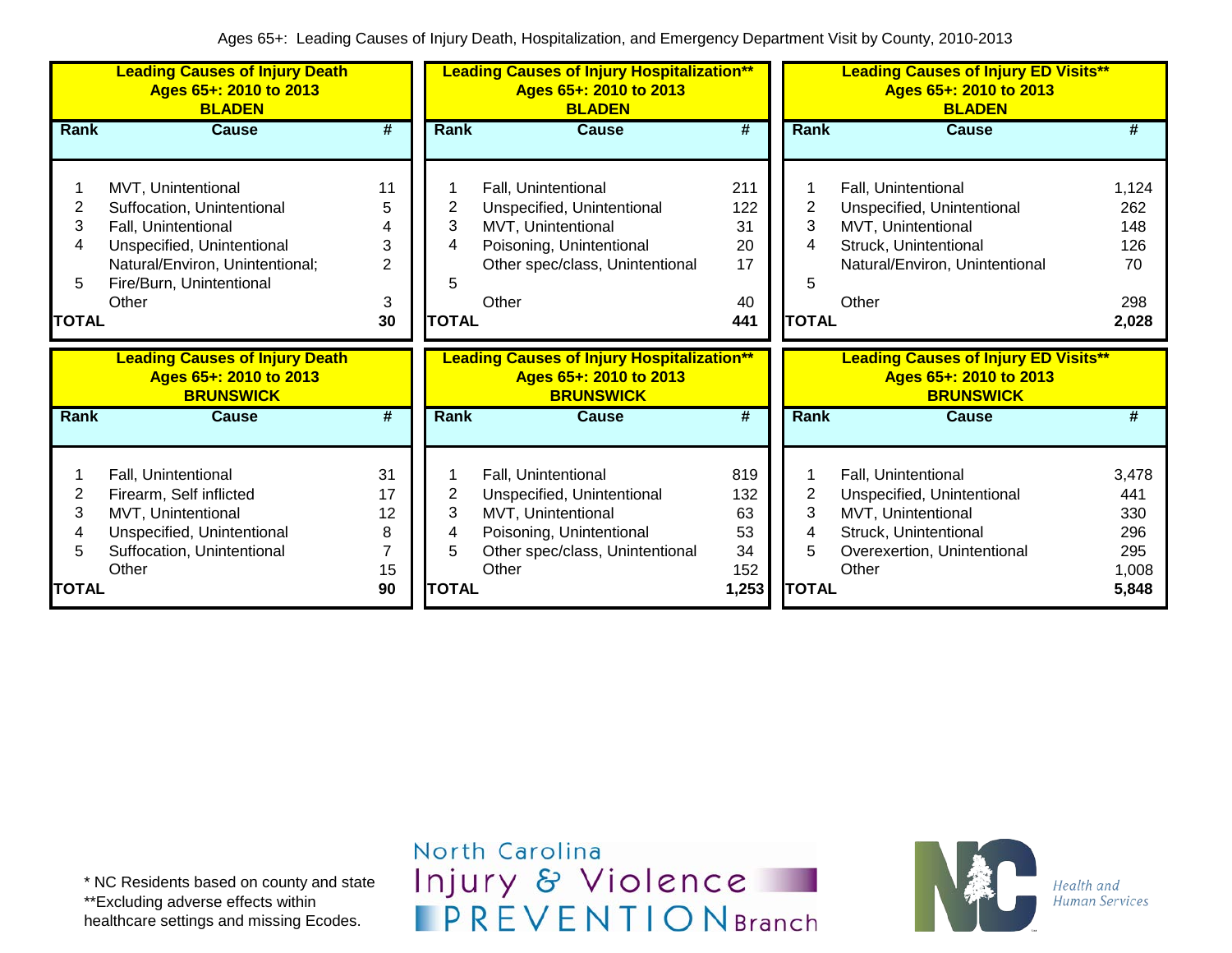|                                  | <b>Leading Causes of Injury Death</b><br>Ages 65+: 2010 to 2013<br><b>BUNCOMBE</b>                                                        |                                          |                                  | <b>Leading Causes of Injury Hospitalization**</b><br>Ages 65+: 2010 to 2013<br><b>BUNCOMBE</b>                                                  |                                                  |                                  | <b>Leading Causes of Injury ED Visits**</b><br>Ages 65+: 2010 to 2013<br><b>BUNCOMBE</b><br><b>Rank</b><br><b>Cause</b><br>#                |                                                   |  |
|----------------------------------|-------------------------------------------------------------------------------------------------------------------------------------------|------------------------------------------|----------------------------------|-------------------------------------------------------------------------------------------------------------------------------------------------|--------------------------------------------------|----------------------------------|---------------------------------------------------------------------------------------------------------------------------------------------|---------------------------------------------------|--|
| Rank                             | <b>Cause</b>                                                                                                                              | #                                        | Rank                             | <b>Cause</b>                                                                                                                                    | #                                                |                                  |                                                                                                                                             |                                                   |  |
| 2<br>3<br>4<br>5<br><b>TOTAL</b> | Fall, Unintentional<br>MVT, Unintentional<br>Firearm, Self inflicted<br>Unspecified, Unintentional<br>Suffocation, Unintentional<br>Other | 184<br>28<br>25<br>11<br>10<br>29<br>287 | 2<br>3<br>4<br>5<br><b>TOTAL</b> | Fall, Unintentional<br>Unspecified, Unintentional<br>Other spec/class, Unintentional<br>MVT, Unintentional<br>Poisoning, Unintentional<br>Other | 2,508<br>246<br>171<br>138<br>68<br>252<br>3,383 | 2<br>3<br>4<br>5<br><b>TOTAL</b> | Fall, Unintentional<br>MVT, Unintentional<br>Unspecified, Unintentional<br>Struck, Unintentional<br>Natural/Environ, Unintentional<br>Other | 2,349<br>240<br>175<br>116<br>70<br>355<br>3,305  |  |
|                                  | <b>Leading Causes of Injury Death</b><br>Ages 65+: 2010 to 2013<br><b>BURKE</b>                                                           |                                          |                                  | <b>Leading Causes of Injury Hospitalization**</b><br>Ages 65+: 2010 to 2013<br><b>BURKE</b>                                                     |                                                  |                                  | <b>Leading Causes of Injury ED Visits**</b><br>Ages 65+: 2010 to 2013<br><b>BURKE</b>                                                       |                                                   |  |
| Rank                             | <b>Cause</b>                                                                                                                              | #                                        | Rank                             | <b>Cause</b>                                                                                                                                    | #                                                | Rank                             | <b>Cause</b>                                                                                                                                | #                                                 |  |
| 2<br>3<br>4<br>5<br><b>TOTAL</b> | Fall, Unintentional<br>MVT, Unintentional<br>Unspecified, Unintentional<br>Firearm, Self inflicted<br>Suffocation, Unintentional<br>Other | 24<br>12<br>11<br>8<br>6<br>15<br>76     | 2<br>3<br>4<br>5<br><b>TOTAL</b> | Fall, Unintentional<br>Unspecified, Unintentional<br>MVT, Unintentional<br>Other spec/class, Unintentional<br>Poisoning, Unintentional<br>Other | 900<br>94<br>47<br>42<br>34<br>120<br>1,237      | 2<br>3<br>4<br>5<br><b>TOTAL</b> | Fall, Unintentional<br>Unspecified, Unintentional<br>MVT, Unintentional<br>Struck, Unintentional<br>Cut/pierce, Unintentional<br>Other      | 3,129<br>369<br>267<br>229<br>186<br>704<br>4,884 |  |

\* NC Residents based on county and state \*\*Excluding adverse effects within healthcare settings and missing Ecodes.

North Carolina Injury & Violence **IPREVENTIONBranch** 

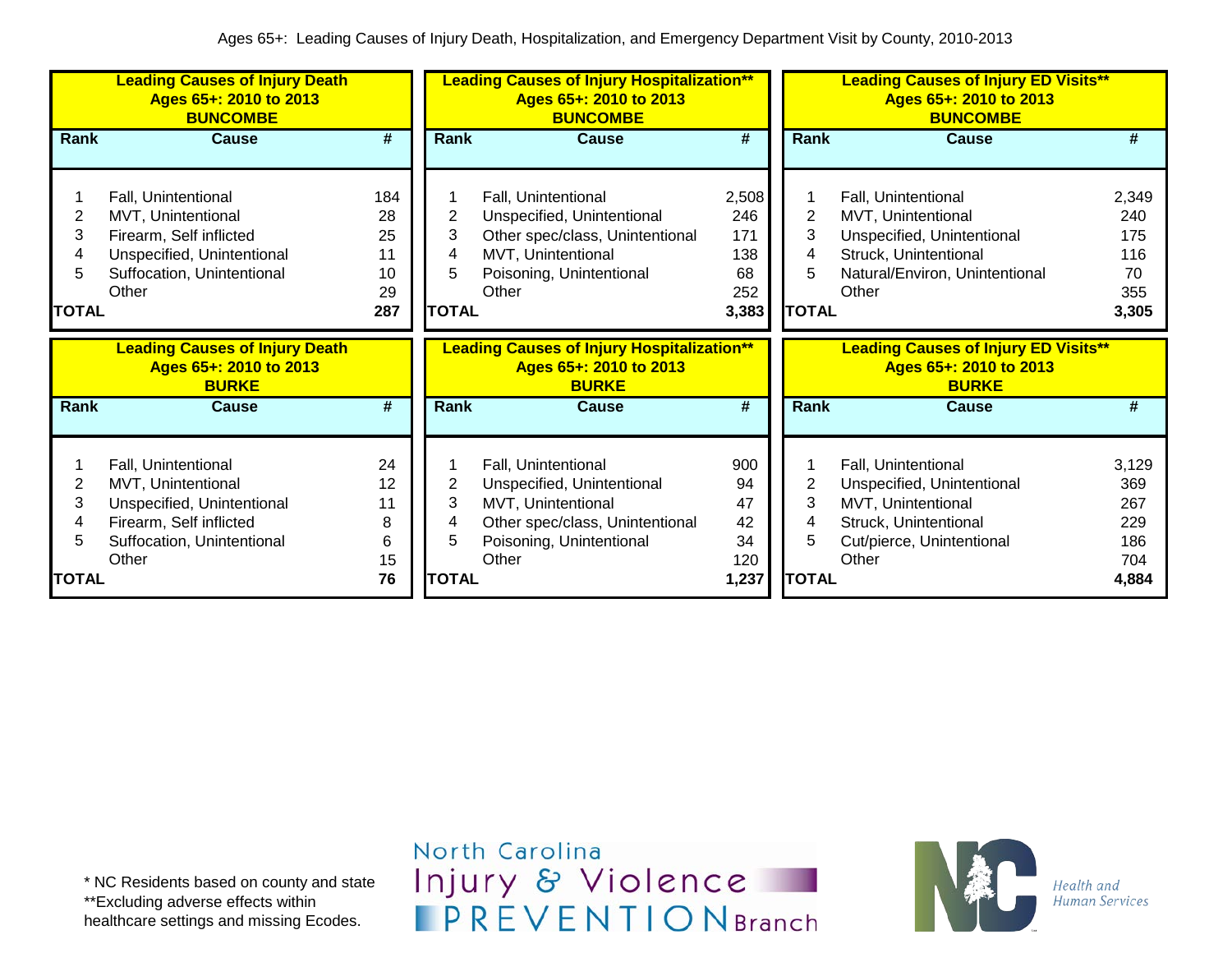|                                  | <b>Leading Causes of Injury Death</b><br>Ages 65+: 2010 to 2013<br><b>CABARRUS</b>                                                        |                                       |                                  | <b>Leading Causes of Injury Hospitalization**</b><br>Ages 65+: 2010 to 2013<br><b>CABARRUS</b>                                                  |                                                |                                  | <b>Leading Causes of Injury ED Visits**</b><br>Ages 65+: 2010 to 2013<br><b>CABARRUS</b>                                                 |                                                   |
|----------------------------------|-------------------------------------------------------------------------------------------------------------------------------------------|---------------------------------------|----------------------------------|-------------------------------------------------------------------------------------------------------------------------------------------------|------------------------------------------------|----------------------------------|------------------------------------------------------------------------------------------------------------------------------------------|---------------------------------------------------|
| <b>Rank</b>                      | <b>Cause</b>                                                                                                                              | #                                     | Rank                             | <b>Cause</b>                                                                                                                                    | #                                              | Rank                             | <b>Cause</b>                                                                                                                             | #                                                 |
| 2<br>3<br>4<br>5<br><b>TOTAL</b> | Fall, Unintentional<br>MVT, Unintentional<br>Unspecified, Unintentional<br>Suffocation, Unintentional<br>Firearm, Self inflicted<br>Other | 90<br>17<br>13<br>9<br>8<br>20<br>157 | 2<br>3<br>4<br>5<br><b>TOTAL</b> | Fall, Unintentional<br>Unspecified, Unintentional<br>Other spec/class, Unintentional<br>MVT, Unintentional<br>Poisoning, Unintentional<br>Other | 1,411<br>193<br>89<br>79<br>60<br>189<br>2,021 | 2<br>3<br>4<br>5<br><b>TOTAL</b> | Fall, Unintentional<br>MVT, Unintentional<br>Unspecified, Unintentional<br>Struck, Unintentional<br>Overexertion, Unintentional<br>Other | 4,103<br>384<br>349<br>318<br>239<br>768<br>6,161 |
|                                  |                                                                                                                                           |                                       |                                  |                                                                                                                                                 |                                                |                                  |                                                                                                                                          |                                                   |
|                                  | <b>Leading Causes of Injury Death</b><br>Ages 65+: 2010 to 2013<br><b>CALDWELL</b>                                                        |                                       |                                  | <b>Leading Causes of Injury Hospitalization**</b><br>Ages 65+: 2010 to 2013<br><b>CALDWELL</b>                                                  |                                                |                                  | <b>Leading Causes of Injury ED Visits**</b><br>Ages 65+: 2010 to 2013<br><b>CALDWELL</b>                                                 |                                                   |
| <b>Rank</b>                      | <b>Cause</b>                                                                                                                              | #                                     | Rank                             | <b>Cause</b>                                                                                                                                    | #                                              | Rank                             | <b>Cause</b>                                                                                                                             | #                                                 |
| 2<br>3<br>4<br>5<br><b>TOTAL</b> | Fall, Unintentional<br>MVT, Unintentional<br>Unspecified, Unintentional<br>Firearm, Self inflicted<br>Suffocation, Unintentional<br>Other | 25<br>8<br>7<br>5<br>4<br>8<br>57     | 2<br>3<br>4<br>5<br><b>TOTAL</b> | Fall, Unintentional<br>Unspecified, Unintentional<br>Other spec/class, Unintentional<br>MVT, Unintentional<br>Poisoning, Unintentional<br>Other | 716<br>82<br>29<br>27<br>22<br>87<br>963       | 2<br>3<br>5<br><b>TOTAL</b>      | Fall, Unintentional<br>Unspecified, Unintentional<br>MVT, Unintentional<br>Cut/pierce, Unintentional<br>Struck, Unintentional<br>Other   | 2,573<br>269<br>238<br>220<br>170<br>539<br>4,009 |

North Carolina Injury & Violence **IPREVENTIONBranch** 

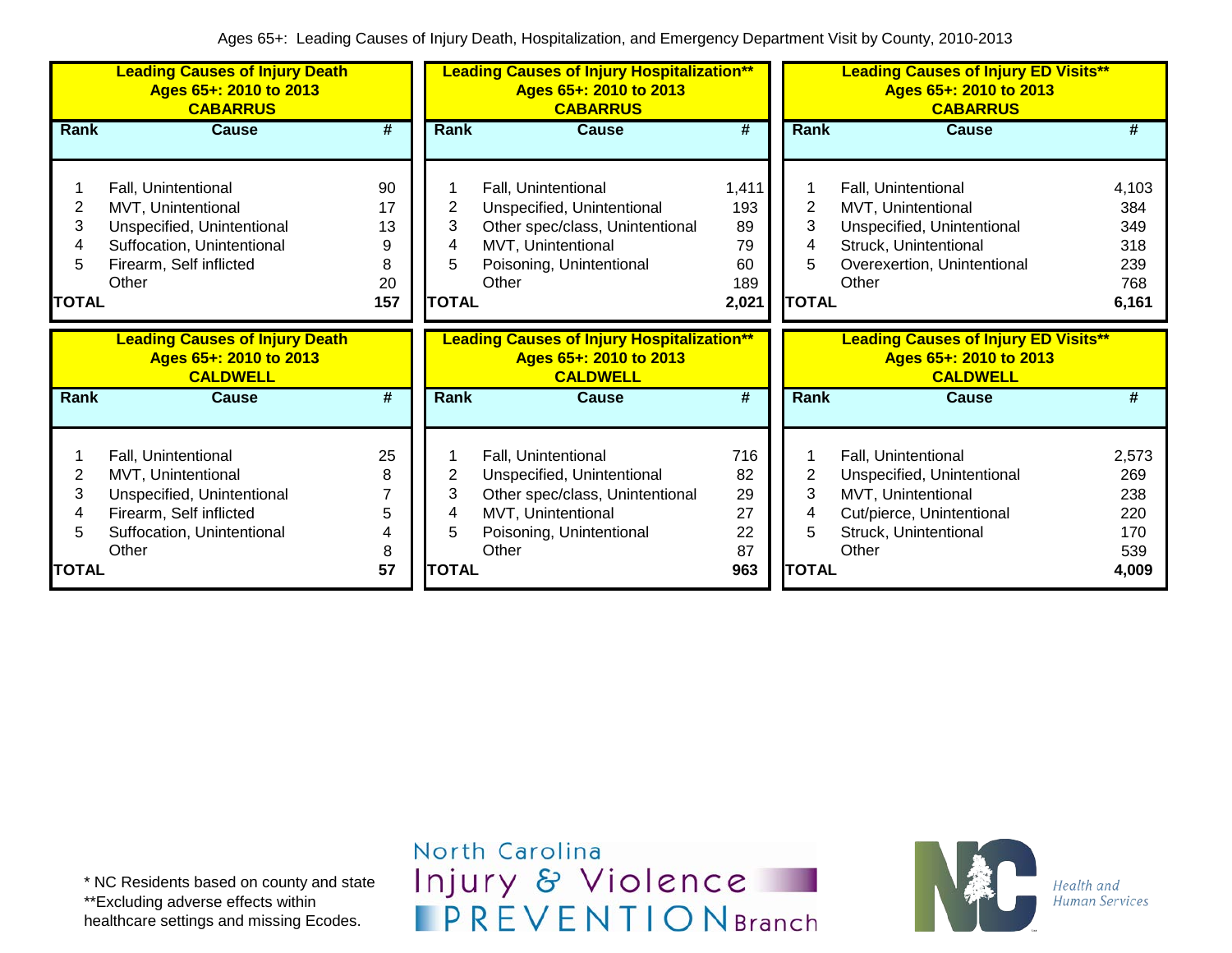|                                               | <b>Leading Causes of Injury Death</b><br>Ages 65+: 2010 to 2013<br><b>CAMDEN</b>                                                                                                                                                                                                                                                                                                                                                 |                                      |                                               | <b>Leading Causes of Injury Hospitalization**</b><br>Ages 65+: 2010 to 2013<br><b>CAMDEN</b>                                           |                                                    |                                          | <b>Leading Causes of Injury ED Visits**</b><br>Ages 65+: 2010 to 2013<br><b>CAMDEN</b>                                        |                                      |
|-----------------------------------------------|----------------------------------------------------------------------------------------------------------------------------------------------------------------------------------------------------------------------------------------------------------------------------------------------------------------------------------------------------------------------------------------------------------------------------------|--------------------------------------|-----------------------------------------------|----------------------------------------------------------------------------------------------------------------------------------------|----------------------------------------------------|------------------------------------------|-------------------------------------------------------------------------------------------------------------------------------|--------------------------------------|
| Rank                                          | <b>Cause</b>                                                                                                                                                                                                                                                                                                                                                                                                                     | #                                    | Rank                                          | <b>Cause</b>                                                                                                                           | $\overline{\#}$                                    | <b>Rank</b>                              | <b>Cause</b>                                                                                                                  | #                                    |
| $\overline{2}$<br>3<br>4<br>5<br><b>TOTAL</b> | MVT, Unintentional; Fire/Burn,<br>Other                                                                                                                                                                                                                                                                                                                                                                                          | 1<br>0<br>3                          | $\overline{2}$<br>3<br>4<br>5<br><b>TOTAL</b> | Fall, Unintentional<br>Unspecified, Unintentional<br>Overexertion, Unintentional<br>Other spec/class, Unintentional;<br>Other          | 39<br>7<br>$\overline{2}$<br>-1<br>$\pmb{0}$<br>50 | $\overline{2}$<br>3<br>5<br><b>TOTAL</b> | Fall, Unintentional<br>MVT, Unintentional<br>Unspecified, Unintentional; Other<br>Transport, other, Unintentional;<br>Other   | 21<br>8<br>$\overline{2}$<br>0<br>42 |
|                                               | <b>Leading Causes of Injury Death</b><br>Ages 65+: 2010 to 2013<br><b>CARTERET</b>                                                                                                                                                                                                                                                                                                                                               |                                      |                                               | <b>Leading Causes of Injury Hospitalization**</b><br>Ages 65+: 2010 to 2013<br><b>CARTERET</b>                                         |                                                    |                                          | <b>Leading Causes of Injury ED Visits**</b><br>Ages 65+: 2010 to 2013<br><b>CARTERET</b>                                      |                                      |
| Rank                                          | <b>Cause</b>                                                                                                                                                                                                                                                                                                                                                                                                                     | $\overline{\#}$                      | Rank                                          | <b>Cause</b>                                                                                                                           | $\overline{\boldsymbol{t}}$                        | <b>Rank</b>                              | <b>Cause</b>                                                                                                                  | $\overline{\#}$                      |
| 2<br>3<br>4<br>5                              | Fall, Unintentional<br>MVT, Unintentional<br>Unspecified, Unintentional; Firearm,<br>Suffocation, Self inflicted; Poisoning,<br>Unspecified, Assault;<br>Transport, other, Unintentional;<br>Suffocation, Unintentional; Pedal<br>cyclist, other, Unintentional; Other<br>spec/class, Unintentional; Other<br>spec/NEC, Unintentional;<br>Natural/Environ, Unintentional;<br>Machinery, Unintentional; Firearm,<br>Unintentional | 19<br>10<br>9<br>$\overline{2}$<br>1 | $\overline{2}$<br>3<br>4<br>5                 | Fall, Unintentional<br>Unspecified, Unintentional<br>Poisoning, Unintentional<br>MVT, Unintentional<br>Other spec/class, Unintentional | 662<br>61<br>43<br>35<br>34                        | 2<br>3<br>4<br>5                         | Fall, Unintentional<br>Unspecified, Unintentional<br>MVT, Unintentional<br>Struck, Unintentional<br>Cut/pierce, Unintentional | 3,262<br>388<br>207<br>198<br>185    |
| <b>TOTAL</b>                                  | Other                                                                                                                                                                                                                                                                                                                                                                                                                            | 0<br>62                              | <b>TOTAL</b>                                  | Other                                                                                                                                  | 93<br>928                                          | <b>TOTAL</b>                             | Other                                                                                                                         | 795<br>5,035                         |

\* NC Residents based on county and state \*\*Excluding adverse effects within healthcare settings and missing Ecodes.

North Carolina Injury & Violence **IPREVENTIONBranch** 

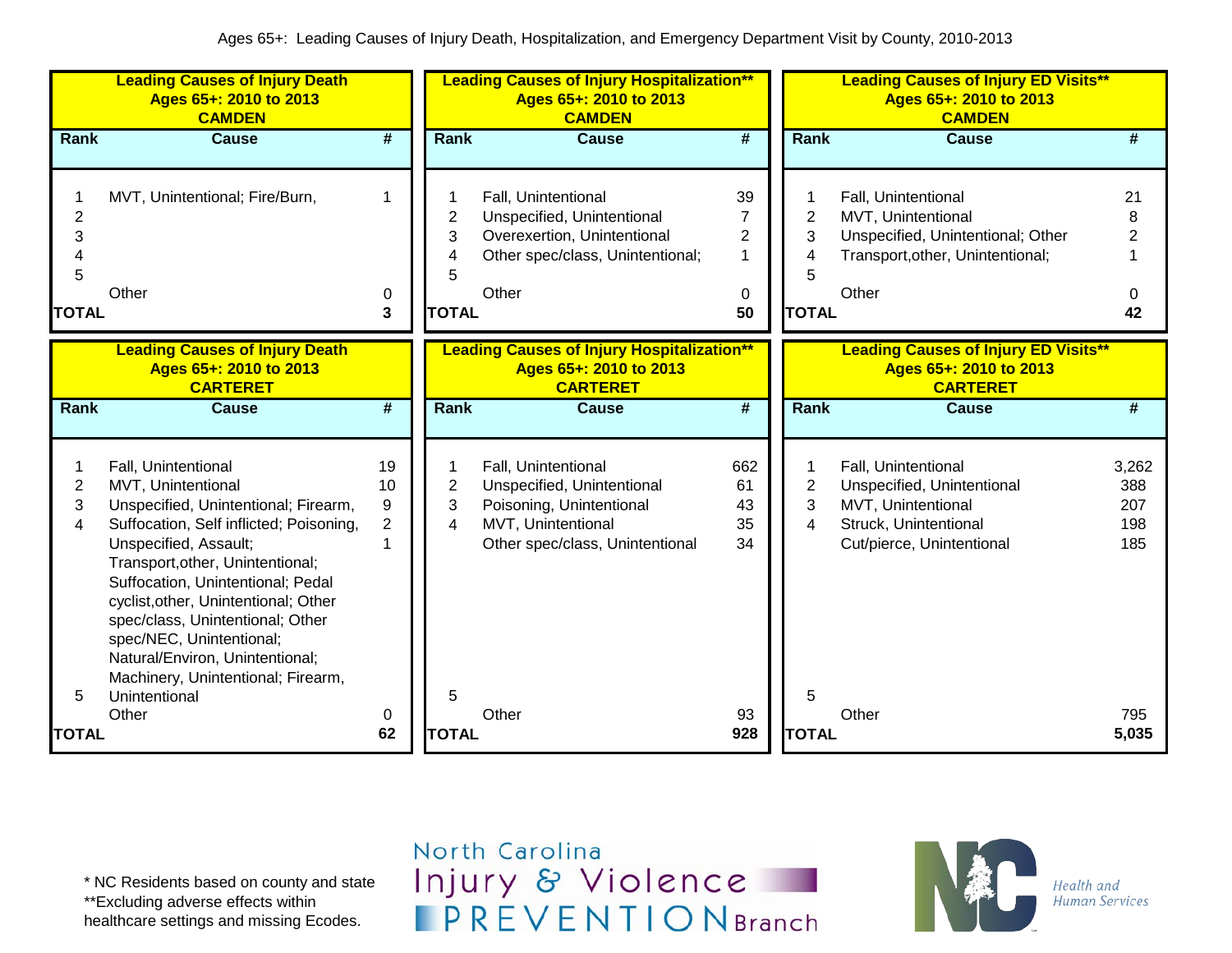|                                       | <b>Leading Causes of Injury Death</b><br>Ages 65+: 2010 to 2013<br><b>CASWELL</b>                                                |                                        |                                  | <b>Leading Causes of Injury Hospitalization**</b><br>Ages 65+: 2010 to 2013<br><b>CASWELL</b>                                                                                                       |                                                    |                                  | <b>Leading Causes of Injury ED Visits**</b><br>Ages 65+: 2010 to 2013<br><b>CASWELL</b>                                                                                     |                                          |
|---------------------------------------|----------------------------------------------------------------------------------------------------------------------------------|----------------------------------------|----------------------------------|-----------------------------------------------------------------------------------------------------------------------------------------------------------------------------------------------------|----------------------------------------------------|----------------------------------|-----------------------------------------------------------------------------------------------------------------------------------------------------------------------------|------------------------------------------|
| Rank                                  | <b>Cause</b>                                                                                                                     | $\overline{\boldsymbol{r}}$            | Rank                             | <b>Cause</b>                                                                                                                                                                                        | $\overline{\boldsymbol{H}}$                        | Rank                             | <b>Cause</b>                                                                                                                                                                | #                                        |
| 1<br>2<br>3<br>4<br>5<br><b>TOTAL</b> | Fall, Unintentional<br>Firearm, Self inflicted<br>MVT, Unintentional<br>Suffocation, Self inflicted; Poisoning,<br>Other         | 17<br>3<br>0<br>28                     | 2<br>3<br>4<br>5<br><b>TOTAL</b> | Fall, Unintentional<br>Unspecified, Unintentional<br>MVT, Unintentional<br>Natural/Environ, Unintentional<br>Other spec/class, Unintentional<br>Other                                               | 106<br>11<br>8<br>$\overline{7}$<br>6<br>24<br>162 | 2<br>3<br>4<br>5<br><b>TOTAL</b> | Fall, Unintentional<br>Unspecified, Unintentional<br>Struck, Unintentional<br>Natural/Environ, Unintentional<br>Overexertion, Unintentional; MVT,<br>Unintentional<br>Other | 275<br>58<br>39<br>32<br>26<br>80<br>536 |
|                                       | <b>Leading Causes of Injury Death</b><br>Ages 65+: 2010 to 2013<br><b>CATAWBA</b>                                                |                                        |                                  | <b>Leading Causes of Injury Hospitalization**</b><br>Ages 65+: 2010 to 2013<br><b>CATAWBA</b>                                                                                                       |                                                    |                                  | <b>Leading Causes of Injury ED Visits**</b><br>Ages 65+: 2010 to 2013<br><b>CATAWBA</b>                                                                                     |                                          |
| <b>Rank</b>                           | <b>Cause</b>                                                                                                                     | #                                      | <b>Rank</b>                      | <b>Cause</b>                                                                                                                                                                                        | #                                                  | <b>Rank</b>                      | <b>Cause</b>                                                                                                                                                                | #                                        |
| 2<br>3<br>5                           | Fall, Unintentional<br>MVT, Unintentional<br>Firearm, Self inflicted<br>Unspecified, Unintentional<br>Suffocation, Unintentional | 68<br>16<br>15<br>14<br>$\overline{7}$ | 2<br>3<br>4<br>5                 | Fall, Unintentional<br>Unspecified, Unintentional<br>Other spec/class, Unintentional<br>Poisoning, Unintentional; MVT,<br>Unintentional<br>Suffocation, Unintentional;<br>Poisoning, Self inflicted | 1,264<br>107<br>60<br>50<br>24                     | 2<br>3<br>5                      | Fall, Unintentional<br>Unspecified, Unintentional<br>MVT, Unintentional<br>Cut/pierce, Unintentional<br>Struck, Unintentional                                               | 5,729<br>617<br>484<br>293<br>280        |
| <b>TOTAL</b>                          | Other                                                                                                                            | 13<br>133                              | <b>TOTAL</b>                     | Other                                                                                                                                                                                               | 93<br>1,672                                        | <b>TOTAL</b>                     | Other                                                                                                                                                                       | 1,211<br>8,614                           |

\* NC Residents based on county and state \*\*Excluding adverse effects within healthcare settings and missing Ecodes.

North Carolina Injury & Violence **IPREVENTIONBranch** 

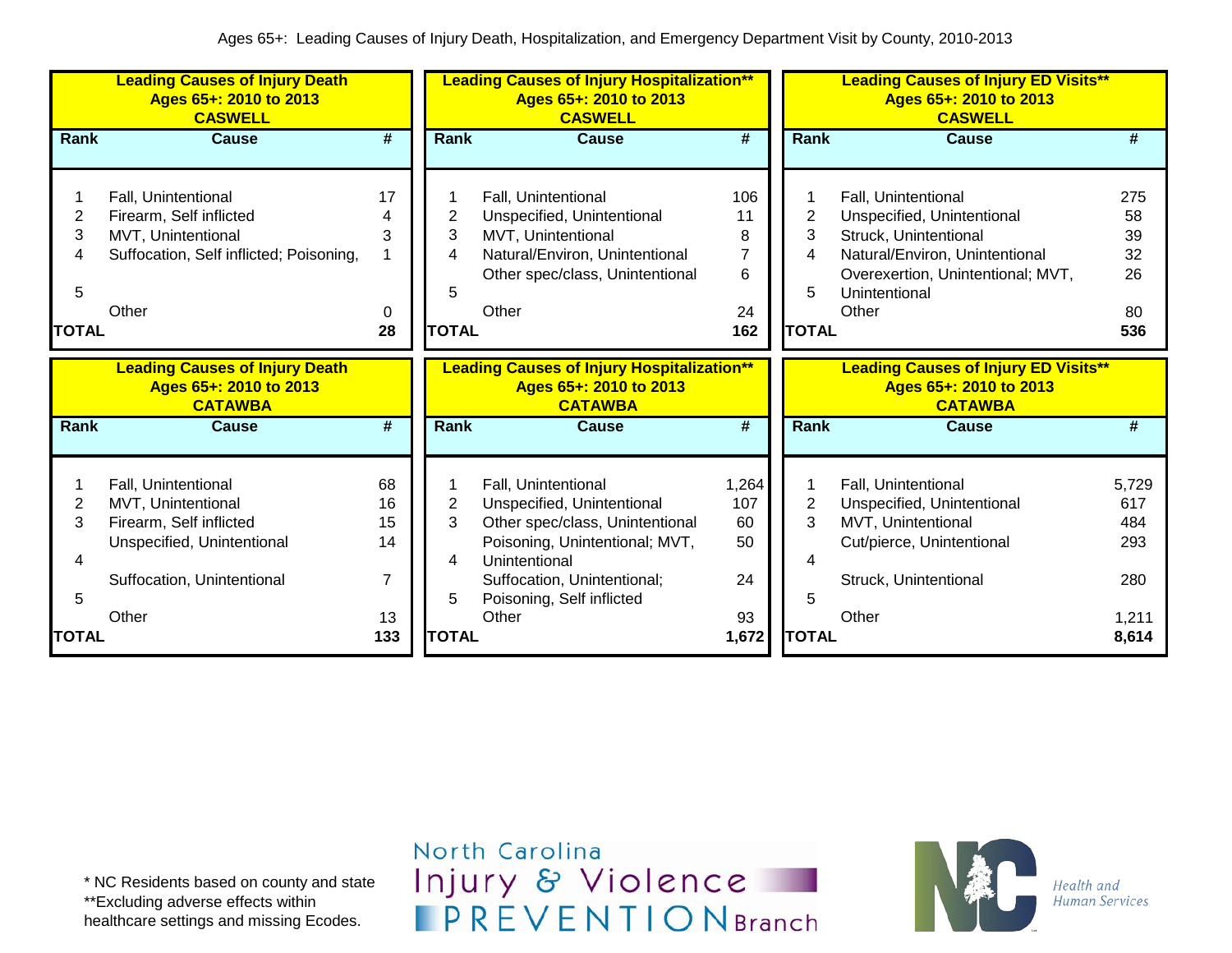|                                  | <b>Leading Causes of Injury Death</b><br>Ages 65+: 2010 to 2013<br><b>CHATHAM</b>                                                                                                                            |                                           |                                  | <b>Leading Causes of Injury Hospitalization**</b><br>Ages 65+: 2010 to 2013<br><b>CHATHAM</b>                                                   |                                          |                                  | <b>Leading Causes of Injury ED Visits**</b><br>Ages 65+: 2010 to 2013<br><b>CHATHAM</b>                                                         |                                                |
|----------------------------------|--------------------------------------------------------------------------------------------------------------------------------------------------------------------------------------------------------------|-------------------------------------------|----------------------------------|-------------------------------------------------------------------------------------------------------------------------------------------------|------------------------------------------|----------------------------------|-------------------------------------------------------------------------------------------------------------------------------------------------|------------------------------------------------|
| <b>Rank</b>                      | <b>Cause</b>                                                                                                                                                                                                 | #                                         | <b>Rank</b>                      | <b>Cause</b>                                                                                                                                    | #                                        | Rank                             | <b>Cause</b>                                                                                                                                    | #                                              |
| 2<br>3<br>4<br>5<br><b>TOTAL</b> | Fall, Unintentional<br>Unspecified, Unintentional; MVT,<br>Suffocation, Unintentional;<br>Natural/Environ, Unintentional;<br>Suffocation, Assault; Struck,<br>Other                                          | 17<br>$\overline{7}$<br>3<br>2<br>0<br>52 | 2<br>3<br>4<br>5<br><b>TOTAL</b> | Fall, Unintentional<br>Unspecified, Unintentional<br>MVT, Unintentional<br>Other spec/class, Unintentional<br>Poisoning, Unintentional<br>Other | 426<br>38<br>34<br>19<br>15<br>60<br>592 | 2<br>3<br>4<br>5<br><b>TOTAL</b> | Fall, Unintentional<br>Unspecified, Unintentional<br>MVT, Unintentional<br>Natural/Environ, Unintentional<br>Cut/pierce, Unintentional<br>Other | 1,123<br>148<br>95<br>91<br>88<br>322<br>1,867 |
|                                  | <b>Leading Causes of Injury Death</b><br>Ages 65+: 2010 to 2013<br><b>CHEROKEE</b>                                                                                                                           |                                           |                                  | <b>Leading Causes of Injury Hospitalization**</b><br>Ages 65+: 2010 to 2013<br><b>CHEROKEE</b>                                                  |                                          |                                  | <b>Leading Causes of Injury ED Visits**</b><br>Ages 65+: 2010 to 2013<br><b>CHEROKEE</b>                                                        |                                                |
| <b>Rank</b>                      | <b>Cause</b>                                                                                                                                                                                                 | $\overline{\boldsymbol{t}}$               | Rank                             | <b>Cause</b>                                                                                                                                    | $\overline{\boldsymbol{t}}$              | Rank                             | <b>Cause</b>                                                                                                                                    | #                                              |
| 2<br>3<br>4                      | Fall, Unintentional<br>MVT, Unintentional<br>Unspecified, Unintentional<br>Firearm, Self inflicted<br>Suffocation, Unintentional; Struck,<br>Unintentional; Other land transport,<br>Unintentional; Firearm, | 13<br>8<br>5<br>4<br>1                    | 2<br>3<br>4                      | Fall, Unintentional<br>Poisoning, Unintentional<br>Unspecified, Unintentional<br>Other spec/class, Unintentional<br>Suffocation, Unintentional  | 301<br>32<br>30<br>16<br>10              | 2<br>3<br>4                      | Fall, Unintentional<br>Unspecified, Unintentional<br>Natural/Environ, Unintentional<br>Struck, Unintentional<br>MVT, Unintentional              | 534<br>83<br>33<br>31<br>29                    |
| 5<br><b>TOTAL</b>                | Unintentional<br>Other                                                                                                                                                                                       | 0<br>34                                   | 5<br><b>TOTAL</b>                | Other                                                                                                                                           | 46<br>435                                | 5<br><b>TOTAL</b>                | Other                                                                                                                                           | 114<br>824                                     |

North Carolina Injury & Violence **IPREVENTIONBranch** 

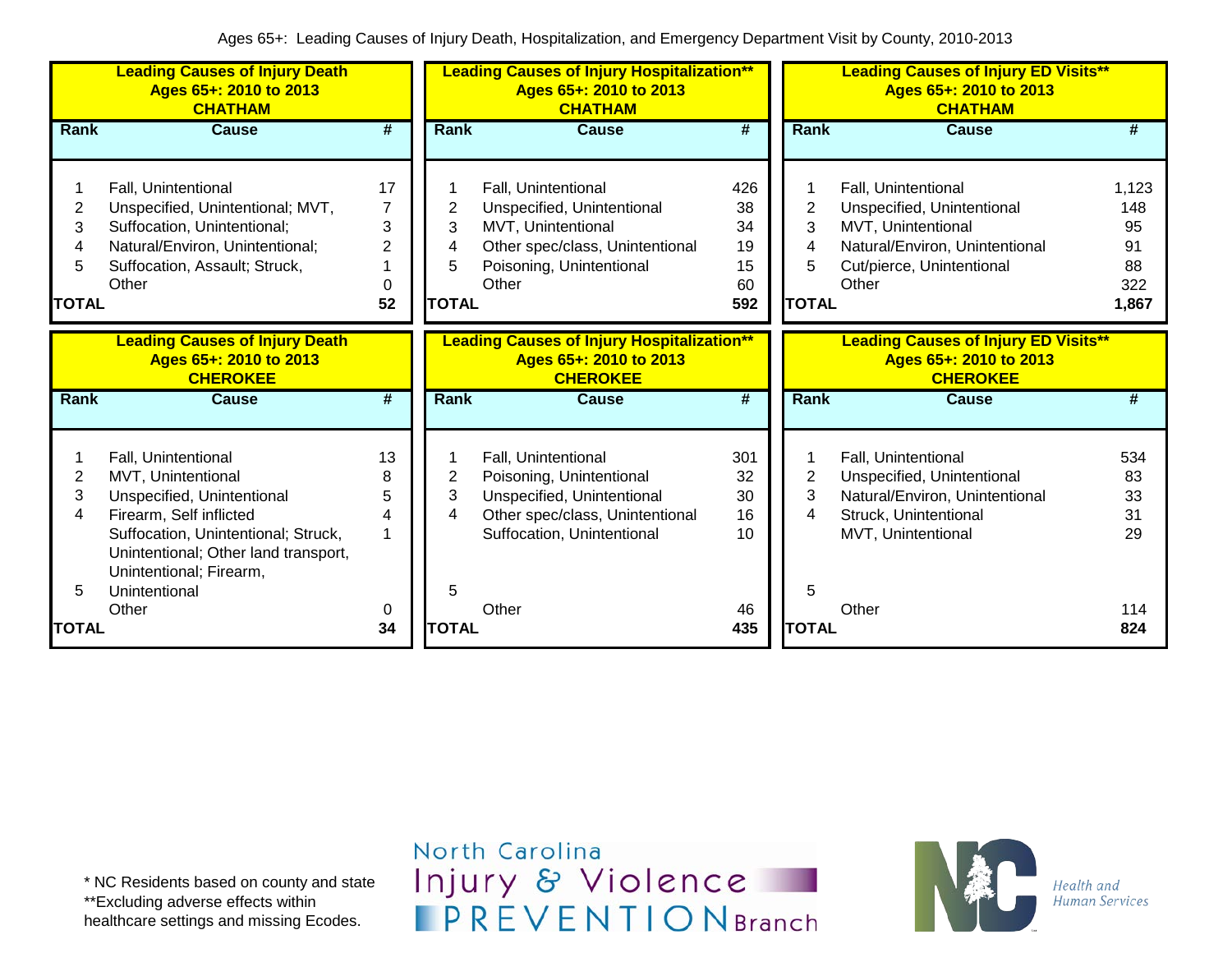|                             | <b>Leading Causes of Injury Death</b><br>Ages 65+: 2010 to 2013<br><b>CHOWAN</b>                                          |                                     |                                  | <b>Leading Causes of Injury Hospitalization**</b><br>Ages 65+: 2010 to 2013<br><b>CHOWAN</b>                                                                                                                                                   |                                                     |                                  | <b>Leading Causes of Injury ED Visits**</b><br>Ages 65+: 2010 to 2013<br><b>CHOWAN</b>                                                                                      |                                              |
|-----------------------------|---------------------------------------------------------------------------------------------------------------------------|-------------------------------------|----------------------------------|------------------------------------------------------------------------------------------------------------------------------------------------------------------------------------------------------------------------------------------------|-----------------------------------------------------|----------------------------------|-----------------------------------------------------------------------------------------------------------------------------------------------------------------------------|----------------------------------------------|
| Rank                        | <b>Cause</b>                                                                                                              | #                                   | Rank                             | <b>Cause</b>                                                                                                                                                                                                                                   | #                                                   | Rank                             | <b>Cause</b>                                                                                                                                                                | #                                            |
| 2<br>3<br>5<br><b>TOTAL</b> | Fall, Unintentional<br>Unspecified, Unintentional<br>Firearm, Self inflicted<br>Transport, other, Unintentional;<br>Other | 4<br>3<br>$\overline{2}$<br>0<br>13 | 2<br>3<br>4<br>5<br><b>TOTAL</b> | Fall, Unintentional<br>Unspecified, Unintentional<br>MVT, Unintentional<br>Poisoning, Unintentional<br>Other spec/class, Unintentional<br>Other                                                                                                | 116<br>26<br>11<br>9<br>$\overline{7}$<br>19<br>188 | 2<br>3<br>4<br>5<br><b>TOTAL</b> | Fall, Unintentional<br>Unspecified, Unintentional<br>Struck, Unintentional<br>Natural/Environ, Unintentional<br>Cut/pierce, Unintentional<br>Other                          | 648<br>116<br>65<br>53<br>44<br>149<br>1,075 |
|                             | <b>Leading Causes of Injury Death</b><br>Ages 65+: 2010 to 2013<br><b>CLAY</b>                                            |                                     |                                  | <b>Leading Causes of Injury Hospitalization**</b><br>Ages 65+: 2010 to 2013<br><b>CLAY</b>                                                                                                                                                     |                                                     |                                  | <b>Leading Causes of Injury ED Visits**</b><br>Ages 65+: 2010 to 2013<br><b>CLAY</b>                                                                                        |                                              |
| <b>Rank</b>                 | <b>Cause</b>                                                                                                              | $\overline{\boldsymbol{t}}$         | Rank                             | <b>Cause</b>                                                                                                                                                                                                                                   | #                                                   | Rank                             | <b>Cause</b>                                                                                                                                                                | #                                            |
| 2<br>3<br>4<br>5            | MVT, Unintentional<br>Firearm, Self inflicted<br>Fall, Unintentional<br>Unspecified, Unintentional;                       | 5<br>3<br>$\overline{2}$            | 2<br>3<br>4<br>5                 | Fall, Unintentional<br>Other spec/class, Unintentional<br>Unspecified, Unintentional<br>Poisoning, Unintentional<br>Struck, Unintentional;<br>Overexertion, Unintentional; Other<br>spec/notclass, Unintentional;<br>Cut/pierce, Unintentional | 123<br>17<br>10<br>5<br>3                           | $\overline{2}$<br>3<br>4<br>5    | Fall, Unintentional<br>Unspecified, Unintentional<br>Other spec/class, Unintentional<br>Struck, Unintentional;<br>Other spec/notclass, Unintentional;<br>MVT, Unintentional | 183<br>28<br>13<br>7<br>6                    |
| TOTAL                       | Other                                                                                                                     | 0<br>13                             | <b>TOTAL</b>                     | Other                                                                                                                                                                                                                                          | 5<br>172                                            | <b>TOTAL</b>                     | Other                                                                                                                                                                       | 9<br>266                                     |

\* NC Residents based on county and state \*\*Excluding adverse effects within healthcare settings and missing Ecodes.

North Carolina Injury & Violence **IPREVENTIONBranch** 

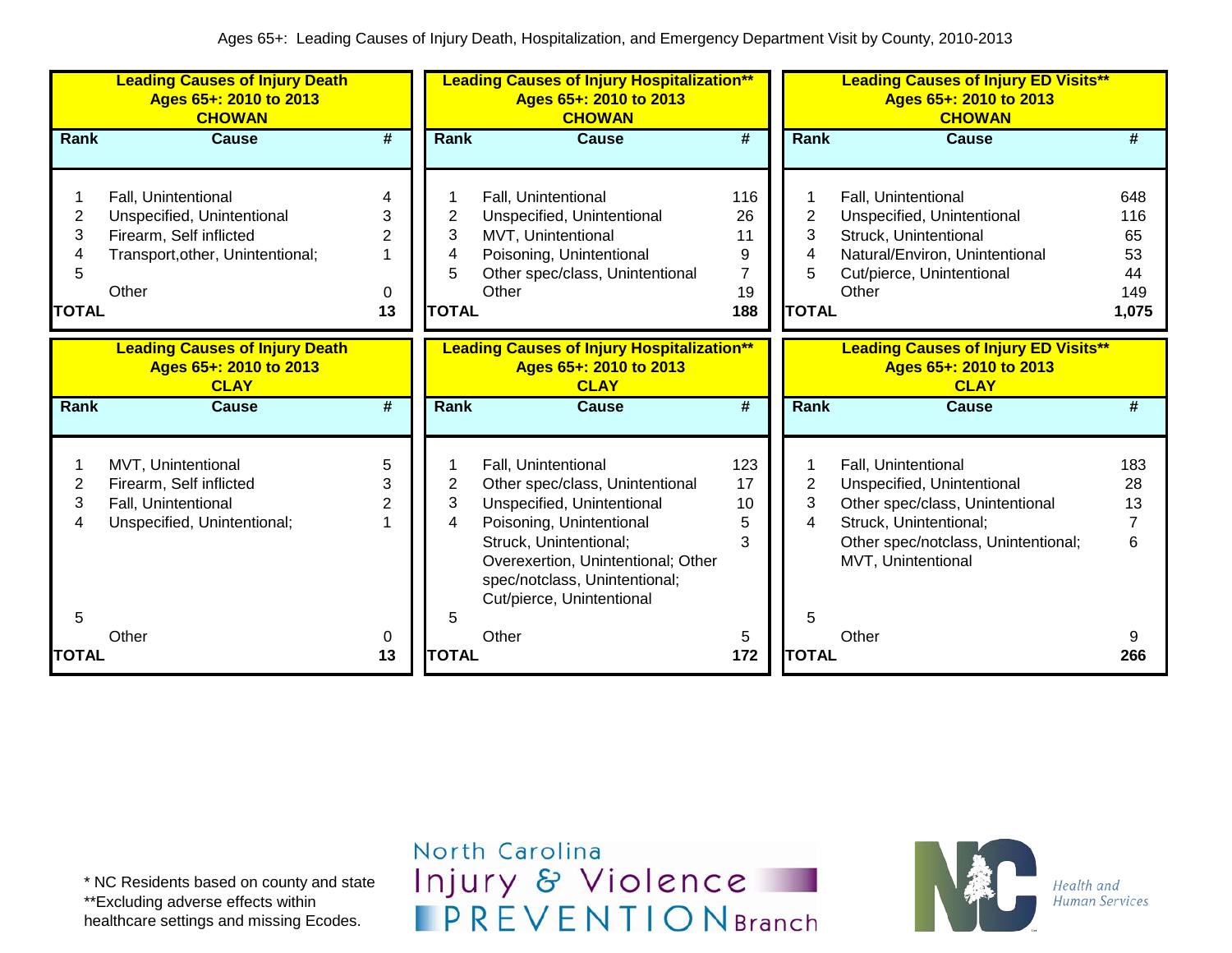|                                  | <b>Leading Causes of Injury Death</b><br>Ages 65+: 2010 to 2013<br><b>CLEVELAND</b>                                                       |                                 |                                  | <b>Leading Causes of Injury Hospitalization**</b><br>Ages 65+: 2010 to 2013<br><b>CLEVELAND</b>                                                 |                                              | <b>Leading Causes of Injury ED Visits**</b><br>Ages 65+: 2010 to 2013<br><b>CLEVELAND</b><br><b>Cause</b><br>Rank |                                                                                                                                          |                                                   |
|----------------------------------|-------------------------------------------------------------------------------------------------------------------------------------------|---------------------------------|----------------------------------|-------------------------------------------------------------------------------------------------------------------------------------------------|----------------------------------------------|-------------------------------------------------------------------------------------------------------------------|------------------------------------------------------------------------------------------------------------------------------------------|---------------------------------------------------|
| <b>Rank</b>                      | <b>Cause</b>                                                                                                                              | #                               | Rank                             | <b>Cause</b>                                                                                                                                    | #                                            |                                                                                                                   |                                                                                                                                          | #                                                 |
| 2<br>3<br>4<br>5<br><b>TOTAL</b> | Fall, Unintentional<br>Unspecified, Unintentional<br>Firearm, Self inflicted<br>MVT, Unintentional<br>Suffocation, Unintentional<br>Other | 59<br>13<br>6<br>4<br>12<br>101 | 2<br>3<br>4<br>5<br><b>TOTAL</b> | Fall, Unintentional<br>Unspecified, Unintentional<br>Poisoning, Unintentional<br>MVT, Unintentional<br>Other spec/class, Unintentional<br>Other | 919<br>117<br>63<br>54<br>47<br>130<br>1,330 | 2<br>3<br>4<br><b>TOTAL</b>                                                                                       | Fall, Unintentional<br>Unspecified, Unintentional<br>MVT, Unintentional<br>Struck, Unintentional<br>Cut/pierce, Unintentional<br>Other   | 3,240<br>398<br>319<br>269<br>201<br>856<br>5,283 |
|                                  |                                                                                                                                           |                                 |                                  |                                                                                                                                                 |                                              |                                                                                                                   |                                                                                                                                          |                                                   |
|                                  | <b>Leading Causes of Injury Death</b><br>Ages 65+: 2010 to 2013<br><b>COLUMBUS</b>                                                        |                                 |                                  | <b>Leading Causes of Injury Hospitalization**</b><br>Ages 65+: 2010 to 2013<br><b>COLUMBUS</b>                                                  |                                              |                                                                                                                   | <b>Leading Causes of Injury ED Visits**</b><br>Ages 65+: 2010 to 2013<br><b>COLUMBUS</b>                                                 |                                                   |
| <b>Rank</b>                      | <b>Cause</b>                                                                                                                              | #                               | Rank                             | <b>Cause</b>                                                                                                                                    | #                                            | Rank                                                                                                              | Cause                                                                                                                                    | #                                                 |
| 2<br>3<br>4<br>5                 | MVT, Unintentional<br>Fall, Unintentional<br>Firearm, Self inflicted<br>Suffocation, Unintentional<br>Unspecified, Unintentional<br>Other | 15<br>11<br>7<br>6<br>3<br>10   | 2<br>3<br>4<br>5                 | Fall, Unintentional<br>Unspecified, Unintentional<br>MVT, Unintentional<br>Other spec/class, Unintentional<br>Poisoning, Unintentional<br>Other | 422<br>57<br>41<br>37<br>21<br>89            | 2<br>3                                                                                                            | Fall, Unintentional<br>Unspecified, Unintentional<br>MVT, Unintentional<br>Struck, Unintentional<br>Overexertion, Unintentional<br>Other | 1,957<br>283<br>279<br>154<br>152<br>500          |

North Carolina Injury & Violence **IPREVENTIONBranch** 

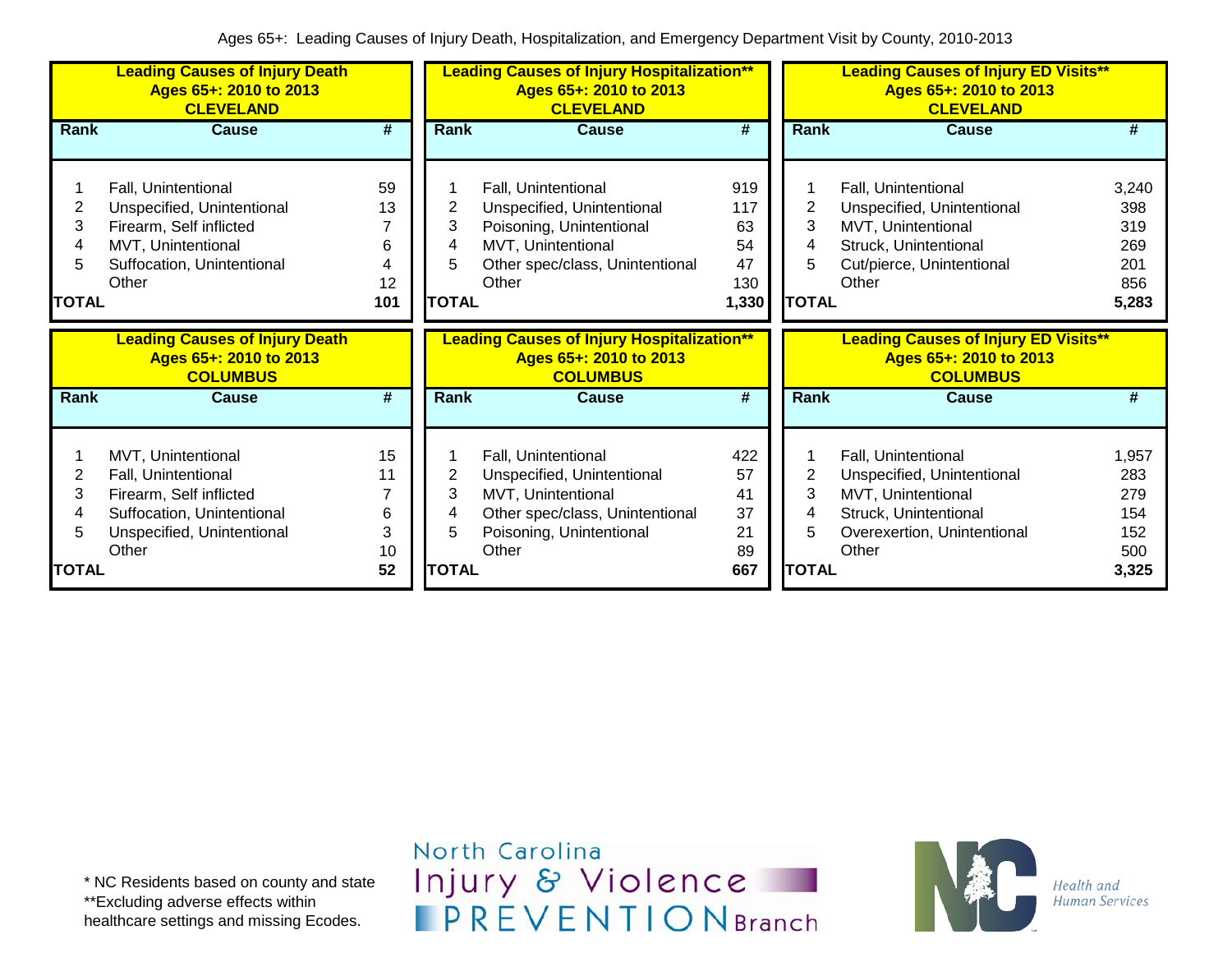|                             | <b>Leading Causes of Injury Death</b><br>Ages 65+: 2010 to 2013<br><b>CRAVEN</b>                                                                                               |                                     |                                  | <b>Leading Causes of Injury Hospitalization**</b><br>Ages 65+: 2010 to 2013<br><b>CRAVEN</b>                                                    |                                              |                                  | <b>Leading Causes of Injury ED Visits**</b><br>Ages 65+: 2010 to 2013<br><b>CRAVEN</b>                                                      |                                                   |
|-----------------------------|--------------------------------------------------------------------------------------------------------------------------------------------------------------------------------|-------------------------------------|----------------------------------|-------------------------------------------------------------------------------------------------------------------------------------------------|----------------------------------------------|----------------------------------|---------------------------------------------------------------------------------------------------------------------------------------------|---------------------------------------------------|
| Rank                        | <b>Cause</b>                                                                                                                                                                   | #                                   | Rank                             | <b>Cause</b>                                                                                                                                    | #                                            | Rank                             | <b>Cause</b>                                                                                                                                | #                                                 |
| 2<br>3<br>5<br><b>TOTAL</b> | Fall, Unintentional<br>Unspecified, Unintentional<br>Firearm, Self inflicted<br>MVT, Unintentional<br>Suffocation, Unintentional<br>Other                                      | 32<br>13<br>8<br>6<br>4<br>13<br>76 | 2<br>3<br>4<br>5<br><b>TOTAL</b> | Fall, Unintentional<br>Unspecified, Unintentional<br>Other spec/class, Unintentional<br>MVT, Unintentional<br>Poisoning, Unintentional<br>Other | 909<br>103<br>74<br>53<br>48<br>145<br>1,332 | 2<br>3<br>4<br>5<br><b>TOTAL</b> | Fall, Unintentional<br>Unspecified, Unintentional<br>MVT, Unintentional<br>Struck, Unintentional<br>Natural/Environ, Unintentional<br>Other | 2,063<br>295<br>235<br>228<br>161<br>683<br>3,665 |
|                             | <b>Leading Causes of Injury Death</b><br>Ages 65+: 2010 to 2013<br><b>CUMBERLAND</b>                                                                                           |                                     |                                  | <b>Leading Causes of Injury Hospitalization**</b><br>Ages 65+: 2010 to 2013<br><b>CUMBERLAND</b>                                                |                                              |                                  | <b>Leading Causes of Injury ED Visits**</b><br>Ages 65+: 2010 to 2013<br><b>CUMBERLAND</b>                                                  |                                                   |
| Rank                        | Cause                                                                                                                                                                          | #                                   | Rank                             | <b>Cause</b>                                                                                                                                    | #                                            | Rank                             | <b>Cause</b>                                                                                                                                | #                                                 |
| 2<br>3<br>4                 | Fall, Unintentional<br>MVT, Unintentional; Firearm, Self<br>Suffocation, Unintentional<br>Unspecified, Unintentional<br>Poisoning, Unintentional; Firearm,<br>Assault<br>Other | 77<br>18<br>12<br>10<br>5<br>16     | 2<br>3<br>4<br>5                 | Fall, Unintentional<br>Unspecified, Unintentional<br>Other spec/class, Unintentional<br>MVT, Unintentional<br>Poisoning, Unintentional<br>Other | 1,449<br>731<br>131<br>111<br>100<br>321     | 2<br>3<br>4<br>5                 | Fall, Unintentional<br>Unspecified, Unintentional<br>MVT, Unintentional<br>Overexertion, Unintentional<br>Struck, Unintentional<br>Other    | 4,232<br>822<br>719<br>222<br>220<br>973          |
| <b>TOTAL</b>                |                                                                                                                                                                                | 161                                 | <b>TOTAL</b>                     |                                                                                                                                                 | 2,843                                        | <b>TOTAL</b>                     |                                                                                                                                             | 7,188                                             |

North Carolina Injury & Violence **IPREVENTIONBranch** 

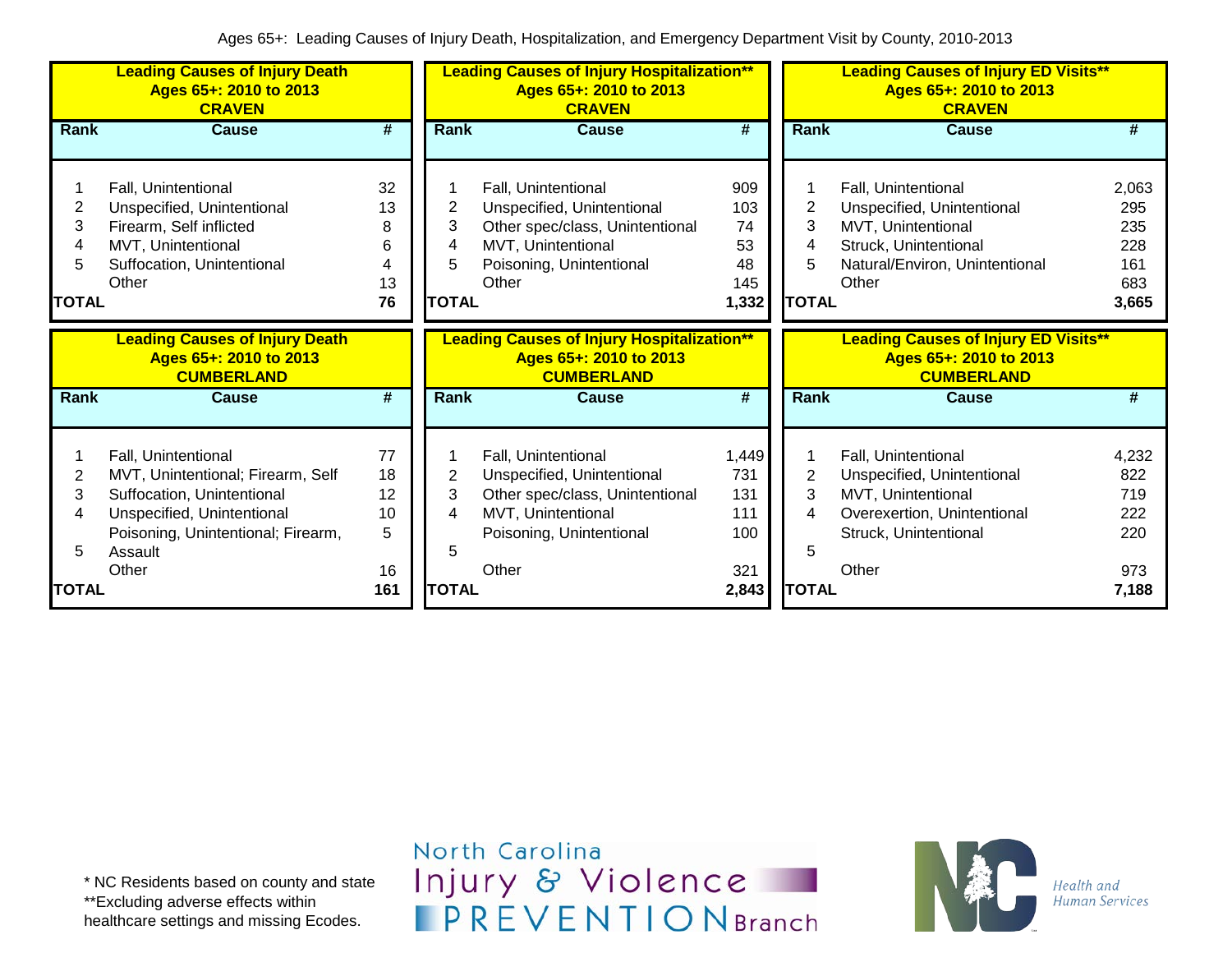|                             | <b>Leading Causes of Injury Death</b><br>Ages 65+: 2010 to 2013<br><b>CURRITUCK</b>                                        |                               |                                  | <b>Leading Causes of Injury Hospitalization**</b><br>Ages 65+: 2010 to 2013<br><b>CURRITUCK</b>                                                                                                                           |                               |                                  | <b>Leading Causes of Injury ED Visits**</b><br>Ages 65+: 2010 to 2013<br><b>CURRITUCK</b>                                                                                      |                                    |
|-----------------------------|----------------------------------------------------------------------------------------------------------------------------|-------------------------------|----------------------------------|---------------------------------------------------------------------------------------------------------------------------------------------------------------------------------------------------------------------------|-------------------------------|----------------------------------|--------------------------------------------------------------------------------------------------------------------------------------------------------------------------------|------------------------------------|
| Rank                        | <b>Cause</b>                                                                                                               | #                             | Rank                             | <b>Cause</b>                                                                                                                                                                                                              | #                             | <b>Rank</b>                      | <b>Cause</b>                                                                                                                                                                   | #                                  |
| 2<br>3<br>5<br><b>TOTAL</b> | MVT, Unintentional; Fall,<br>Suffocation, Unintentional; Firearm,<br>Other                                                 | 3<br>0<br>9                   | 2<br>3<br>4<br>5<br><b>TOTAL</b> | Fall, Unintentional<br>Unspecified, Unintentional<br>Poisoning, Unintentional<br>Suffocation, Unintentional;<br>Other                                                                                                     | 46<br>10<br>3<br>0<br>66      | 2<br>3<br>4<br>5<br><b>TOTAL</b> | Fall, Unintentional<br>MVT, Unintentional<br>Unspecified, Unintentional;<br>Other spec/class, Unintentional;<br>Struck, Unintentional; Overexertion,<br>Unintentional<br>Other | 80<br>11<br>6<br>5<br>8<br>139     |
|                             | <b>Leading Causes of Injury Death</b><br>Ages 65+: 2010 to 2013<br><b>DARE</b>                                             |                               |                                  | <b>Leading Causes of Injury Hospitalization**</b><br>Ages 65+: 2010 to 2013<br><b>DARE</b>                                                                                                                                |                               |                                  | <b>Leading Causes of Injury ED Visits**</b><br>Ages 65+: 2010 to 2013<br><b>DARE</b>                                                                                           |                                    |
| Rank                        | <b>Cause</b>                                                                                                               | #                             | Rank                             | <b>Cause</b>                                                                                                                                                                                                              | #                             | <b>Rank</b>                      | <b>Cause</b>                                                                                                                                                                   | #                                  |
| 2<br>3<br>4<br>5            | Fall, Unintentional<br>Firearm, Self inflicted<br>Suffocation, Unintentional; MVT,<br>Unspecified, Unintentional;<br>Other | 8<br>3<br>$\overline{2}$<br>0 | 2<br>3<br>4<br>5                 | Fall, Unintentional<br>Unspecified, Unintentional<br>Poisoning, Unintentional<br>Other spec/class, Unintentional<br>Poisoning, Self inflicted;<br>Overexertion, Unintentional;<br>Natural/Environ, Unintentional<br>Other | 132<br>13<br>5<br>4<br>3<br>6 | 2<br>3<br>4<br>5                 | Fall, Unintentional<br>Unspecified, Unintentional<br>Cut/pierce, Unintentional<br>Natural/Environ, Unintentional; MVT,<br>Overexertion, Unintentional<br>Other                 | 644<br>79<br>63<br>54<br>49<br>129 |
| <b>TOTAL</b>                |                                                                                                                            | 19                            | <b>TOTAL</b>                     |                                                                                                                                                                                                                           | 169                           | <b>TOTAL</b>                     |                                                                                                                                                                                | 1,072                              |

\* NC Residents based on county and state \*\*Excluding adverse effects within healthcare settings and missing Ecodes.

North Carolina Injury & Violence **IPREVENTIONBranch** 

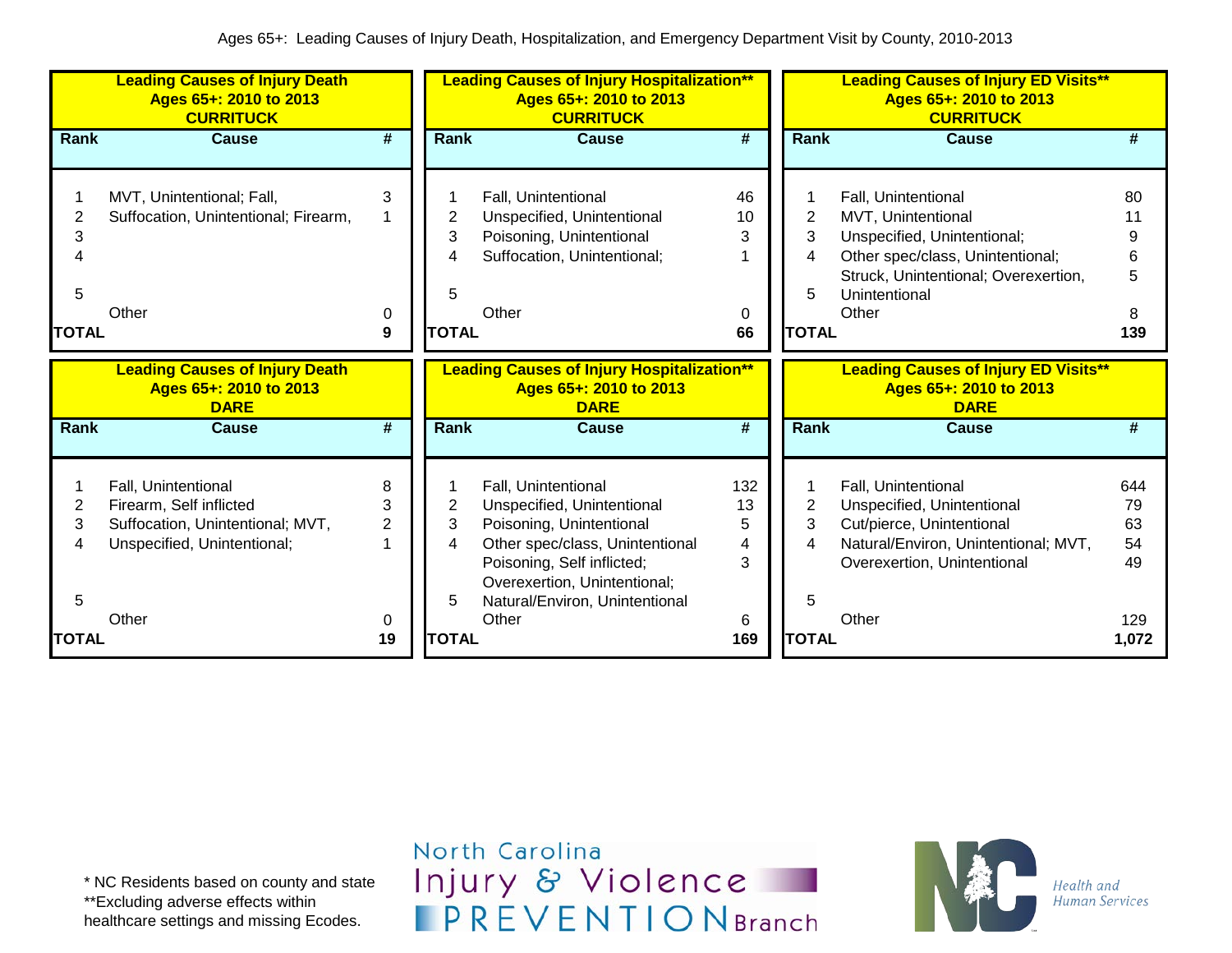|                        | <b>Leading Causes of Injury Death</b><br>Ages 65+: 2010 to 2013<br><b>DAVIDSON</b>                                   |                                               |                          | <b>Leading Causes of Injury Hospitalization**</b><br>Ages 65+: 2010 to 2013<br><b>DAVIDSON</b>                                                 |                          |                        | <b>Leading Causes of Injury ED Visits**</b><br>Ages 65+: 2010 to 2013<br><b>DAVIDSON</b>              |                              |
|------------------------|----------------------------------------------------------------------------------------------------------------------|-----------------------------------------------|--------------------------|------------------------------------------------------------------------------------------------------------------------------------------------|--------------------------|------------------------|-------------------------------------------------------------------------------------------------------|------------------------------|
| Rank<br>2<br>3         | <b>Cause</b><br>Fall, Unintentional<br>MVT, Unintentional<br>Firearm, Self inflicted                                 | $\overline{\boldsymbol{t}}$<br>45<br>22<br>18 | Rank<br>2<br>3           | <b>Cause</b><br>Fall, Unintentional<br>Unspecified, Unintentional<br>MVT, Unintentional                                                        | #<br>1,147<br>163<br>77  | Rank<br>2<br>3         | <b>Cause</b><br>Fall, Unintentional<br>Unspecified, Unintentional<br>MVT, Unintentional               | #<br>5,019<br>715<br>479     |
| 4<br>5<br><b>TOTAL</b> | Unspecified, Unintentional<br>Fire/Burn, Unintentional<br>Other                                                      | 12<br>9<br>17<br>123                          | 4<br>5<br><b>TOTAL</b>   | Other spec/class, Unintentional<br>Poisoning, Unintentional<br>Other                                                                           | 62<br>46<br>179<br>1,674 | 4<br>5<br><b>TOTAL</b> | Struck, Unintentional<br>Overexertion, Unintentional<br>Other                                         | 373<br>357<br>1,370<br>8,313 |
| Rank                   | <b>Leading Causes of Injury Death</b><br>Ages 65+: 2010 to 2013<br><b>DAVIE</b><br><b>Cause</b>                      | $\overline{\boldsymbol{t}}$                   | Rank                     | <b>Leading Causes of Injury Hospitalization**</b><br>Ages 65+: 2010 to 2013<br><b>DAVIE</b><br><b>Cause</b>                                    | #                        | Rank                   | <b>Leading Causes of Injury ED Visits**</b><br>Ages 65+: 2010 to 2013<br><b>DAVIE</b><br><b>Cause</b> | #                            |
|                        |                                                                                                                      |                                               |                          |                                                                                                                                                |                          |                        |                                                                                                       |                              |
| 2<br>3<br>4            | Fall, Unintentional<br>MVT, Unintentional<br>Firearm, Self inflicted<br>Unspecified, Unintentional;                  | 15<br>8<br>4<br>$\overline{2}$                | $\overline{2}$<br>3<br>4 | Fall, Unintentional<br>Unspecified, Unintentional<br>Other spec/class, Unintentional;<br>MVT, Unintentional<br>Poisoning, Unintentional; Other | 388<br>64<br>22<br>10    | 2<br>3<br>4            | Fall, Unintentional<br>Unspecified, Unintentional<br>MVT, Unintentional<br>Struck, Unintentional      | 1,231<br>122<br>81<br>61     |
| 5                      | Struck, Unintentional; Poisoning,<br>Self inflicted; Machinery,<br>Unintentional; Firearm,<br>Unintentional<br>Other | 0                                             | 5                        | Natural/Environ, Unintentional<br>Other                                                                                                        | 9<br>37                  | 5                      | Cut/pierce, Unintentional<br>Other                                                                    | 56<br>210                    |
| TOTAL                  |                                                                                                                      | 39                                            | <b>TOTAL</b>             |                                                                                                                                                | 562                      | <b>TOTAL</b>           |                                                                                                       | 1,761                        |

\* NC Residents based on county and state \*\*Excluding adverse effects within healthcare settings and missing Ecodes.

North Carolina Injury & Violence **IPREVENTIONBranch** 

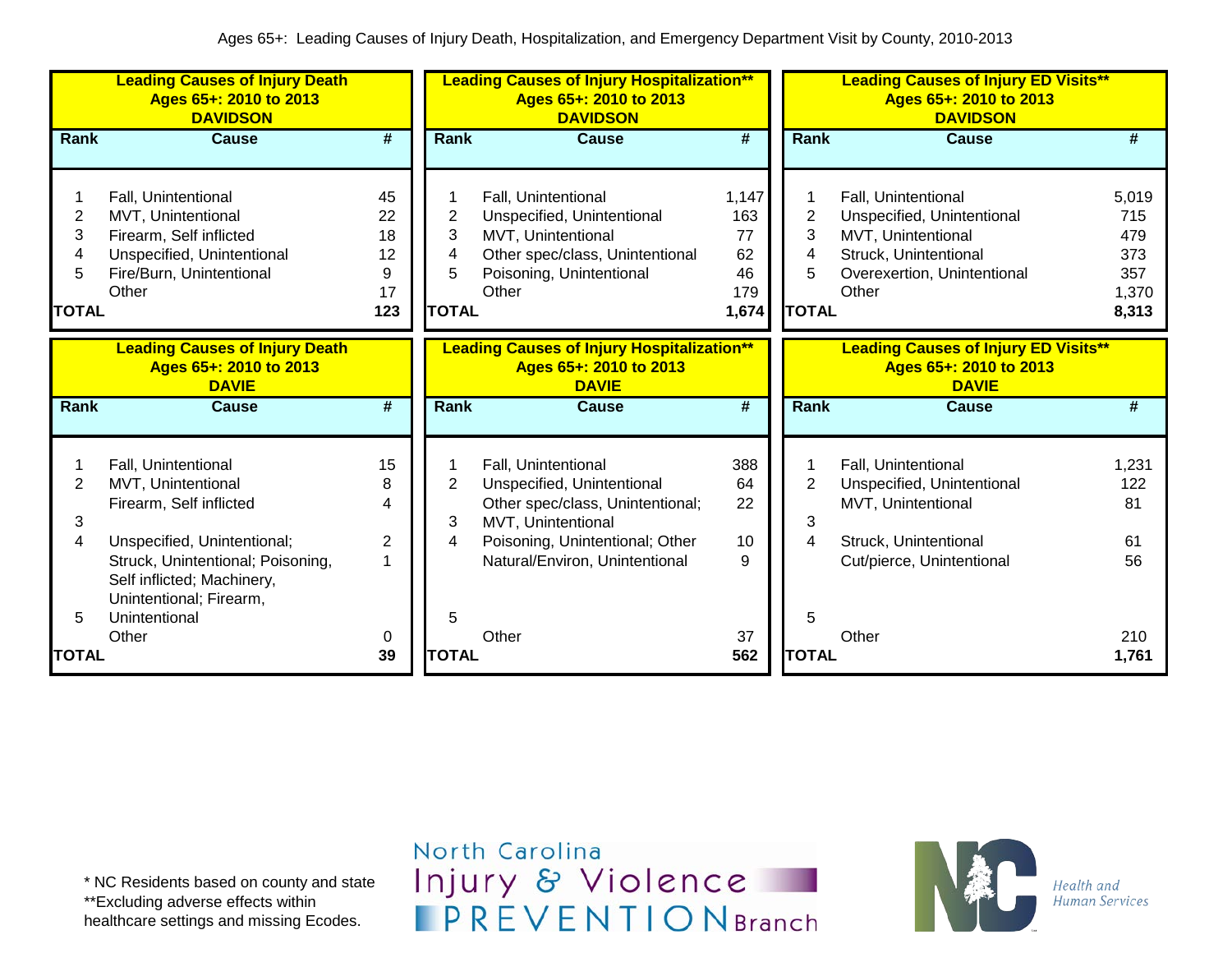|                                               | <b>Leading Causes of Injury Death</b><br>Ages 65+: 2010 to 2013<br><b>DUPLIN</b>                                                                                       |                                         |                                  | <b>Leading Causes of Injury Hospitalization**</b><br>Ages 65+: 2010 to 2013<br><b>DUPLIN</b>                                                          |                                                  |                                  | <b>Leading Causes of Injury ED Visits**</b><br>Ages 65+: 2010 to 2013<br><b>DUPLIN</b>                                                            |                                                   |
|-----------------------------------------------|------------------------------------------------------------------------------------------------------------------------------------------------------------------------|-----------------------------------------|----------------------------------|-------------------------------------------------------------------------------------------------------------------------------------------------------|--------------------------------------------------|----------------------------------|---------------------------------------------------------------------------------------------------------------------------------------------------|---------------------------------------------------|
| Rank                                          | <b>Cause</b>                                                                                                                                                           | #                                       | Rank                             | <b>Cause</b>                                                                                                                                          | #                                                | Rank                             | <b>Cause</b>                                                                                                                                      | #                                                 |
| $\overline{2}$<br>3<br>4<br>5<br><b>TOTAL</b> | Fall, Unintentional<br>MVT, Unintentional<br>Unspecified, Unintentional<br>Firearm, Self inflicted<br>Suffocation, Unintentional;<br>Fire/Burn, Unintentional<br>Other | 11<br>9<br>3<br>0<br>32                 | 2<br>3<br>4<br>5<br><b>TOTAL</b> | Fall, Unintentional<br>Unspecified, Unintentional<br>MVT, Unintentional<br>Other spec/class, Unintentional<br>Natural/Environ, Unintentional<br>Other | 329<br>53<br>39<br>22<br>14<br>62<br>519         | 2<br>3<br>4<br>5<br><b>TOTAL</b> | Fall, Unintentional<br>Unspecified, Unintentional<br>MVT, Unintentional<br>Natural/Environ, Unintentional<br>Overexertion, Unintentional<br>Other | 1,261<br>231<br>176<br>87<br>75<br>296<br>2,126   |
|                                               |                                                                                                                                                                        |                                         |                                  |                                                                                                                                                       |                                                  |                                  |                                                                                                                                                   |                                                   |
|                                               | <b>Leading Causes of Injury Death</b><br>Ages 65+: 2010 to 2013<br><b>DURHAM</b>                                                                                       |                                         |                                  | <b>Leading Causes of Injury Hospitalization**</b><br>Ages 65+: 2010 to 2013<br><b>DURHAM</b>                                                          |                                                  |                                  | <b>Leading Causes of Injury ED Visits**</b><br>Ages 65+: 2010 to 2013<br><b>DURHAM</b>                                                            |                                                   |
| <b>Rank</b>                                   | <b>Cause</b>                                                                                                                                                           | #                                       | Rank                             | <b>Cause</b>                                                                                                                                          | #                                                | <b>Rank</b>                      | <b>Cause</b>                                                                                                                                      | #                                                 |
| 2<br>3<br>4<br>5<br><b>TOTAL</b>              | Fall, Unintentional<br>Unspecified, Unintentional<br>Suffocation, Unintentional<br>MVT, Unintentional<br>Firearm, Self inflicted<br>Other                              | 74<br>19<br>16<br>12<br>11<br>24<br>156 | 2<br>3<br>4<br>5<br><b>TOTAL</b> | Fall, Unintentional<br>Other spec/class, Unintentional<br>Unspecified, Unintentional<br>Poisoning, Unintentional<br>MVT, Unintentional<br>Other       | 1,594<br>132<br>126<br>100<br>81<br>251<br>2,284 | 2<br>3<br>4<br>5<br><b>TOTAL</b> | Fall, Unintentional<br>MVT, Unintentional<br>Unspecified, Unintentional<br>Struck, Unintentional<br>Overexertion, Unintentional<br>Other          | 2,632<br>384<br>361<br>161<br>151<br>596<br>4,285 |

North Carolina Injury & Violence **IPREVENTIONBranch** 

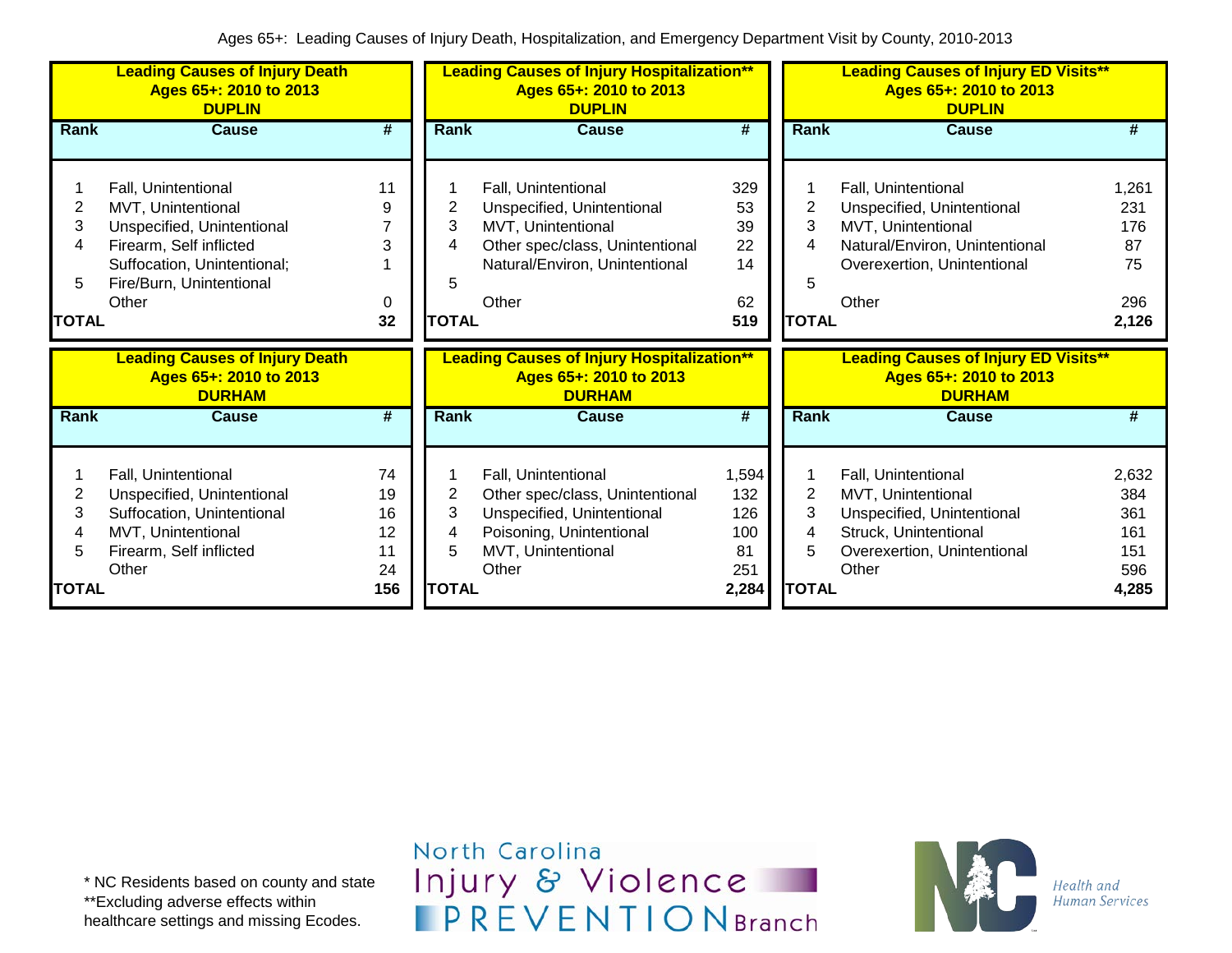|                |                                                                                                                                                                                                                                                                                                                                                                         |                  | Ages 65+: 2010 to 2013<br><b>EDGECOMBE</b>                                                                                                      |                                                          |                                                            | Ages 65+: 2010 to 2013<br><b>EDGECOMBE</b>                                                                                                  | <b>Leading Causes of Injury ED Visits**</b>                                 |
|----------------|-------------------------------------------------------------------------------------------------------------------------------------------------------------------------------------------------------------------------------------------------------------------------------------------------------------------------------------------------------------------------|------------------|-------------------------------------------------------------------------------------------------------------------------------------------------|----------------------------------------------------------|------------------------------------------------------------|---------------------------------------------------------------------------------------------------------------------------------------------|-----------------------------------------------------------------------------|
| <b>Cause</b>   | #                                                                                                                                                                                                                                                                                                                                                                       | Rank             | <b>Cause</b>                                                                                                                                    | #                                                        | Rank                                                       | <b>Cause</b>                                                                                                                                | #                                                                           |
|                | 10<br>8<br>4<br>3<br>$\overline{2}$<br>10<br>45                                                                                                                                                                                                                                                                                                                         | 2<br>3<br>4<br>5 | Fall, Unintentional<br>Unspecified, Unintentional<br>MVT, Unintentional<br>Poisoning, Unintentional<br>Other spec/class, Unintentional<br>Other | 339<br>43<br>25<br>24<br>19<br>73<br>523                 | 2<br>3                                                     | Fall, Unintentional<br>Unspecified, Unintentional<br>MVT, Unintentional<br>Struck, Unintentional<br>Natural/Environ, Unintentional<br>Other | 873<br>202<br>79<br>76<br>51<br>234<br>1,515                                |
| <b>FORSYTH</b> |                                                                                                                                                                                                                                                                                                                                                                         |                  | Ages 65+: 2010 to 2013<br><b>FORSYTH</b>                                                                                                        |                                                          |                                                            | Ages 65+: 2010 to 2013<br><b>FORSYTH</b>                                                                                                    |                                                                             |
| <b>Cause</b>   | #                                                                                                                                                                                                                                                                                                                                                                       | Rank             | <b>Cause</b>                                                                                                                                    | #                                                        | Rank                                                       | Cause                                                                                                                                       | #                                                                           |
|                | 161<br>24<br>22<br>13<br>6<br>24                                                                                                                                                                                                                                                                                                                                        | 2<br>3<br>4<br>5 | Fall, Unintentional<br>Unspecified, Unintentional<br>MVT, Unintentional<br>Other spec/class, Unintentional<br>Other                             | 2,985<br>475<br>153<br>115<br>100<br>387                 | 2<br>3<br>4<br>5                                           | Fall, Unintentional<br>Unspecified, Unintentional<br>MVT, Unintentional<br>Struck, Unintentional<br>Overexertion, Unintentional<br>Other    | 11,264<br>1,274<br>842<br>646<br>526<br>2,095<br>16,647                     |
|                | MVT, Unintentional<br>Unspecified, Unintentional; Fall,<br>Firearm, Self inflicted<br>Fire/Burn, Unintentional<br>Natural/Environ, Unintentional<br><b>Leading Causes of Injury Death</b><br>Ages 65+: 2010 to 2013<br>Fall, Unintentional<br>MVT, Unintentional; Firearm, Self<br>Unspecified, Unintentional<br>Suffocation, Unintentional<br>Fire/Burn, Unintentional | 274              |                                                                                                                                                 | <b>TOTAL</b><br>Poisoning, Unintentional<br><b>TOTAL</b> | <b>Leading Causes of Injury Hospitalization**</b><br>4,215 |                                                                                                                                             | <b>TOTAL</b><br><b>Leading Causes of Injury ED Visits**</b><br><b>TOTAL</b> |

North Carolina Injury & Violence **IPREVENTIONBranch** 

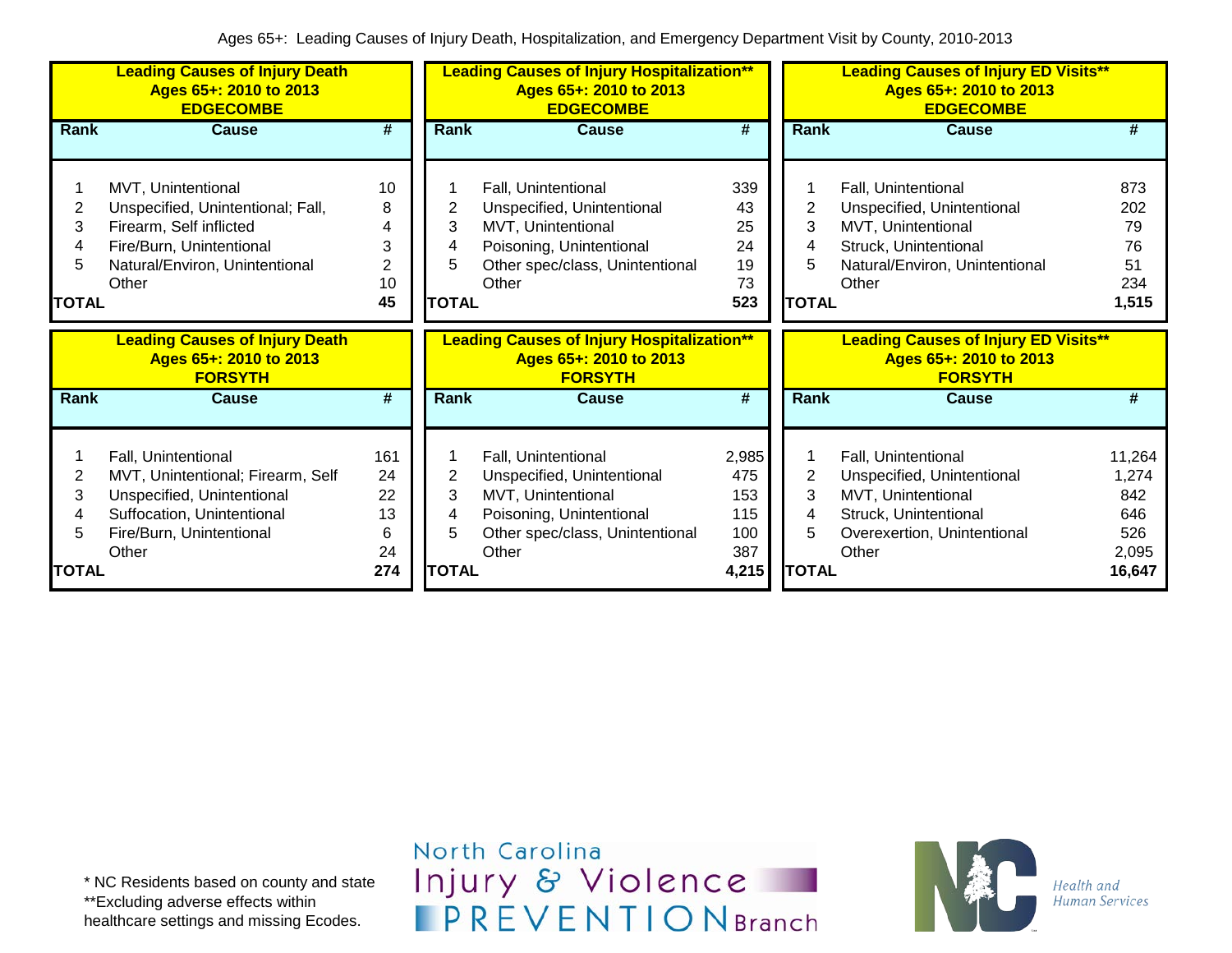|                             | <b>Leading Causes of Injury Death</b><br>Ages 65+: 2010 to 2013<br><b>FRANKLIN</b>                                                                                |                                         |                                  | <b>Leading Causes of Injury Hospitalization**</b><br>Ages 65+: 2010 to 2013<br><b>FRANKLIN</b>                                                  |                                                  |                                  | <b>Leading Causes of Injury ED Visits**</b><br>Ages 65+: 2010 to 2013<br><b>FRANKLIN</b>                                                 |                                                     |
|-----------------------------|-------------------------------------------------------------------------------------------------------------------------------------------------------------------|-----------------------------------------|----------------------------------|-------------------------------------------------------------------------------------------------------------------------------------------------|--------------------------------------------------|----------------------------------|------------------------------------------------------------------------------------------------------------------------------------------|-----------------------------------------------------|
| Rank                        | <b>Cause</b>                                                                                                                                                      | #                                       | Rank                             | <b>Cause</b>                                                                                                                                    | #                                                | Rank                             | Cause                                                                                                                                    | #                                                   |
| 2<br>3<br>5<br><b>TOTAL</b> | Fall, Unintentional<br>Unspecified, Unintentional; Firearm,<br>Suffocation, Unintentional; MVT,<br>Fire/Burn, Unintentional<br>Poisoning, Self inflicted<br>Other | 10<br>6<br>4<br>3<br>0<br>34            | 2<br>3<br>4<br>5<br><b>TOTAL</b> | Fall, Unintentional<br>Unspecified, Unintentional<br>Other spec/class, Unintentional<br>MVT, Unintentional<br>Poisoning, Unintentional<br>Other | 336<br>42<br>41<br>23<br>15<br>52<br>509         | 2<br>3<br><b>ITOTAL</b>          | Fall, Unintentional<br>Unspecified, Unintentional<br>MVT, Unintentional<br>Struck, Unintentional<br>Overexertion, Unintentional<br>Other | 1,001<br>195<br>149<br>81<br>80<br>212<br>1,718     |
|                             | <b>Leading Causes of Injury Death</b><br>Ages 65+: 2010 to 2013<br><b>GASTON</b>                                                                                  |                                         |                                  | <b>Leading Causes of Injury Hospitalization**</b><br>Ages 65+: 2010 to 2013<br><b>GASTON</b>                                                    |                                                  |                                  | <b>Leading Causes of Injury ED Visits**</b><br>Ages 65+: 2010 to 2013<br><b>GASTON</b>                                                   |                                                     |
| <b>Rank</b>                 | <b>Cause</b>                                                                                                                                                      | #                                       | Rank                             | <b>Cause</b>                                                                                                                                    | #                                                | Rank                             | <b>Cause</b>                                                                                                                             | #                                                   |
| 2<br>3<br>5<br><b>TOTAL</b> | Fall, Unintentional<br>Firearm, Self inflicted<br>MVT, Unintentional<br>Unspecified, Unintentional<br>Suffocation, Unintentional<br>Other                         | 73<br>22<br>21<br>18<br>15<br>29<br>178 | 2<br>3<br>4<br>5<br><b>TOTAL</b> | Fall, Unintentional<br>Unspecified, Unintentional<br>Poisoning, Unintentional<br>Other spec/class, Unintentional<br>MVT, Unintentional<br>Other | 1,994<br>310<br>115<br>108<br>67<br>253<br>2,847 | 2<br>3<br>4<br>5<br><b>TOTAL</b> | Fall, Unintentional<br>MVT, Unintentional<br>Unspecified, Unintentional<br>Struck, Unintentional<br>Overexertion, Unintentional<br>Other | 4,733<br>528<br>454<br>261<br>232<br>1,088<br>7,296 |

North Carolina Injury & Violence **IPREVENTIONBranch** 

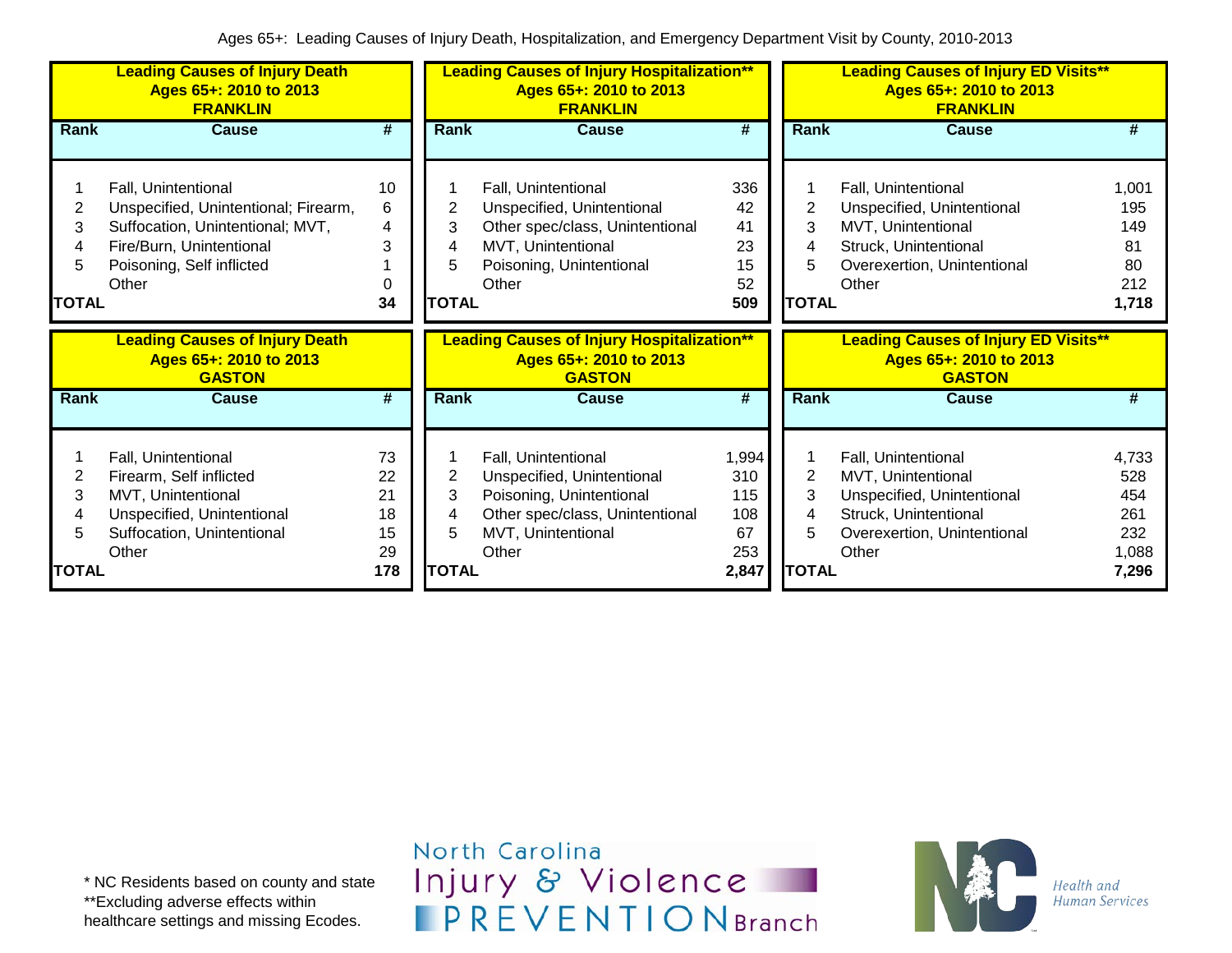|                                               | <b>Leading Causes of Injury Death</b><br>Ages 65+: 2010 to 2013<br><b>GATES</b>                                           |                                          |                                          | <b>Leading Causes of Injury Hospitalization**</b><br>Ages 65+: 2010 to 2013<br><b>GATES</b>                                                                                                                                                                                               |                                                  |                                               | <b>Leading Causes of Injury ED Visits**</b><br>Ages 65+: 2010 to 2013<br><b>GATES</b>                                                    |                                                      |
|-----------------------------------------------|---------------------------------------------------------------------------------------------------------------------------|------------------------------------------|------------------------------------------|-------------------------------------------------------------------------------------------------------------------------------------------------------------------------------------------------------------------------------------------------------------------------------------------|--------------------------------------------------|-----------------------------------------------|------------------------------------------------------------------------------------------------------------------------------------------|------------------------------------------------------|
| Rank                                          | <b>Cause</b>                                                                                                              | #                                        | Rank                                     | <b>Cause</b>                                                                                                                                                                                                                                                                              | $\overline{\boldsymbol{t}}$                      | <b>Rank</b>                                   | <b>Cause</b>                                                                                                                             | #                                                    |
| $\overline{2}$<br>3<br>4<br>5<br><b>TOTAL</b> | Suffocation, Self inflicted; Firearm,<br>Other                                                                            | 1<br>0<br>3                              | $\overline{2}$<br>3<br>5<br><b>TOTAL</b> | Fall, Unintentional<br>Unspecified, Unintentional<br>Poisoning, Self inflicted; Other<br>spec/class, Unintentional<br>Suffocation, Unintentional;<br>Poisoning, Unintentional;<br>Poisoning, Undetermined;<br>Overexertion, Unintentional; Other<br>spec/notclass, Unintentional<br>Other | 33<br>11<br>2<br>1<br>0<br>53                    | $\overline{2}$<br>3<br>5<br><b>TOTAL</b>      | Fall, Unintentional<br>Unspecified, Unintentional<br>Struck, Unintentional<br>MVT, Unintentional<br>Overexertion, Unintentional<br>Other | 95<br>26<br>13<br>12 <sup>2</sup><br>10<br>28<br>184 |
|                                               | <b>Leading Causes of Injury Death</b><br>Ages 65+: 2010 to 2013<br><b>GRAHAM</b>                                          |                                          |                                          | <b>Leading Causes of Injury Hospitalization**</b><br>Ages 65+: 2010 to 2013<br><b>GRAHAM</b>                                                                                                                                                                                              |                                                  |                                               | <b>Leading Causes of Injury ED Visits**</b><br>Ages 65+: 2010 to 2013<br><b>GRAHAM</b>                                                   |                                                      |
| <b>Rank</b>                                   | <b>Cause</b>                                                                                                              | #                                        | <b>Rank</b>                              | <b>Cause</b>                                                                                                                                                                                                                                                                              | #                                                | <b>Rank</b>                                   | <b>Cause</b>                                                                                                                             | #                                                    |
| 2<br>3<br>4<br>5<br><b>TOTAL</b>              | Unspecified, Unintentional<br>Fall, Unintentional<br>Firearm, Self inflicted<br>Suffocation, Unintentional; MVT,<br>Other | 4<br>3<br>$\overline{2}$<br>1<br>0<br>12 | 2<br>3<br>4<br>5<br><b>TOTAL</b>         | Fall, Unintentional<br>Unspecified, Unintentional<br>Poisoning, Unintentional; Other<br>Transport, other, Unintentional;<br>Suffocation, Unintentional; Other<br>spec/notclass, Unintentional<br>Other                                                                                    | 77<br>13<br>5<br>3<br>$\overline{2}$<br>6<br>116 | $\overline{c}$<br>3<br>4<br>5<br><b>TOTAL</b> | Fall, Unintentional<br>Unspecified, Unintentional<br>Overexertion, Unintentional<br>MVT, Unintentional<br>Struck, Unintentional<br>Other | 243<br>35<br>26<br>15<br>14<br>56<br>389             |

\* NC Residents based on county and state \*\*Excluding adverse effects within

healthcare settings and missing Ecodes.

## North Carolina Injury & Violence **IPREVENTIONBranch**

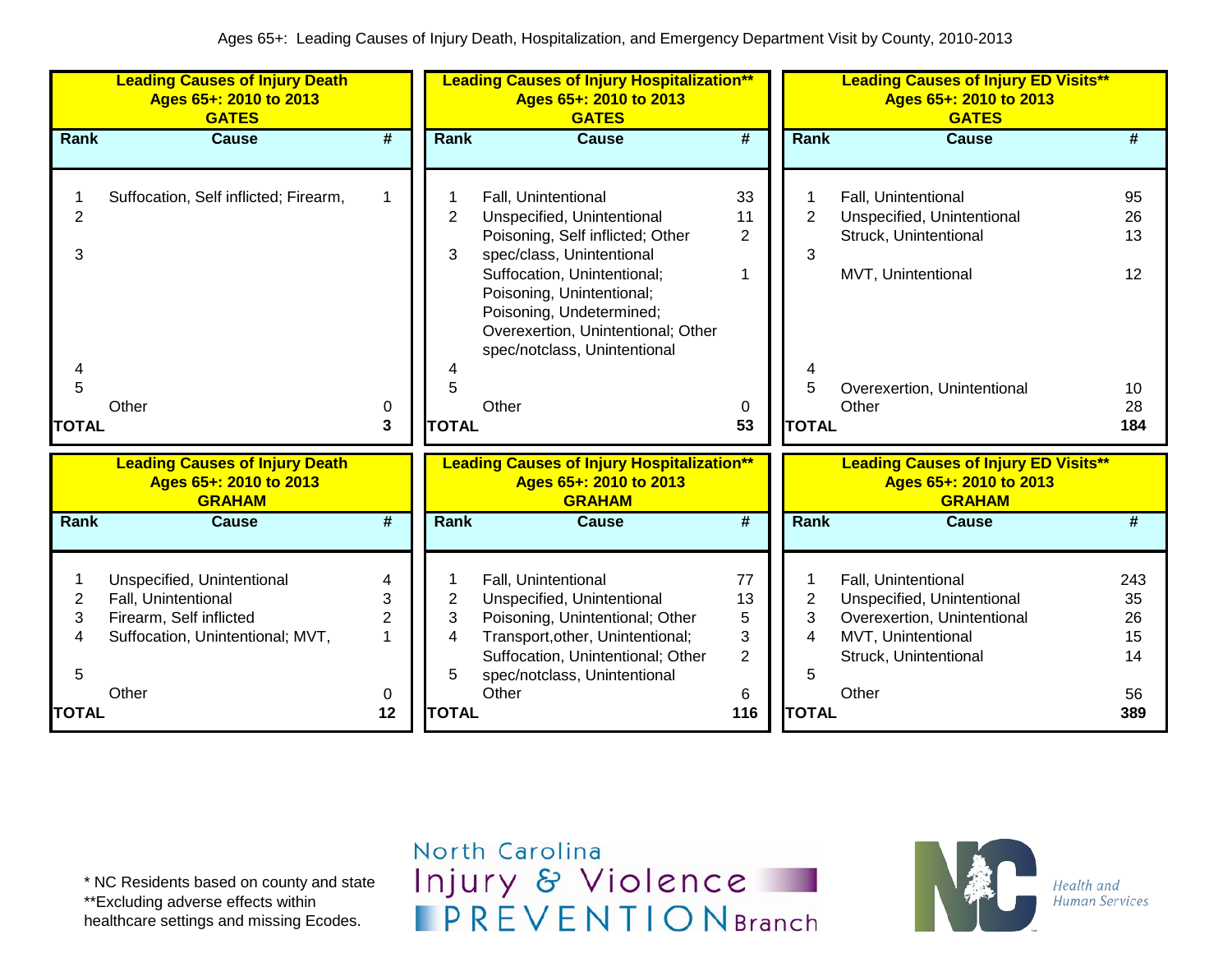|                                               | <b>Leading Causes of Injury Death</b><br>Ages 65+: 2010 to 2013<br><b>GRANVILLE</b>                                                                                                                                                                                  |                                  |                                               | <b>Leading Causes of Injury Hospitalization**</b><br>Ages 65+: 2010 to 2013<br><b>GRANVILLE</b>                                                                                    |                                          |                                               | <b>Leading Causes of Injury ED Visits**</b><br>Ages 65+: 2010 to 2013<br><b>GRANVILLE</b>                                                   |                                                 |
|-----------------------------------------------|----------------------------------------------------------------------------------------------------------------------------------------------------------------------------------------------------------------------------------------------------------------------|----------------------------------|-----------------------------------------------|------------------------------------------------------------------------------------------------------------------------------------------------------------------------------------|------------------------------------------|-----------------------------------------------|---------------------------------------------------------------------------------------------------------------------------------------------|-------------------------------------------------|
| Rank                                          | Cause                                                                                                                                                                                                                                                                | #                                | Rank                                          | Cause                                                                                                                                                                              | #                                        | Rank                                          | <b>Cause</b>                                                                                                                                | #                                               |
| $\overline{2}$<br>3<br>4<br>5<br><b>TOTAL</b> | MVT, Unintentional; Firearm, Self<br>Unspecified, Unintentional<br>Suffocation, Unintentional<br>Natural/Environ, Unintentional<br>Struck, Unintentional; Poisoning,<br>Self inflicted; Other land transport,<br>Unintentional; Fire/Burn,<br>Unintentional<br>Other | 8<br>5<br>3<br>2<br>1<br>0<br>38 | $\overline{2}$<br>3<br>4<br>5<br><b>TOTAL</b> | Fall, Unintentional<br>Unspecified, Unintentional<br>Other spec/class, Unintentional;<br>MVT, Unintentional<br>Poisoning, Unintentional<br>Natural/Environ, Unintentional<br>Other | 385<br>39<br>21<br>15<br>10<br>49<br>540 | $\overline{2}$<br>3<br>4<br>5<br><b>TOTAL</b> | Fall, Unintentional<br>MVT, Unintentional<br>Unspecified, Unintentional<br>Struck, Unintentional<br>Overexertion, Unintentional<br>Other    | 1,179<br>129<br>111<br>98<br>91<br>290<br>1,898 |
|                                               | <b>Leading Causes of Injury Death</b><br>Ages 65+: 2010 to 2013<br><b>GREENE</b>                                                                                                                                                                                     |                                  |                                               | <b>Leading Causes of Injury Hospitalization**</b><br>Ages 65+: 2010 to 2013<br><b>GREENE</b>                                                                                       |                                          |                                               | <b>Leading Causes of Injury ED Visits**</b><br>Ages 65+: 2010 to 2013<br><b>GREENE</b>                                                      |                                                 |
| Rank                                          | Cause                                                                                                                                                                                                                                                                | $\overline{\boldsymbol{t}}$      | Rank                                          | <b>Cause</b>                                                                                                                                                                       | $\overline{\#}$                          | Rank                                          | <b>Cause</b>                                                                                                                                | #                                               |
| 2<br>3<br>5<br><b>TOTAL</b>                   | Fall, Unintentional<br>Fire/Burn, Unintentional<br>Suffocation, Unintentional;<br>Other                                                                                                                                                                              | 3<br>$\overline{2}$<br>0<br>8    | 2<br>3<br>4<br>5<br><b>TOTAL</b>              | Fall, Unintentional<br>Unspecified, Unintentional<br>MVT, Unintentional<br>Poisoning, Unintentional<br>Other spec/class, Unintentional<br>Other                                    | 131<br>17<br>11<br>7<br>6<br>15<br>187   | $\overline{2}$<br>3<br>4<br>5<br><b>TOTAL</b> | Fall, Unintentional<br>Unspecified, Unintentional<br>MVT, Unintentional<br>Struck, Unintentional<br>Natural/Environ, Unintentional<br>Other | 415<br>75<br>53<br>31<br>23<br>86<br>683        |

\* NC Residents based on county and state \*\*Excluding adverse effects within healthcare settings and missing Ecodes.

North Carolina Injury & Violence **IPREVENTIONBranch** 

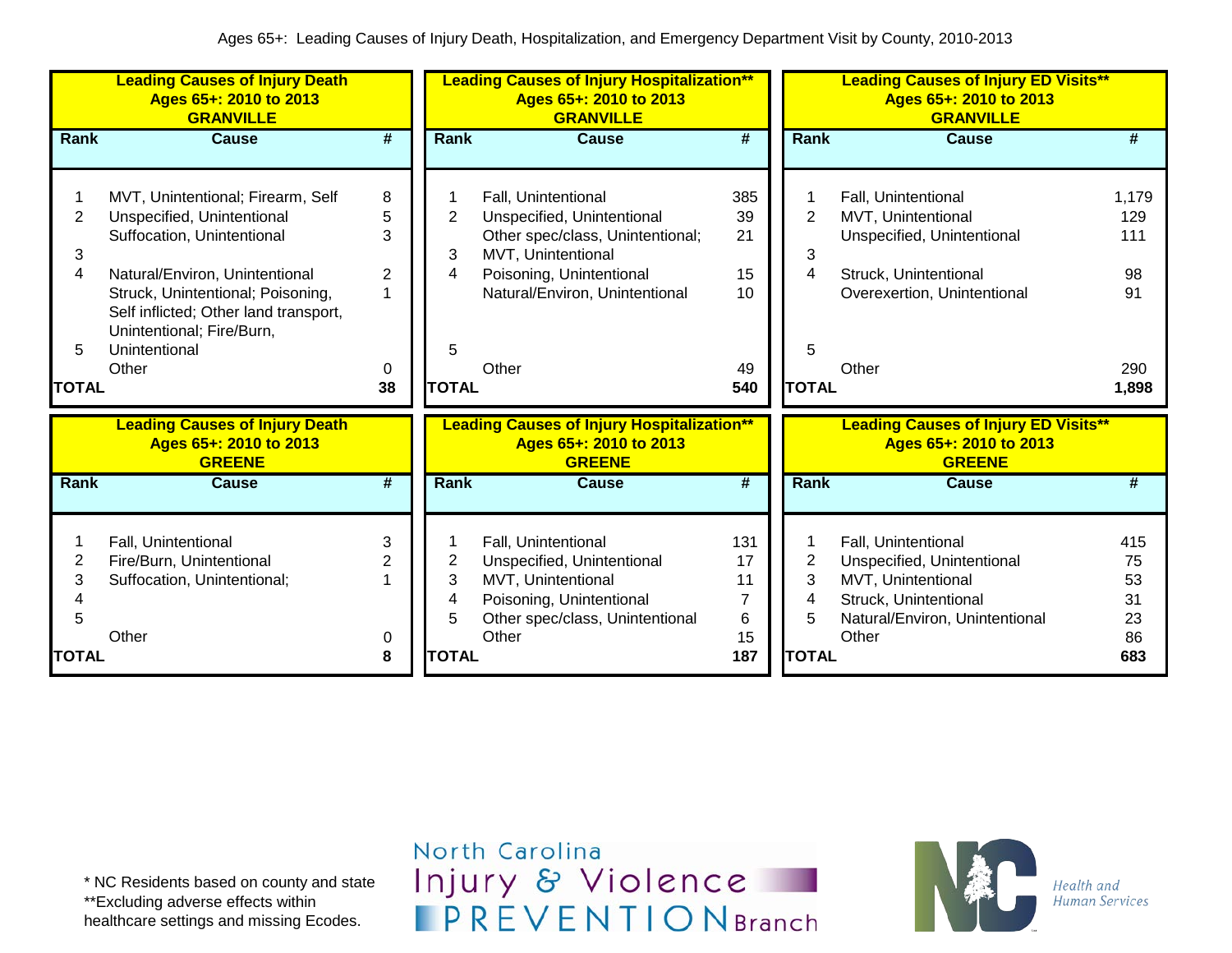|                                  | <b>Leading Causes of Injury Death</b><br>Ages 65+: 2010 to 2013<br><b>GUILFORD</b>                                                                                                                                                                                                 |                                          |                                               | <b>Leading Causes of Injury Hospitalization**</b><br>Ages 65+: 2010 to 2013<br><b>GUILFORD</b>                                                  |                                                   |                                               | <b>Leading Causes of Injury ED Visits**</b><br>Ages 65+: 2010 to 2013<br><b>GUILFORD</b>                                                        |                                                      |
|----------------------------------|------------------------------------------------------------------------------------------------------------------------------------------------------------------------------------------------------------------------------------------------------------------------------------|------------------------------------------|-----------------------------------------------|-------------------------------------------------------------------------------------------------------------------------------------------------|---------------------------------------------------|-----------------------------------------------|-------------------------------------------------------------------------------------------------------------------------------------------------|------------------------------------------------------|
| Rank                             | <b>Cause</b>                                                                                                                                                                                                                                                                       | $\overline{\boldsymbol{t}}$              | Rank                                          | <b>Cause</b>                                                                                                                                    | $\overline{\boldsymbol{t}}$                       | Rank                                          | <b>Cause</b>                                                                                                                                    | #                                                    |
| 2<br>3<br>4<br>5<br><b>TOTAL</b> | Fall, Unintentional<br>MVT, Unintentional<br>Firearm, Self inflicted<br>Suffocation, Unintentional<br>Unspecified, Unintentional<br>Other                                                                                                                                          | 274<br>28<br>22<br>21<br>19<br>40<br>404 | $\overline{2}$<br>3<br>4<br>5<br><b>TOTAL</b> | Fall, Unintentional<br>Unspecified, Unintentional<br>MVT, Unintentional<br>Poisoning, Unintentional<br>Other spec/class, Unintentional<br>Other | 4,508<br>374<br>243<br>163<br>127<br>506<br>5,921 | $\overline{2}$<br>3<br>4<br>5<br><b>TOTAL</b> | Fall, Unintentional<br>Unspecified, Unintentional<br>MVT, Unintentional<br>Struck, Unintentional<br>Natural/Environ, Unintentional<br>Other     | 7,182<br>838<br>714<br>416<br>392<br>1,465<br>11,007 |
|                                  | <b>Leading Causes of Injury Death</b><br>Ages 65+: 2010 to 2013                                                                                                                                                                                                                    |                                          |                                               | <b>Leading Causes of Injury Hospitalization**</b><br>Ages 65+: 2010 to 2013                                                                     |                                                   |                                               | <b>Leading Causes of Injury ED Visits**</b><br>Ages 65+: 2010 to 2013                                                                           |                                                      |
| Rank                             | <b>HALIFAX</b><br><b>Cause</b>                                                                                                                                                                                                                                                     | $\overline{\boldsymbol{t}}$              | Rank                                          | <b>HALIFAX</b><br><b>Cause</b>                                                                                                                  | $\overline{\boldsymbol{t}}$                       | Rank                                          | <b>HALIFAX</b><br><b>Cause</b>                                                                                                                  | #                                                    |
|                                  |                                                                                                                                                                                                                                                                                    |                                          |                                               |                                                                                                                                                 |                                                   |                                               |                                                                                                                                                 |                                                      |
| 2<br>3<br>4<br>5                 | Fall, Unintentional<br>Unspecified, Unintentional<br>MVT, Unintentional<br>Suffocation, Unintentional; Firearm,<br>Transport, other, Unintentional;<br>Other spec/class, Unintentional;<br>Other spec/NEC, Assault; Other<br>land transport, Unintentional;<br>Cut/pierce, Assault | 13<br>6<br>4<br>3                        | 1<br>2<br>3<br>4<br>5                         | Fall, Unintentional<br>Unspecified, Unintentional<br>MVT, Unintentional<br>Other spec/class, Unintentional<br>Poisoning, Unintentional          | 470<br>66<br>40<br>38<br>19                       | $\overline{2}$<br>3<br>4<br>5                 | Fall, Unintentional<br>Unspecified, Unintentional<br>MVT, Unintentional<br>Other spec/notclass, Unintentional<br>Natural/Environ, Unintentional | 1,868<br>322<br>250<br>145<br>131                    |
| TOTAL                            | Other                                                                                                                                                                                                                                                                              | 0<br>37                                  | <b>TOTAL</b>                                  | Other                                                                                                                                           | 83<br>716                                         | <b>TOTAL</b>                                  | Other                                                                                                                                           | 517<br>3,233                                         |

\* NC Residents based on county and state \*\*Excluding adverse effects within

healthcare settings and missing Ecodes.

North Carolina Injury & Violence **IPREVENTIONBranch** 

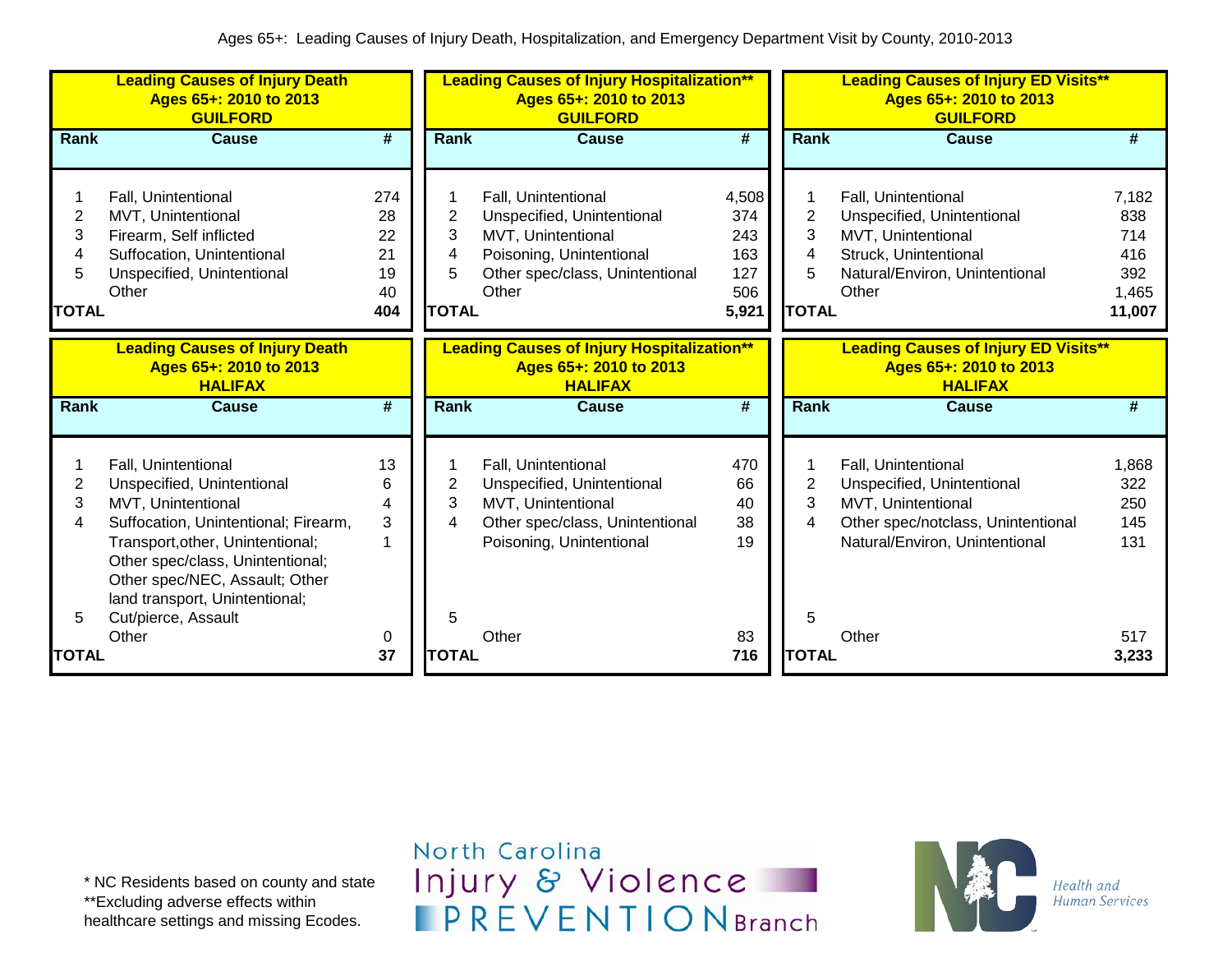| Rank<br><b>Cause</b><br>Fall, Unintentional<br>2<br>Unspecified, Unintentional<br>3<br>Other spec/class, Unintentional<br>Poisoning, Unintentional<br>4<br>5<br>MVT, Unintentional<br>Other<br><b>TOTAL</b> | Rank<br>#<br><b>Cause</b><br>#<br>718<br>Fall, Unintentional<br>1,319<br>$\overline{2}$<br>272<br>114<br>Unspecified, Unintentional<br>62<br>3<br>MVT, Unintentional<br>173<br>57<br>Struck, Unintentional<br>126<br>5<br>47<br>Natural/Environ, Unintentional<br>111<br>126<br>Other<br>406<br>1,124<br><b>TOTAL</b><br>2,407 |
|-------------------------------------------------------------------------------------------------------------------------------------------------------------------------------------------------------------|--------------------------------------------------------------------------------------------------------------------------------------------------------------------------------------------------------------------------------------------------------------------------------------------------------------------------------|
|                                                                                                                                                                                                             |                                                                                                                                                                                                                                                                                                                                |
|                                                                                                                                                                                                             |                                                                                                                                                                                                                                                                                                                                |
| <b>Leading Causes of Injury Hospitalization**</b><br>Ages 65+: 2010 to 2013<br><b>HAYWOOD</b>                                                                                                               | <b>Leading Causes of Injury ED Visits**</b><br>Ages 65+: 2010 to 2013<br><b>HAYWOOD</b>                                                                                                                                                                                                                                        |
| Rank<br><b>Cause</b>                                                                                                                                                                                        | #<br><b>Rank</b><br><b>Cause</b><br>#                                                                                                                                                                                                                                                                                          |
| Fall, Unintentional<br>2<br>Unspecified, Unintentional<br>3                                                                                                                                                 | 887<br>Fall, Unintentional<br>2,515<br>2<br>180<br>472<br>Unspecified, Unintentional<br>3<br>58<br>MVT, Unintentional<br>154<br>32<br>Natural/Environ, Unintentional;<br>125<br>28<br>5<br>111<br>Overexertion, Unintentional                                                                                                  |
|                                                                                                                                                                                                             | Other spec/class, Unintentional<br>Natural/Environ, Unintentional;<br>4<br>5<br>Poisoning, Unintentional                                                                                                                                                                                                                       |

\* NC Residents based on county and state \*\*Excluding adverse effects within healthcare settings and missing Ecodes.

North Carolina Injury & Violence **IPREVENTIONBranch** 

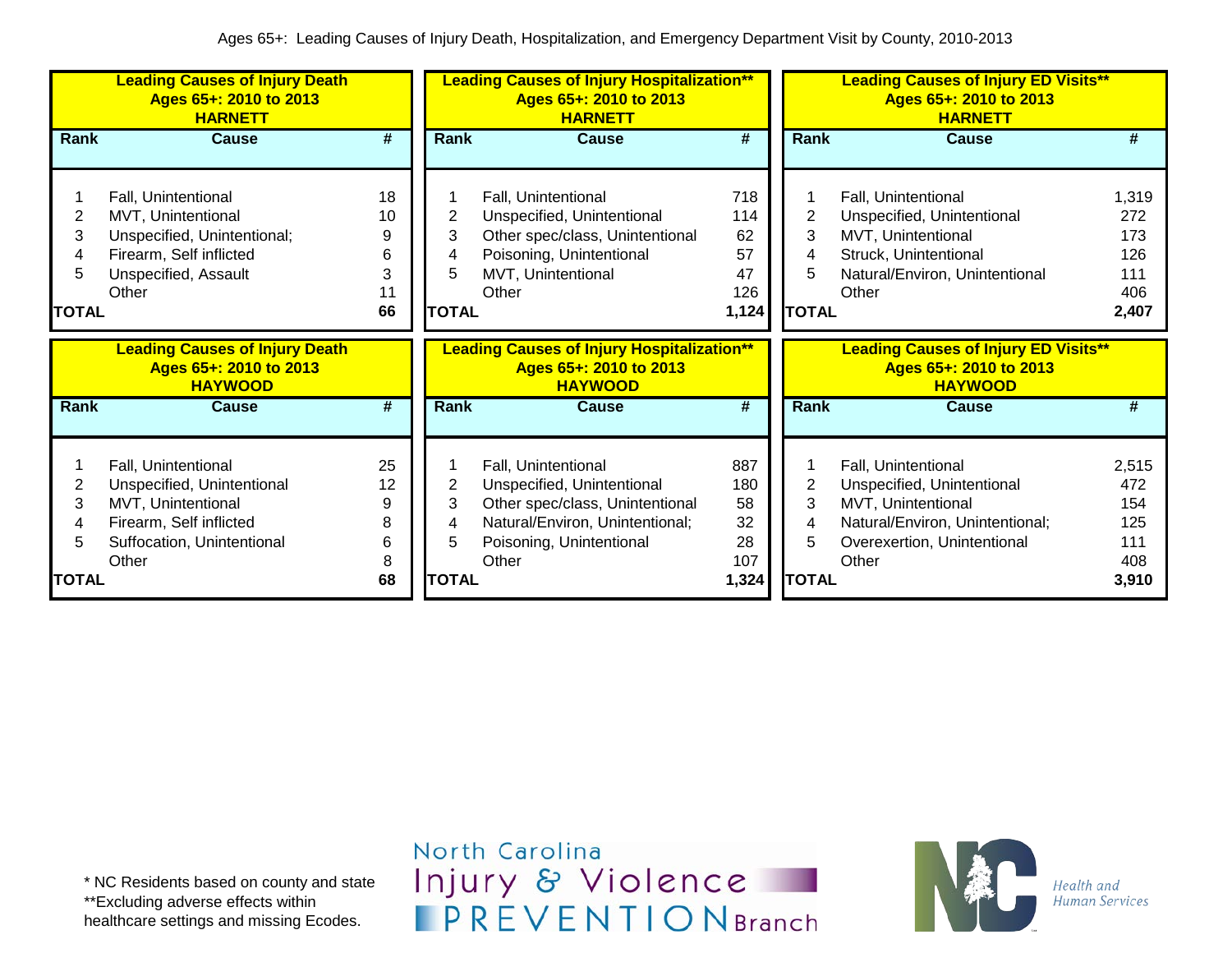|                                  | <b>Leading Causes of Injury Death</b><br>Ages 65+: 2010 to 2013<br><b>HENDERSON</b>                                                                                                                                                                                             |                                                    |                                  | <b>Leading Causes of Injury Hospitalization**</b><br>Ages 65+: 2010 to 2013<br><b>HENDERSON</b>                                                 |                                                |                                  | <b>Leading Causes of Injury ED Visits**</b><br>Ages 65+: 2010 to 2013<br><b>HENDERSON</b>                                                                                        |                                                  |
|----------------------------------|---------------------------------------------------------------------------------------------------------------------------------------------------------------------------------------------------------------------------------------------------------------------------------|----------------------------------------------------|----------------------------------|-------------------------------------------------------------------------------------------------------------------------------------------------|------------------------------------------------|----------------------------------|----------------------------------------------------------------------------------------------------------------------------------------------------------------------------------|--------------------------------------------------|
| Rank                             | <b>Cause</b>                                                                                                                                                                                                                                                                    | $\overline{\boldsymbol{t}}$                        | Rank                             | <b>Cause</b>                                                                                                                                    | $\overline{\boldsymbol{H}}$                    | Rank                             | <b>Cause</b>                                                                                                                                                                     | #                                                |
| 2<br>3<br>4<br>5<br><b>TOTAL</b> | Fall, Unintentional<br>Unspecified, Unintentional; Firearm,<br>MVT, Unintentional<br>Suffocation, Unintentional<br>Suffocation, Self inflicted; Poisoning,<br>Unintentional; Other spec/NEC,<br>Unintentional; Machinery,<br>Unintentional; Drowning,<br>Unintentional<br>Other | 124<br>13<br>12<br>6<br>$\overline{2}$<br>6<br>184 | 2<br>3<br>4<br>5<br><b>TOTAL</b> | Fall, Unintentional<br>Unspecified, Unintentional<br>Other spec/class, Unintentional<br>MVT, Unintentional<br>Poisoning, Unintentional<br>Other | 1,304<br>157<br>76<br>61<br>52<br>135<br>1,785 | 2<br>3<br>4<br>5<br><b>TOTAL</b> | Fall, Unintentional<br><b>MVT, Unintentional</b><br>Unspecified, Unintentional<br>Struck, Unintentional<br>Natural/Environ, Unintentional;<br>Cut/pierce, Unintentional<br>Other | 2,488<br>271<br>205<br>101<br>87<br>281<br>3,520 |
|                                  |                                                                                                                                                                                                                                                                                 |                                                    |                                  |                                                                                                                                                 |                                                |                                  |                                                                                                                                                                                  |                                                  |
|                                  | <b>Leading Causes of Injury Death</b><br>Ages 65+: 2010 to 2013<br><b>HERTFORD</b>                                                                                                                                                                                              |                                                    |                                  | <b>Leading Causes of Injury Hospitalization**</b><br>Ages 65+: 2010 to 2013<br><b>HERTFORD</b>                                                  |                                                |                                  | <b>Leading Causes of Injury ED Visits**</b><br>Ages 65+: 2010 to 2013<br><b>HERTFORD</b>                                                                                         |                                                  |
| Rank                             | <b>Cause</b>                                                                                                                                                                                                                                                                    | #                                                  | Rank                             | <b>Cause</b>                                                                                                                                    | #                                              | Rank                             | <b>Cause</b>                                                                                                                                                                     | #                                                |
| 2<br>3<br>4<br>5                 | Fall, Unintentional<br>Firearm, Self inflicted<br>Unspecified, Unintentional<br>Suffocation, Unintentional;<br>Natural/Environ, Unintentional; MVT,<br>Unintentional                                                                                                            | 4<br>3<br>$\overline{2}$<br>1                      | $\overline{c}$<br>3<br>4<br>5    | Fall, Unintentional<br>Unspecified, Unintentional<br>MVT, Unintentional<br>Poisoning, Unintentional<br>Other spec/class, Unintentional          | 155<br>32<br>11<br>7<br>6                      | $\overline{2}$<br>3<br>4<br>5    | Fall, Unintentional<br>Unspecified, Unintentional<br>MVT, Unintentional<br>Natural/Environ, Unintentional<br>Struck, Unintentional                                               |                                                  |

\* NC Residents based on county and state \*\*Excluding adverse effects within

healthcare settings and missing Ecodes.

North Carolina Injury & Violence **IPREVENTIONBranch** 

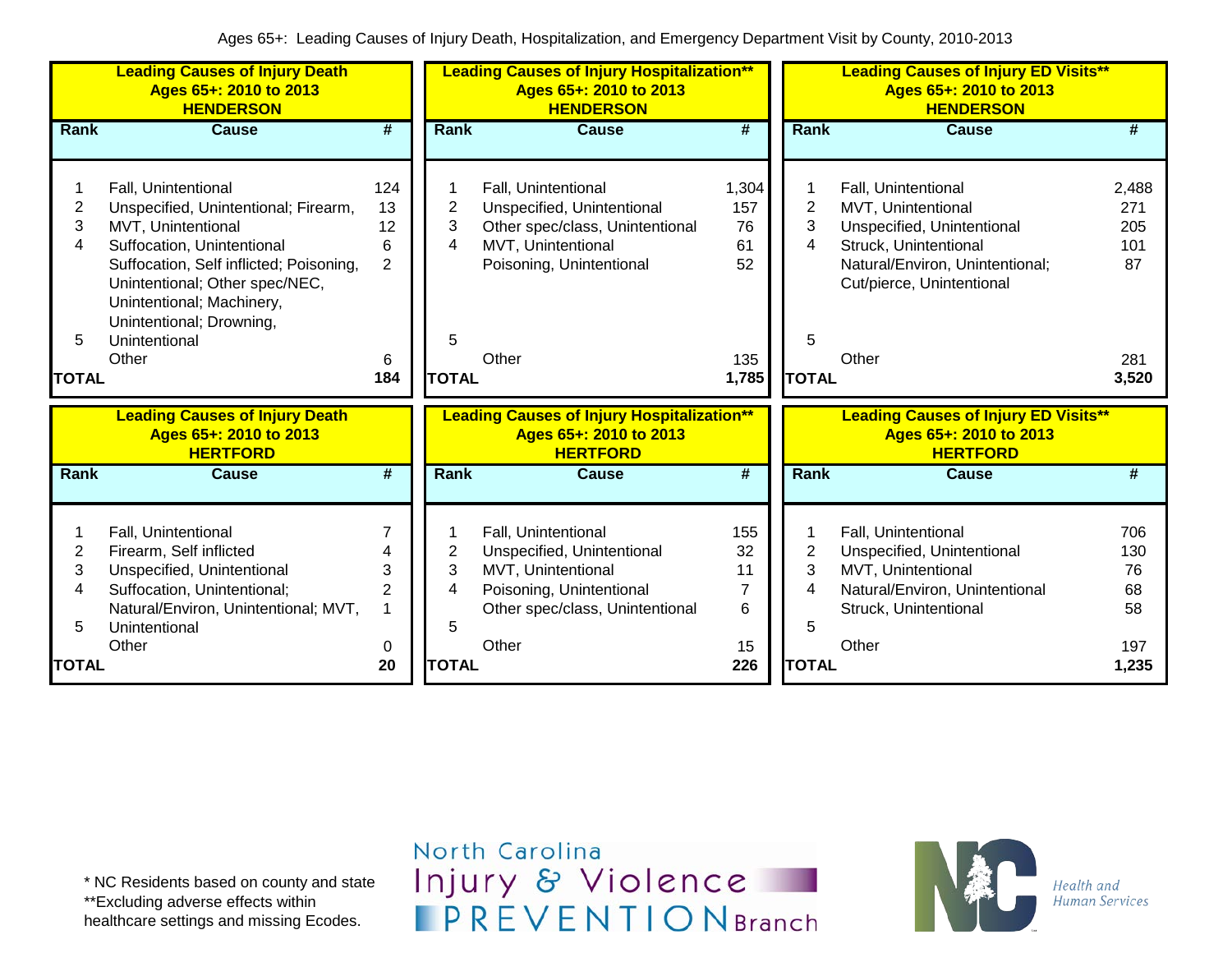|                                  | <b>Leading Causes of Injury Death</b><br>Ages 65+: 2010 to 2013<br><b>HOKE</b>                                                    |                        |                                  | <b>Leading Causes of Injury Hospitalization**</b><br>Ages 65+: 2010 to 2013<br><b>HOKE</b>                                                                                                      |                                         |                                  | <b>Leading Causes of Injury ED Visits**</b><br>Ages 65+: 2010 to 2013<br><b>HOKE</b>                                                                  |                                           |
|----------------------------------|-----------------------------------------------------------------------------------------------------------------------------------|------------------------|----------------------------------|-------------------------------------------------------------------------------------------------------------------------------------------------------------------------------------------------|-----------------------------------------|----------------------------------|-------------------------------------------------------------------------------------------------------------------------------------------------------|-------------------------------------------|
| <b>Rank</b>                      | <b>Cause</b>                                                                                                                      | #                      | Rank                             | <b>Cause</b>                                                                                                                                                                                    | #                                       | Rank                             | <b>Cause</b>                                                                                                                                          | #                                         |
| 2<br>3<br>4<br>5<br><b>TOTAL</b> | Unspecified, Unintentional<br>MVT, Unintentional; Fall,<br>Suffocation, Unintentional;<br>Other spec/NEC, Unintentional;<br>Other | 6<br>4<br>2<br>0<br>21 | 2<br>3<br>4<br>5<br><b>TOTAL</b> | Fall, Unintentional<br>Unspecified, Unintentional<br>Poisoning, Unintentional; MVT,<br>Other spec/class, Unintentional<br>Struck, Unintentional; Other<br>spec/notclass, Unintentional<br>Other | 165<br>52<br>17<br>12<br>6<br>15<br>290 | 2<br>3<br>4<br>5<br><b>TOTAL</b> | Fall, Unintentional<br>Unspecified, Unintentional<br>MVT, Unintentional<br>Struck, Unintentional<br>Overexertion, Unintentional<br>Other              | 498<br>96<br>79<br>45<br>43<br>121<br>882 |
|                                  |                                                                                                                                   |                        |                                  |                                                                                                                                                                                                 |                                         |                                  |                                                                                                                                                       |                                           |
|                                  | <b>Leading Causes of Injury Death</b><br>Ages 65+: 2010 to 2013<br><b>HYDE</b>                                                    |                        |                                  | <b>Leading Causes of Injury Hospitalization**</b><br>Ages 65+: 2010 to 2013<br><b>HYDE</b>                                                                                                      |                                         |                                  | <b>Leading Causes of Injury ED Visits**</b><br>Ages 65+: 2010 to 2013<br><b>HYDE</b>                                                                  |                                           |
| <b>Rank</b>                      | <b>Cause</b>                                                                                                                      | #                      | <b>Rank</b>                      | <b>Cause</b>                                                                                                                                                                                    | #                                       | <b>Rank</b>                      | <b>Cause</b>                                                                                                                                          | #                                         |
| 2<br>3<br>5                      | Drowning, Unintentional<br>Firearm, Self inflicted; Fall,<br>Other                                                                | 2<br>0                 | 2<br>3<br>4<br>5                 | Fall, Unintentional<br>Unspecified, Unintentional<br>MVT, Unintentional<br>Poisoning, Unintentional; Other<br>spec/class, Unintentional<br>Natural/Environ, Unintentional<br>Other              | 29<br>5<br>3<br>$\overline{2}$<br>0     | 3<br>5                           | Fall, Unintentional<br>Unspecified, Unintentional<br>Struck, Unintentional; MVT,<br>Cut/pierce, Unintentional<br>Overexertion, Unintentional<br>Other | 177<br>31<br>11<br>8<br>6<br>18           |

North Carolina Injury & Violence **IPREVENTIONBranch** 

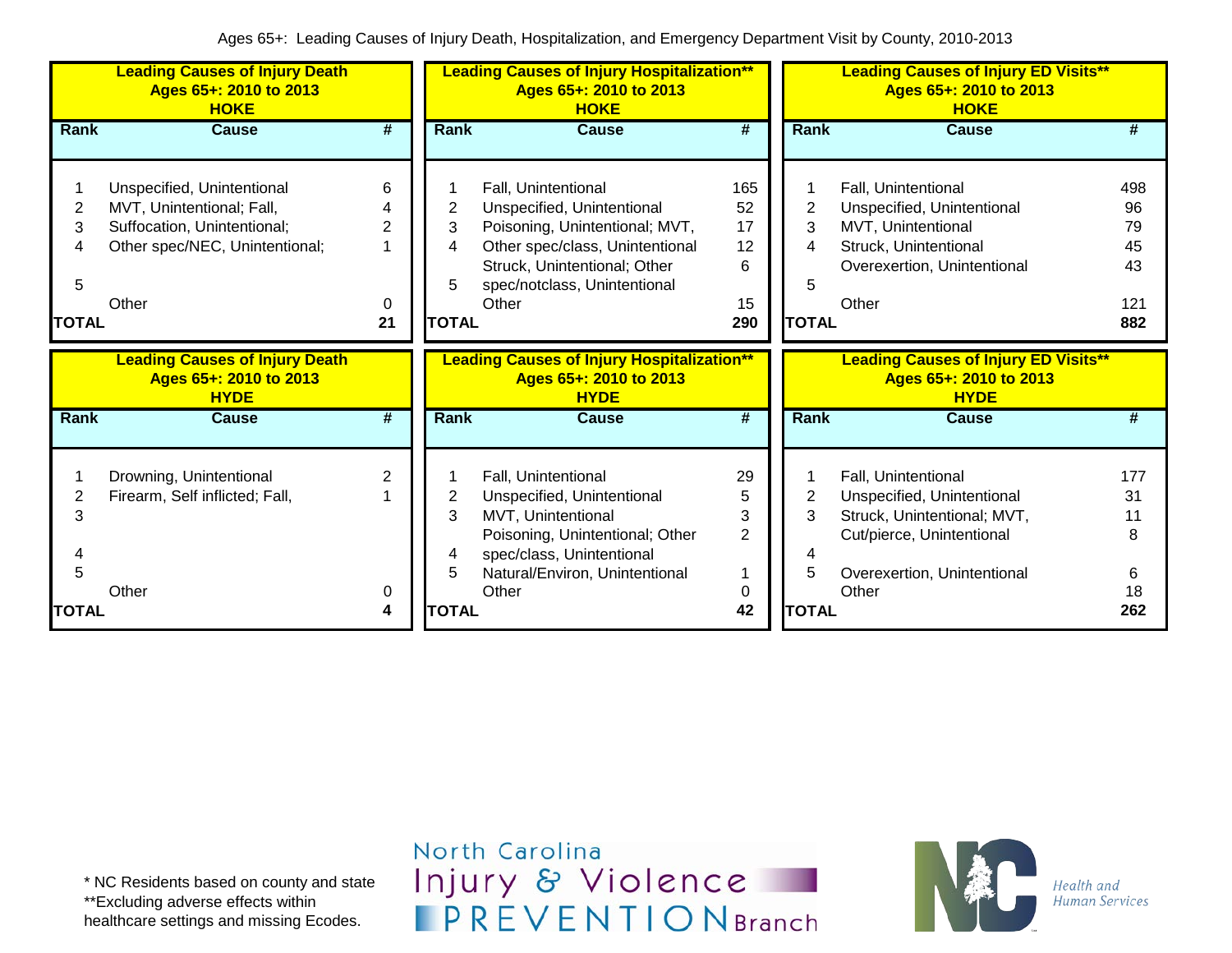|                                  | <b>Leading Causes of Injury Death</b><br>Ages 65+: 2010 to 2013<br><b>IREDELL</b>                                                         |                                  | <b>Leading Causes of Injury Hospitalization**</b><br>Ages 65+: 2010 to 2013<br><b>IREDELL</b> |                                                                                                                                                 |                                                | Ages 65+: 2010 to 2013<br><b>IREDELL</b>      | <b>Leading Causes of Injury ED Visits**</b>                                                                                                 |                                                     |
|----------------------------------|-------------------------------------------------------------------------------------------------------------------------------------------|----------------------------------|-----------------------------------------------------------------------------------------------|-------------------------------------------------------------------------------------------------------------------------------------------------|------------------------------------------------|-----------------------------------------------|---------------------------------------------------------------------------------------------------------------------------------------------|-----------------------------------------------------|
| Rank                             | <b>Cause</b>                                                                                                                              | $\overline{\boldsymbol{t}}$      | <b>Rank</b>                                                                                   | <b>Cause</b>                                                                                                                                    | #                                              | Rank                                          | Cause                                                                                                                                       | #                                                   |
| 2<br>3<br>4<br>5<br><b>TOTAL</b> | Fall, Unintentional<br>MVT, Unintentional<br>Firearm, Self inflicted<br>Unspecified, Unintentional<br>Suffocation, Unintentional<br>Other | 51<br>24<br>12<br>6<br>15<br>115 | 3<br>4<br>5<br><b>TOTAL</b>                                                                   | Fall, Unintentional<br>Unspecified, Unintentional<br>Other spec/class, Unintentional<br>Poisoning, Unintentional<br>MVT, Unintentional<br>Other | 1,712<br>128<br>99<br>83<br>73<br>221<br>2,316 | 3<br><b>TOTAL</b>                             | Fall, Unintentional<br>Unspecified, Unintentional<br>MVT, Unintentional<br>Struck, Unintentional<br>Overexertion, Unintentional<br>Other    | 4,908<br>576<br>458<br>392<br>259<br>1,023<br>7,616 |
|                                  | <b>Leading Causes of Injury Death</b><br>Ages 65+: 2010 to 2013<br><b>JACKSON</b>                                                         |                                  |                                                                                               | <b>Leading Causes of Injury Hospitalization**</b><br>Ages 65+: 2010 to 2013<br><b>JACKSON</b>                                                   |                                                |                                               | <b>Leading Causes of Injury ED Visits**</b><br>Ages 65+: 2010 to 2013<br><b>JACKSON</b>                                                     |                                                     |
| Rank                             | Cause                                                                                                                                     | #                                | <b>Rank</b>                                                                                   | Cause                                                                                                                                           | #                                              | <b>Rank</b>                                   | Cause                                                                                                                                       | #                                                   |
| 2<br>3<br>5<br><b>TOTAL</b>      | Fall, Unintentional<br>Unspecified, Unintentional<br>Firearm, Self inflicted<br>Struck, Unintentional;<br>Other                           | 12<br>11<br>5<br>0<br>35         | 2<br>3<br>4<br>5<br><b>TOTAL</b>                                                              | Fall, Unintentional<br>Unspecified, Unintentional<br>MVT, Unintentional<br>Other spec/class, Unintentional<br>Poisoning, Unintentional<br>Other | 232<br>37<br>19<br>16<br>14<br>44<br>362       | $\overline{2}$<br>3<br>4<br>5<br><b>TOTAL</b> | Fall, Unintentional<br>Unspecified, Unintentional<br>MVT, Unintentional<br>Struck, Unintentional<br>Natural/Environ, Unintentional<br>Other | 1,012<br>157<br>102<br>81<br>73<br>282<br>1,707     |

\* NC Residents based on county and state \*\*Excluding adverse effects within healthcare settings and missing Ecodes.

North Carolina Injury & Violence **IPREVENTIONBranch** 

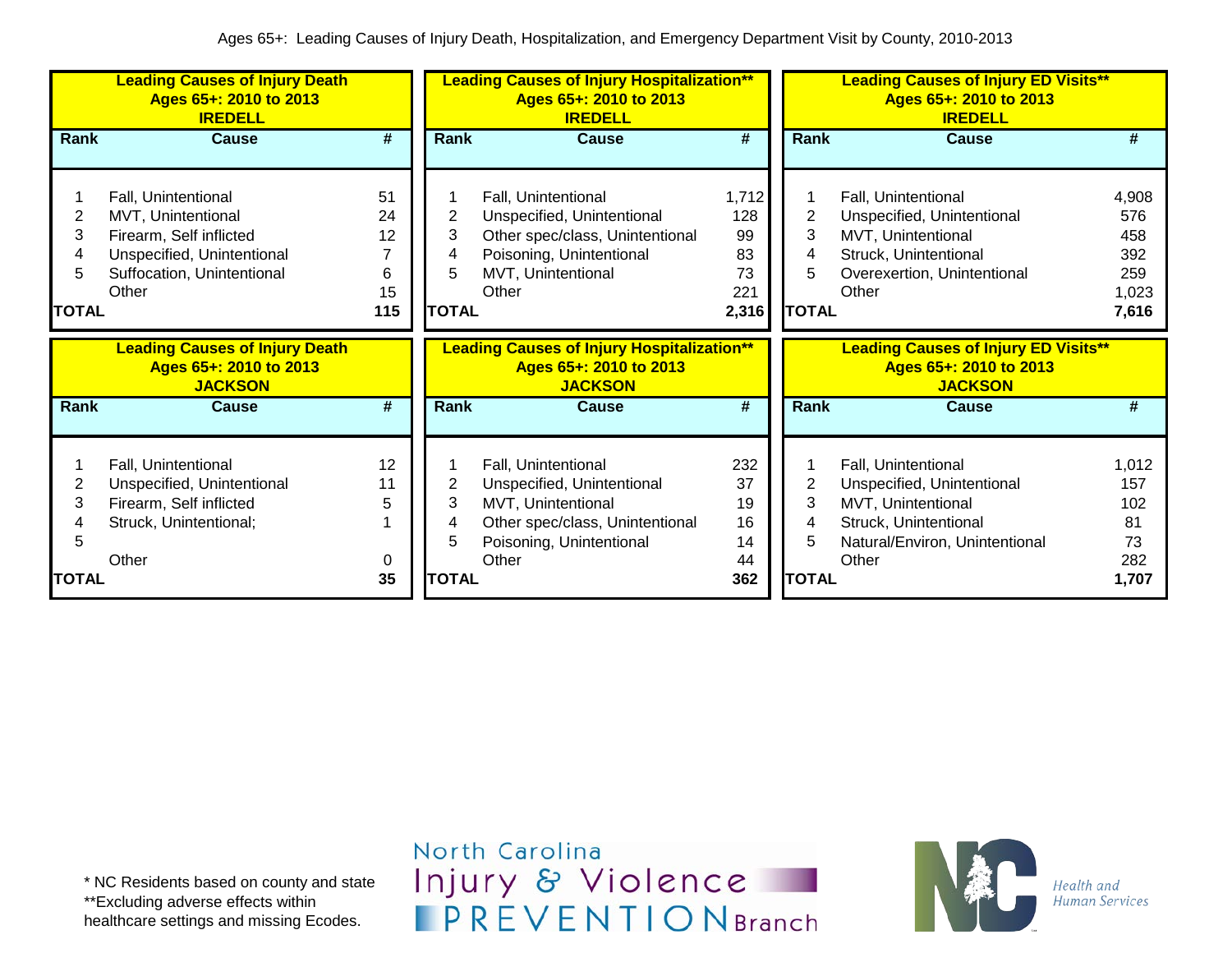|                           | <b>Leading Causes of Injury Death</b><br>Ages 65+: 2010 to 2013<br><b>JOHNSTON</b>                                                                   |                                                   |                                               | <b>Leading Causes of Injury Hospitalization**</b><br>Ages 65+: 2010 to 2013<br><b>JOHNSTON</b>                                                                                                                                              |                                                 |                                          | <b>Leading Causes of Injury ED Visits**</b><br>Ages 65+: 2010 to 2013<br><b>JOHNSTON</b>                                                                                     |                                                   |
|---------------------------|------------------------------------------------------------------------------------------------------------------------------------------------------|---------------------------------------------------|-----------------------------------------------|---------------------------------------------------------------------------------------------------------------------------------------------------------------------------------------------------------------------------------------------|-------------------------------------------------|------------------------------------------|------------------------------------------------------------------------------------------------------------------------------------------------------------------------------|---------------------------------------------------|
| Rank                      | Cause                                                                                                                                                | #                                                 | <b>Rank</b>                                   | Cause                                                                                                                                                                                                                                       | #                                               | <b>Rank</b>                              | Cause                                                                                                                                                                        | #                                                 |
| 2<br>3<br>4<br>5<br>TOTAL | Fall, Unintentional<br>MVT, Unintentional<br>Suffocation, Unintentional; Firearm,<br>Unspecified, Unintentional<br>Fire/Burn, Unintentional<br>Other | 46<br>20<br>9<br>$\overline{7}$<br>3<br>16<br>110 | $\overline{2}$<br>3<br>4<br>5<br><b>TOTAL</b> | Fall, Unintentional<br>Unspecified, Unintentional<br>Other spec/class, Unintentional<br>Poisoning, Unintentional; MVT,<br>Unintentional<br>Natural/Environ, Unintentional<br>Other                                                          | 1,084<br>234<br>112<br>67<br>37<br>145<br>1,746 | $\overline{2}$<br>3<br>5<br><b>TOTAL</b> | Fall, Unintentional<br>Unspecified, Unintentional<br>MVT, Unintentional<br>Other spec/notclass, Unintentional<br>Natural/Environ, Unintentional<br>Other                     | 4,245<br>770<br>355<br>274<br>271<br>987<br>6,902 |
|                           | <b>Leading Causes of Injury Death</b><br>Ages 65+: 2010 to 2013<br><b>JONES</b>                                                                      |                                                   |                                               | <b>Leading Causes of Injury Hospitalization**</b><br>Ages 65+: 2010 to 2013<br><b>JONES</b>                                                                                                                                                 |                                                 |                                          | <b>Leading Causes of Injury ED Visits**</b><br>Ages 65+: 2010 to 2013<br><b>JONES</b>                                                                                        |                                                   |
| Rank                      | <b>Cause</b>                                                                                                                                         | $\overline{\#}$                                   | Rank                                          | <b>Cause</b>                                                                                                                                                                                                                                | $\overline{\#}$                                 | Rank                                     | <b>Cause</b>                                                                                                                                                                 | #                                                 |
| 2<br>3<br>5               | Suffocation, Unintentional; Fall,<br>Firearm, Self inflicted<br>Other                                                                                | $\overline{2}$<br>0                               | 2<br>3<br>4<br>5                              | Fall, Unintentional<br>Poisoning, Unintentional<br>Unspecified, Unintentional; MVT,<br>Unintentional<br>Natural/Environ, Unintentional<br>Suffocation, Unintentional; Struck,<br>Unintentional; Other spec/class,<br>Unintentional<br>Other | 104<br>9<br>8<br>5<br>$\overline{2}$<br>6       | $\overline{2}$<br>3<br>4<br>5            | Fall, Unintentional<br>MVT, Unintentional<br>Unspecified, Unintentional<br>Struck, Unintentional<br>Overexertion, Unintentional; Other<br>spec/class, Unintentional<br>Other | 237<br>43<br>40<br>23<br>19<br>58                 |
| TOTAL                     |                                                                                                                                                      | 5                                                 | <b>TOTAL</b>                                  |                                                                                                                                                                                                                                             | 146                                             | <b>TOTAL</b>                             |                                                                                                                                                                              | 439                                               |

\* NC Residents based on county and state \*\*Excluding adverse effects within healthcare settings and missing Ecodes.

North Carolina Injury & Violence **IPREVENTIONBranch** 

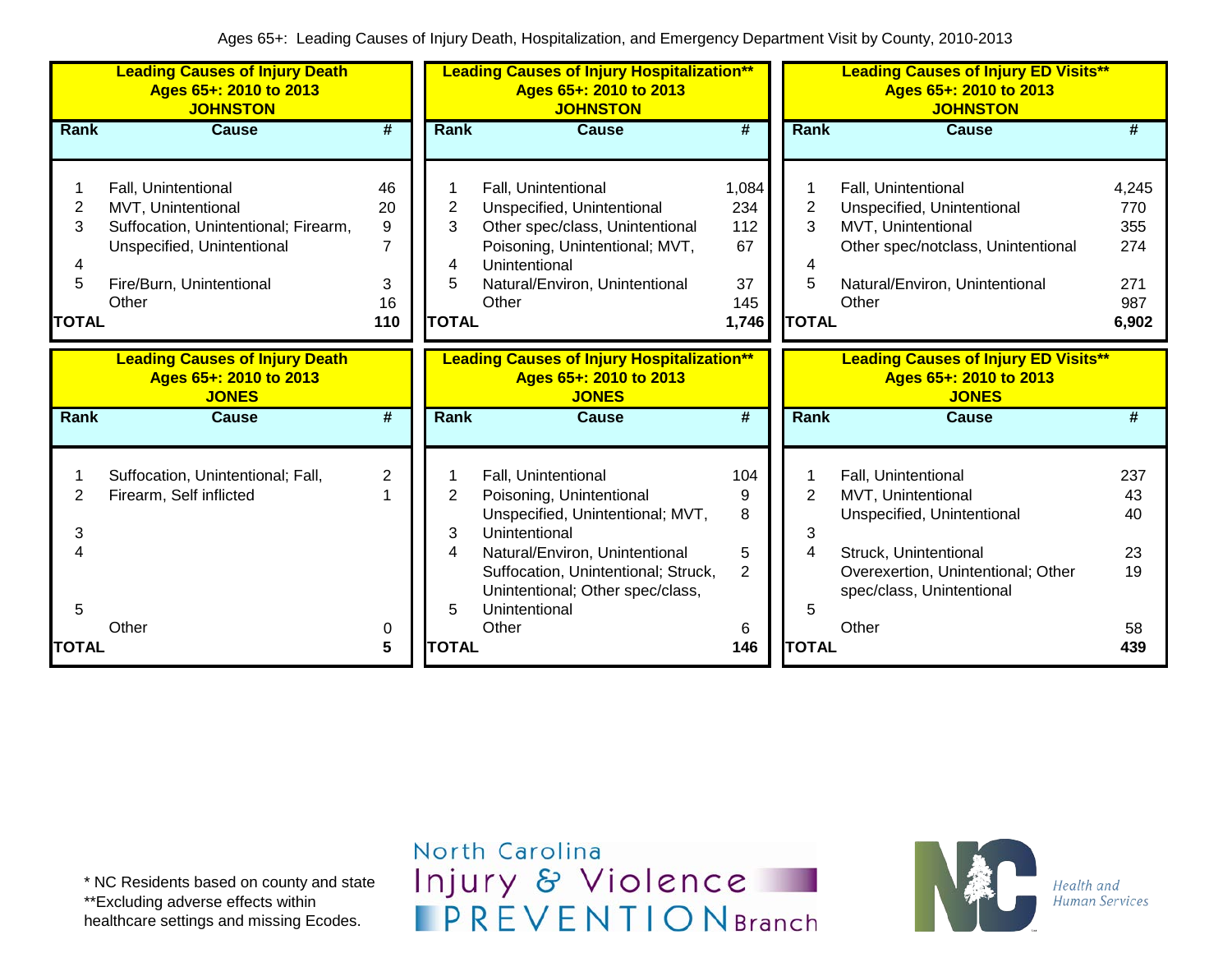|                           | <b>Leading Causes of Injury Death</b><br>Ages 65+: 2010 to 2013<br><b>LEE</b>                                                                           |                         |                             | <b>Leading Causes of Injury Hospitalization**</b><br>Ages 65+: 2010 to 2013<br><b>LEE</b>                                                       |                                          |                                               | <b>Leading Causes of Injury ED Visits**</b><br>Ages 65+: 2010 to 2013<br><b>LEE</b>                                                         |                                            |
|---------------------------|---------------------------------------------------------------------------------------------------------------------------------------------------------|-------------------------|-----------------------------|-------------------------------------------------------------------------------------------------------------------------------------------------|------------------------------------------|-----------------------------------------------|---------------------------------------------------------------------------------------------------------------------------------------------|--------------------------------------------|
| Rank                      | <b>Cause</b>                                                                                                                                            | #                       | Rank                        | <b>Cause</b>                                                                                                                                    | #                                        | Rank                                          | <b>Cause</b>                                                                                                                                | #                                          |
| 2<br>3<br>4<br>5<br>TOTAL | Fall, Unintentional<br>MVT, Unintentional; Firearm, Self<br>Unspecified, Unintentional;<br>Poisoning, Unintentional<br>Drowning, Unintentional<br>Other | 16<br>5<br>3<br>0<br>35 | 3<br>4<br>5<br><b>TOTAL</b> | Fall, Unintentional<br>Unspecified, Unintentional<br>Other spec/class, Unintentional<br>MVT, Unintentional<br>Poisoning, Unintentional<br>Other | 399<br>39<br>30<br>29<br>24<br>80<br>601 | $\overline{2}$<br>3<br>4<br>5<br><b>TOTAL</b> | Fall, Unintentional<br>MVT, Unintentional<br>Unspecified, Unintentional<br>Natural/Environ, Unintentional<br>Struck, Unintentional<br>Other | 431<br>101<br>63<br>39<br>28<br>107<br>769 |
|                           | <b>Leading Causes of Injury Death</b><br>Ages 65+: 2010 to 2013<br><b>LENOIR</b>                                                                        |                         |                             | <b>Leading Causes of Injury Hospitalization**</b><br>Ages 65+: 2010 to 2013<br><b>LENOIR</b>                                                    |                                          |                                               | <b>Leading Causes of Injury ED Visits**</b><br>Ages 65+: 2010 to 2013<br><b>LENOIR</b>                                                      |                                            |
| Rank                      | <b>Cause</b>                                                                                                                                            | #                       | Rank                        | <b>Cause</b>                                                                                                                                    | #                                        | <b>Rank</b>                                   | <b>Cause</b>                                                                                                                                | #                                          |
| 2<br>3<br>4<br>5          | Fall, Unintentional<br>Firearm, Self inflicted<br>MVT, Unintentional<br>Unspecified, Unintentional<br>Suffocation, Unintentional                        | 18<br>9<br>8<br>6<br>5  | 2<br>3<br>4<br>5            | Fall, Unintentional<br>Unspecified, Unintentional<br>MVT, Unintentional<br>Poisoning, Unintentional<br>Other spec/class, Unintentional          | 573<br>109<br>35<br>33<br>31             | 2<br>3<br>4<br>5                              | Fall, Unintentional<br>Unspecified, Unintentional<br>MVT, Unintentional<br>Struck, Unintentional<br>Cut/pierce, Unintentional               | 2,671<br>436<br>294<br>194<br>142          |

\* NC Residents based on county and state \*\*Excluding adverse effects within healthcare settings and missing Ecodes.

North Carolina Injury & Violence **IPREVENTIONBranch** 

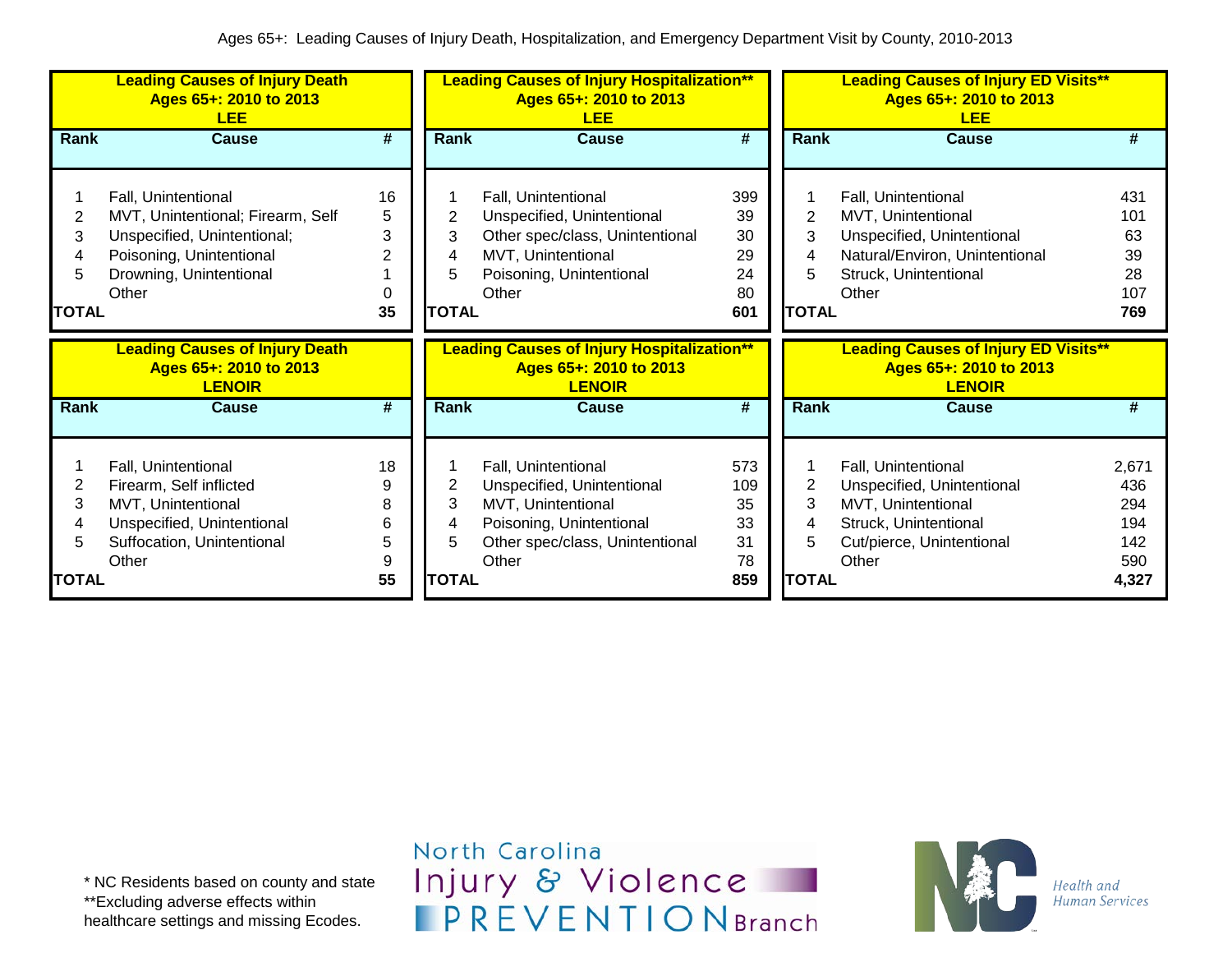|                                               | <b>Leading Causes of Injury Death</b><br>Ages 65+: 2010 to 2013<br><b>LINCOLN</b>                                                                                                                                                                                                                                        |                                                                    | <b>Leading Causes of Injury Hospitalization**</b><br>Ages 65+: 2010 to 2013<br><b>LINCOLN</b> |                                                                                                                                                                   |                                          | <b>Leading Causes of Injury ED Visits**</b><br>Ages 65+: 2010 to 2013<br><b>LINCOLN</b> |                                                                                                                                          |                                                   |  |
|-----------------------------------------------|--------------------------------------------------------------------------------------------------------------------------------------------------------------------------------------------------------------------------------------------------------------------------------------------------------------------------|--------------------------------------------------------------------|-----------------------------------------------------------------------------------------------|-------------------------------------------------------------------------------------------------------------------------------------------------------------------|------------------------------------------|-----------------------------------------------------------------------------------------|------------------------------------------------------------------------------------------------------------------------------------------|---------------------------------------------------|--|
| <b>Rank</b>                                   | <b>Cause</b>                                                                                                                                                                                                                                                                                                             | #                                                                  | Rank                                                                                          | <b>Cause</b>                                                                                                                                                      | $\overline{\boldsymbol{t}}$              | Rank                                                                                    | <b>Cause</b>                                                                                                                             | #                                                 |  |
| $\overline{2}$<br>3<br>4<br>5<br><b>TOTAL</b> | Fall, Unintentional<br>Firearm, Self inflicted<br>MVT, Unintentional<br>Suffocation, Unintentional;<br>Unspecified, Unintentional; Struck,<br>Unintentional; Poisoning,<br>Unintentional; Pedestrian, other,<br>Unintentional; Other spec/class,<br>Unintentional; Firearm, Assault;<br>Drowning, Unintentional<br>Other | 25<br>9<br>5<br>4<br>$\mathbf{1}$<br>0<br>54                       | $\overline{2}$<br>3<br>4<br>5<br><b>TOTAL</b>                                                 | Fall, Unintentional<br>Unspecified, Unintentional<br>Other spec/class, Unintentional<br>Poisoning, Unintentional; MVT,<br>Natural/Environ, Unintentional<br>Other | 610<br>63<br>39<br>29<br>15<br>66<br>851 | $\overline{2}$<br>3<br>$\overline{4}$<br>5<br><b>TOTAL</b>                              | Fall, Unintentional<br>Unspecified, Unintentional<br>MVT, Unintentional<br>Struck, Unintentional<br>Cut/pierce, Unintentional<br>Other   | 2,345<br>234<br>221<br>161<br>143<br>514<br>3,618 |  |
|                                               |                                                                                                                                                                                                                                                                                                                          |                                                                    |                                                                                               |                                                                                                                                                                   |                                          |                                                                                         |                                                                                                                                          |                                                   |  |
|                                               |                                                                                                                                                                                                                                                                                                                          |                                                                    |                                                                                               |                                                                                                                                                                   |                                          |                                                                                         |                                                                                                                                          |                                                   |  |
|                                               | <b>Leading Causes of Injury Death</b><br>Ages 65+: 2010 to 2013<br><b>McDOWELL</b>                                                                                                                                                                                                                                       |                                                                    |                                                                                               | <b>Leading Causes of Injury Hospitalization**</b><br>Ages 65+: 2010 to 2013<br><b>McDOWELL</b>                                                                    |                                          |                                                                                         | <b>Leading Causes of Injury ED Visits**</b><br>Ages 65+: 2010 to 2013<br><b>McDOWELL</b>                                                 |                                                   |  |
| Rank                                          | <b>Cause</b>                                                                                                                                                                                                                                                                                                             | $\overline{\boldsymbol{t}}$                                        | Rank                                                                                          | <b>Cause</b>                                                                                                                                                      | #                                        | Rank                                                                                    | <b>Cause</b>                                                                                                                             | #                                                 |  |
| 1<br>$\mathbf{2}$<br>3<br>4<br>5              | Fall, Unintentional<br>MVT, Unintentional<br>Unspecified, Unintentional; Firearm,<br>Suffocation, Unintentional<br>Poisoning, Unintentional; Poisoning,<br>Undetermined; Other spec/class,<br>Unintentional; Natural/Environ,<br>Unintentional; Cut/pierce,<br>Unintentional<br>Other                                    | 22<br>$\overline{7}$<br>5<br>$\overline{2}$<br>$\overline{1}$<br>0 | $\mathbf{2}$<br>3<br>4<br>5                                                                   | Fall, Unintentional<br>Unspecified, Unintentional<br>Poisoning, Unintentional<br>Other spec/class, Unintentional<br>MVT, Unintentional<br>Other                   | 388<br>40<br>24<br>20<br>17<br>40        | $\overline{2}$<br>3<br>4<br>5                                                           | Fall, Unintentional<br>MVT, Unintentional<br>Unspecified, Unintentional<br>Struck, Unintentional<br>Overexertion, Unintentional<br>Other | 920<br>106<br>80<br>78<br>45<br>165               |  |

\* NC Residents based on county and state \*\*Excluding adverse effects within

healthcare settings and missing Ecodes.

## North Carolina Injury & Violence **IPREVENTIONBranch**

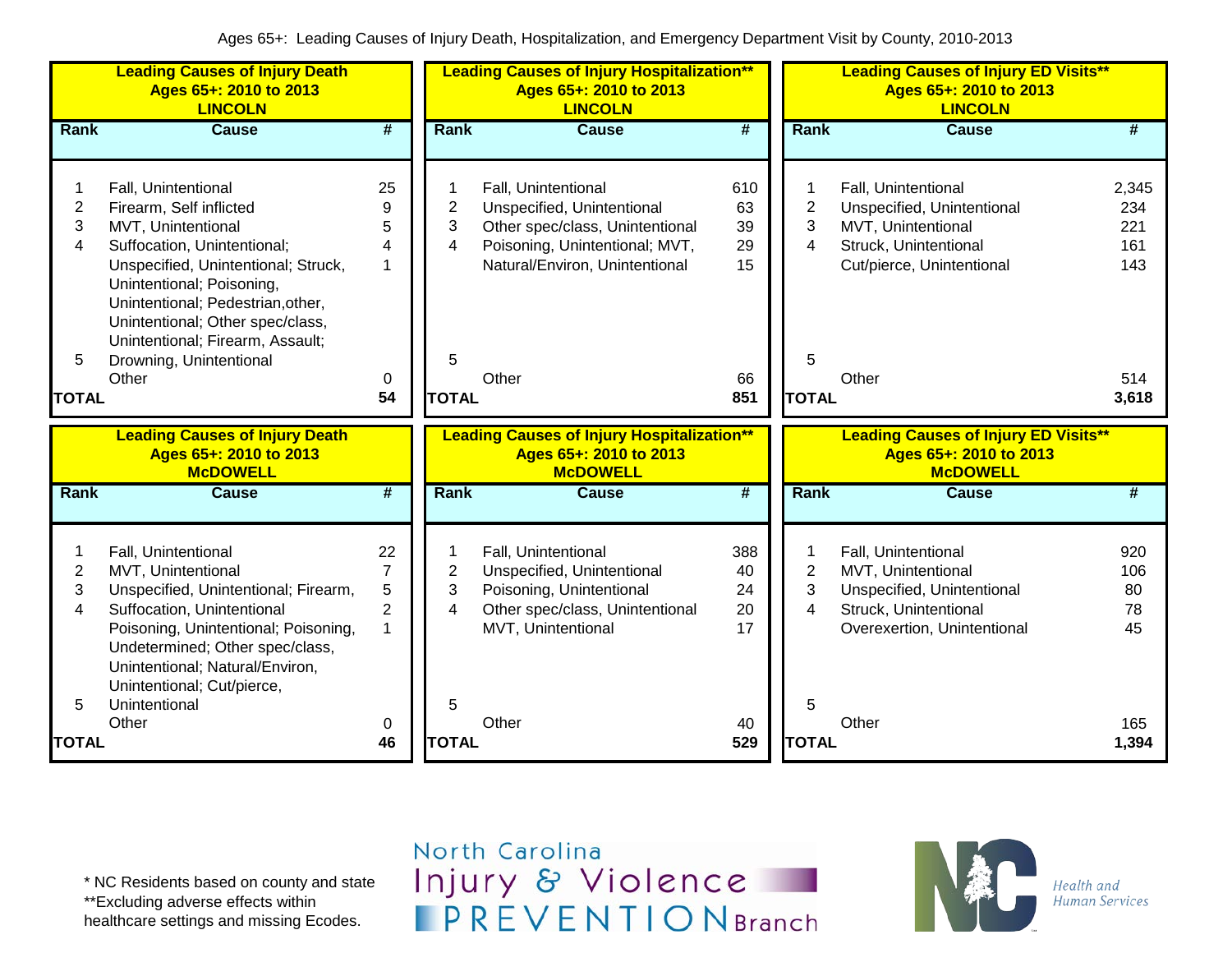|                  | <b>Leading Causes of Injury Death</b><br>Ages 65+: 2010 to 2013<br><b>MACON</b>                                                                                                                               |                               |                               | <b>Leading Causes of Injury Hospitalization**</b><br>Ages 65+: 2010 to 2013<br><b>MACON</b>                                                     |                                   |                                               | <b>Leading Causes of Injury ED Visits**</b><br>Ages 65+: 2010 to 2013<br><b>MACON</b>                                                                 |                                                   |
|------------------|---------------------------------------------------------------------------------------------------------------------------------------------------------------------------------------------------------------|-------------------------------|-------------------------------|-------------------------------------------------------------------------------------------------------------------------------------------------|-----------------------------------|-----------------------------------------------|-------------------------------------------------------------------------------------------------------------------------------------------------------|---------------------------------------------------|
| Rank             | Cause                                                                                                                                                                                                         | #                             | Rank                          | Cause                                                                                                                                           | #                                 | <b>Rank</b>                                   | Cause                                                                                                                                                 | #                                                 |
| 2<br>3<br>4<br>5 | Fall, Unintentional<br>Unspecified, Unintentional<br>Suffocation, Unintentional; MVT,<br>Firearm, Self inflicted<br>Other spec/NEC, Unintentional;<br>Firearm, Assault; Cut/pierce,<br>Unintentional<br>Other | 24<br>9<br>8<br>4<br>$\Omega$ | $\overline{c}$<br>3<br>4<br>5 | Fall, Unintentional<br>Unspecified, Unintentional<br>Other spec/class, Unintentional<br>MVT, Unintentional<br>Poisoning, Unintentional<br>Other | 365<br>45<br>26<br>23<br>13<br>69 | $\overline{2}$<br>3<br>4<br>5<br><b>TOTAL</b> | Fall, Unintentional<br>Unspecified, Unintentional<br>Natural/Environ, Unintentional;<br>Struck, Unintentional<br>Overexertion, Unintentional<br>Other | 1,348<br>141<br>118<br>113<br>108<br>304<br>2,250 |
| <b>TOTAL</b>     |                                                                                                                                                                                                               | 56                            | <b>TOTAL</b>                  |                                                                                                                                                 | 541                               |                                               |                                                                                                                                                       |                                                   |
|                  | <b>Leading Causes of Injury Death</b><br>Ages 65+: 2010 to 2013<br><b>MADISON</b>                                                                                                                             |                               |                               | <b>Leading Causes of Injury Hospitalization**</b><br>Ages 65+: 2010 to 2013<br><b>MADISON</b>                                                   |                                   |                                               | <b>Leading Causes of Injury ED Visits**</b><br>Ages 65+: 2010 to 2013<br><b>MADISON</b>                                                               |                                                   |
| <b>Rank</b>      | <b>Cause</b>                                                                                                                                                                                                  | $\overline{\boldsymbol{t}}$   | <b>Rank</b>                   | <b>Cause</b>                                                                                                                                    | $\overline{\boldsymbol{t}}$       | Rank                                          | <b>Cause</b>                                                                                                                                          | #                                                 |

\* NC Residents based on county and state \*\*Excluding adverse effects within healthcare settings and missing Ecodes.

North Carolina Injury & Violence **IPREVENTIONBranch** 

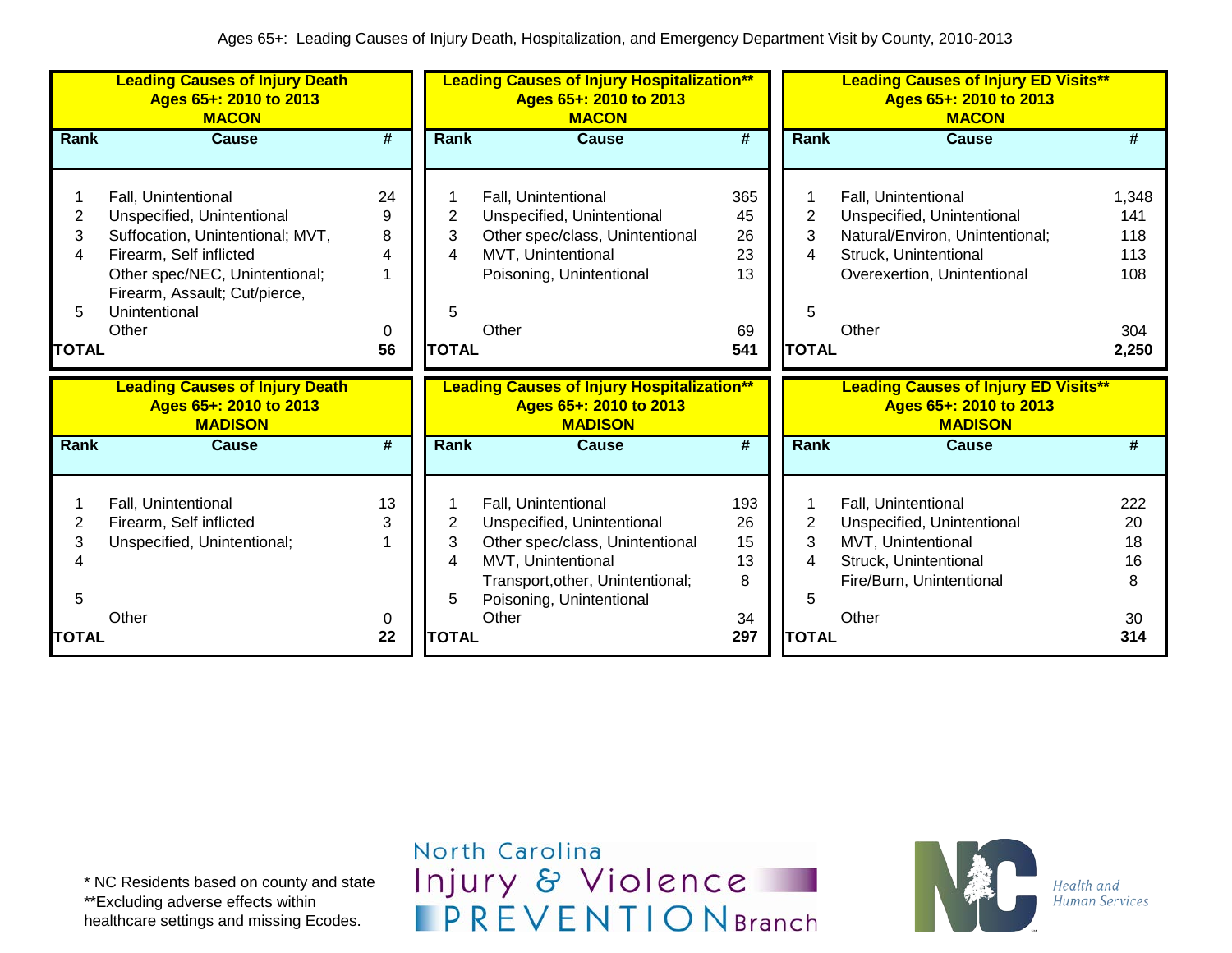|                                  | <b>Leading Causes of Injury Death</b><br>Ages 65+: 2010 to 2013<br><b>MARTIN</b>                                                          |                                          |                                  | <b>Leading Causes of Injury Hospitalization**</b><br>Ages 65+: 2010 to 2013<br><b>MARTIN</b>                                                                                       | <b>Leading Causes of Injury ED Visits**</b><br>Ages 65+: 2010 to 2013<br><b>MARTIN</b> |                                               |                                                                                                                                             |                                                           |
|----------------------------------|-------------------------------------------------------------------------------------------------------------------------------------------|------------------------------------------|----------------------------------|------------------------------------------------------------------------------------------------------------------------------------------------------------------------------------|----------------------------------------------------------------------------------------|-----------------------------------------------|---------------------------------------------------------------------------------------------------------------------------------------------|-----------------------------------------------------------|
| Rank                             | Cause                                                                                                                                     | #                                        | Rank                             | <b>Cause</b>                                                                                                                                                                       | $\overline{\#}$                                                                        | Rank                                          | <b>Cause</b>                                                                                                                                | #                                                         |
| 2<br>3<br>4<br>5<br><b>TOTAL</b> | Fall, Unintentional<br>Unspecified, Unintentional<br>MVT, Unintentional; Firearm, Self<br>Suffocation, Unintentional; Other<br>Other      | 10<br>4<br>3<br>0<br>24                  | 2<br>3<br>4<br>5<br><b>TOTAL</b> | Fall, Unintentional<br>Unspecified, Unintentional<br>MVT, Unintentional<br>Natural/Environ, Unintentional<br>Poisoning, Unintentional; Other<br>spec/class, Unintentional<br>Other | 212<br>66<br>14<br>13<br>11<br>20<br>347                                               | 2<br>3<br>5<br><b>TOTAL</b>                   | Fall, Unintentional<br>Unspecified, Unintentional<br>MVT, Unintentional<br>Struck, Unintentional<br>Natural/Environ, Unintentional<br>Other | 700<br>172<br>84<br>64<br>54<br>165<br>1,239              |
|                                  | <b>Leading Causes of Injury Death</b><br>Ages 65+: 2010 to 2013<br><b>MECKLENBURG</b>                                                     |                                          |                                  | <b>Leading Causes of Injury Hospitalization**</b><br>Ages 65+: 2010 to 2013<br><b>MECKLENBURG</b>                                                                                  |                                                                                        |                                               | <b>Leading Causes of Injury ED Visits**</b><br>Ages 65+: 2010 to 2013<br><b>MECKLENBURG</b>                                                 |                                                           |
| Rank                             | Cause                                                                                                                                     | #                                        | Rank                             | <b>Cause</b>                                                                                                                                                                       | #                                                                                      | Rank                                          | <b>Cause</b>                                                                                                                                | #                                                         |
| 2<br>3<br>4<br>5<br><b>TOTAL</b> | Fall, Unintentional<br>Unspecified, Unintentional<br>Firearm, Self inflicted<br>Suffocation, Unintentional<br>MVT, Unintentional<br>Other | 142<br>45<br>35<br>29<br>27<br>51<br>329 | 2<br>3<br>4<br>5<br><b>TOTAL</b> | Fall, Unintentional<br>Unspecified, Unintentional<br>Other spec/class, Unintentional<br>Poisoning, Unintentional<br>MVT, Unintentional<br>Other                                    | 4,565<br>686<br>282<br>236<br>189<br>567<br>6,525                                      | $\overline{2}$<br>3<br>4<br>5<br><b>TOTAL</b> | Fall, Unintentional<br>Unspecified, Unintentional<br>MVT, Unintentional<br>Struck, Unintentional<br>Cut/pierce, Unintentional<br>Other      | 17,187<br>2,300<br>1,755<br>988<br>797<br>3,575<br>26,602 |

\* NC Residents based on county and state \*\*Excluding adverse effects within healthcare settings and missing Ecodes.

North Carolina Injury & Violence **IPREVENTIONBranch** 

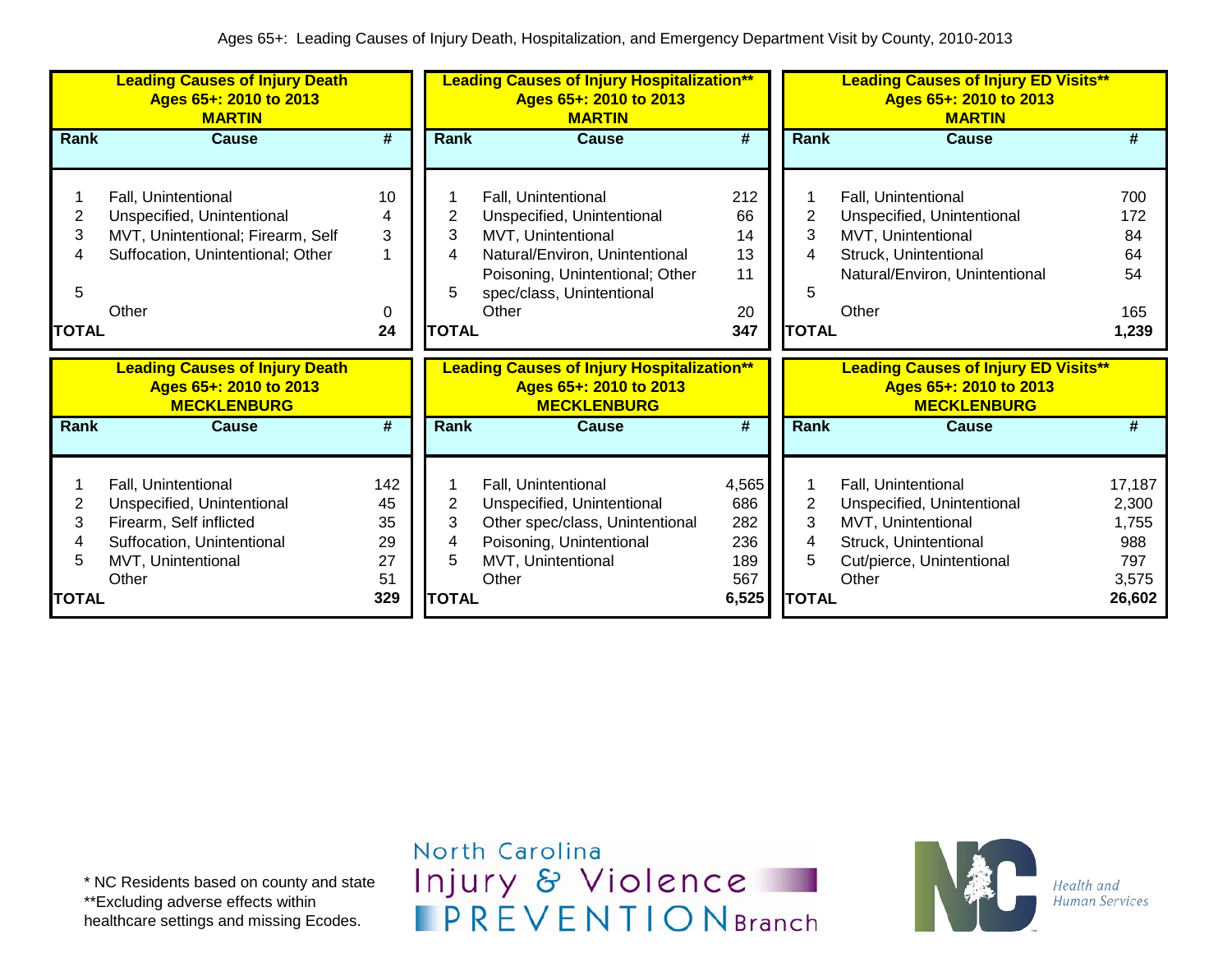|                        | <b>Leading Causes of Injury Death</b><br>Ages 65+: 2010 to 2013<br><b>MITCHELL</b>        |         | <b>Leading Causes of Injury Hospitalization**</b><br>Ages 65+: 2010 to 2013<br><b>MITCHELL</b> |                                                                                                                                                 |                                          |                                  | <b>Leading Causes of Injury ED Visits**</b><br>Ages 65+: 2010 to 2013<br><b>MITCHELL</b>                                                      |                                          |
|------------------------|-------------------------------------------------------------------------------------------|---------|------------------------------------------------------------------------------------------------|-------------------------------------------------------------------------------------------------------------------------------------------------|------------------------------------------|----------------------------------|-----------------------------------------------------------------------------------------------------------------------------------------------|------------------------------------------|
| Rank                   | <b>Cause</b>                                                                              | #       | Rank                                                                                           | <b>Cause</b>                                                                                                                                    | #                                        | Rank                             | <b>Cause</b>                                                                                                                                  | #                                        |
| 2<br>3<br><b>TOTAL</b> | Fall, Unintentional<br>Unspecified, Unintentional<br>Suffocation, Unintentional;<br>Other | 0<br>17 | 3<br>4<br>5<br><b>TOTAL</b>                                                                    | Fall, Unintentional<br>Unspecified, Unintentional<br>MVT, Unintentional<br>Poisoning, Unintentional<br>Other spec/class, Unintentional<br>Other | 519<br>34<br>33<br>26<br>22<br>70<br>704 | 2<br>3<br>4<br>5<br><b>TOTAL</b> | Fall, Unintentional<br>MVT, Unintentional<br>Struck, Unintentional<br>Unspecified, Unintentional;<br>Other spec/class, Unintentional<br>Other | 388<br>37<br>20<br>14<br>12<br>42<br>541 |
|                        |                                                                                           |         |                                                                                                |                                                                                                                                                 |                                          |                                  |                                                                                                                                               |                                          |
|                        | <b>Leading Causes of Injury Death</b><br>Ages 65+: 2010 to 2013<br><b>MONTGOMERY</b>      |         |                                                                                                | <b>Leading Causes of Injury Hospitalization**</b><br>Ages 65+: 2010 to 2013<br><b>MONTGOMERY</b>                                                |                                          |                                  | <b>Leading Causes of Injury ED Visits**</b><br>Ages 65+: 2010 to 2013<br><b>MONTGOMERY</b>                                                    |                                          |
| Rank                   | <b>Cause</b>                                                                              | #       | <b>Rank</b>                                                                                    | <b>Cause</b>                                                                                                                                    | #                                        | Rank                             | <b>Cause</b>                                                                                                                                  | #                                        |

\* NC Residents based on county and state \*\*Excluding adverse effects within healthcare settings and missing Ecodes.

North Carolina Injury & Violence **IPREVENTIONBranch** 

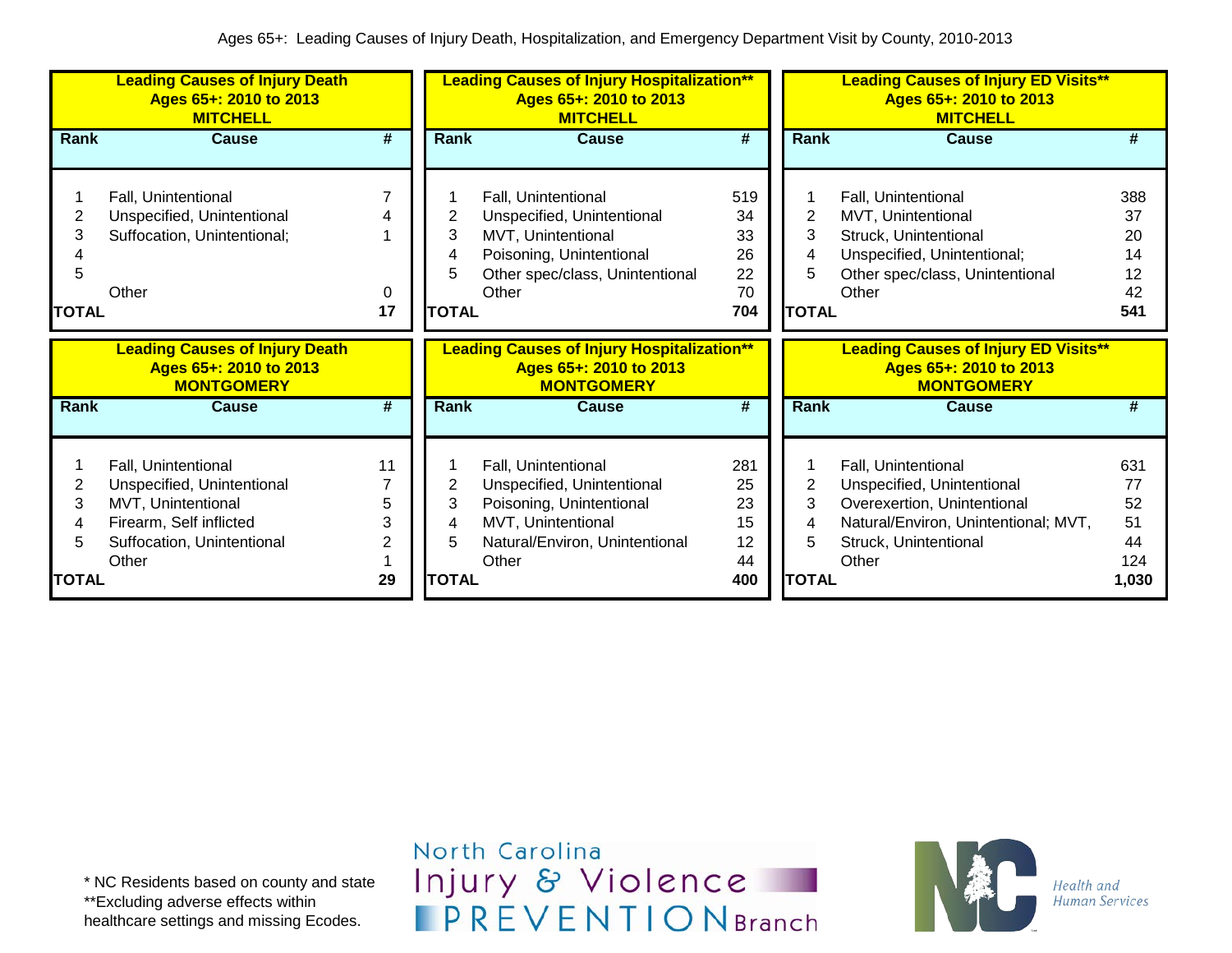|                                  | <b>Leading Causes of Injury Death</b><br>Ages 65+: 2010 to 2013<br><b>MOORE</b>                                                           |                                       |                                               | <b>Leading Causes of Injury Hospitalization**</b><br>Ages 65+: 2010 to 2013<br><b>MOORE</b>                                                                                        |                                                |                                               | <b>Leading Causes of Injury ED Visits**</b><br>Ages 65+: 2010 to 2013<br><b>MOORE</b>                                                                            |                                                   |  |  |
|----------------------------------|-------------------------------------------------------------------------------------------------------------------------------------------|---------------------------------------|-----------------------------------------------|------------------------------------------------------------------------------------------------------------------------------------------------------------------------------------|------------------------------------------------|-----------------------------------------------|------------------------------------------------------------------------------------------------------------------------------------------------------------------|---------------------------------------------------|--|--|
| <b>Rank</b>                      | <b>Cause</b>                                                                                                                              | #                                     | Rank                                          | <b>Cause</b>                                                                                                                                                                       | #                                              | Rank                                          | <b>Cause</b>                                                                                                                                                     | #                                                 |  |  |
| 2<br>3<br>4<br>5<br><b>TOTAL</b> | Fall, Unintentional<br>Unspecified, Unintentional<br>Suffocation, Unintentional<br>Firearm, Self inflicted<br>MVT, Unintentional<br>Other | 19<br>17<br>12<br>10<br>8<br>13<br>79 | $\overline{2}$<br>3<br>4<br>5<br><b>TOTAL</b> | Fall, Unintentional<br>Unspecified, Unintentional<br>Poisoning, Unintentional; MVT,<br>Unintentional<br>Natural/Environ, Unintentional<br>Other spec/class, Unintentional<br>Other | 1,206<br>115<br>51<br>38<br>33<br>134<br>1,628 | $\overline{2}$<br>3<br>4<br>5<br><b>TOTAL</b> | Fall, Unintentional<br>Unspecified, Unintentional<br>Struck, Unintentional<br>MVT, Unintentional<br>Cut/pierce, Unintentional<br>Other                           | 3,891<br>324<br>298<br>274<br>246<br>737<br>5,770 |  |  |
|                                  | <b>Leading Causes of Injury Death</b><br>Ages 65+: 2010 to 2013<br><b>NASH</b>                                                            |                                       |                                               | <b>Leading Causes of Injury Hospitalization**</b><br>Ages 65+: 2010 to 2013<br><b>NASH</b>                                                                                         |                                                |                                               | <b>Leading Causes of Injury ED Visits**</b><br>Ages 65+: 2010 to 2013<br><b>NASH</b>                                                                             |                                                   |  |  |
| Rank                             | <b>Cause</b>                                                                                                                              | #                                     | Rank                                          | <b>Cause</b>                                                                                                                                                                       | #                                              | Rank                                          | Cause                                                                                                                                                            | #                                                 |  |  |
| 2<br>3<br>5                      | Fall, Unintentional<br>MVT, Unintentional<br>Unspecified, Unintentional<br>Suffocation, Unintentional<br>Firearm, Self inflicted          | 23<br>11<br>6<br>5<br>4               | $\overline{2}$<br>3<br>4<br>5                 | Fall, Unintentional<br>Unspecified, Unintentional<br>Other spec/class, Unintentional<br>MVT, Unintentional<br>Poisoning, Unintentional                                             | 733<br>89<br>61<br>48<br>39                    | $\overline{c}$<br>3<br>4<br>5                 | Fall, Unintentional<br>MVT, Unintentional<br>Unspecified, Unintentional<br>Struck, Unintentional<br>Natural/Environ, Unintentional;<br>Cut/pierce, Unintentional | 576<br>104<br>91<br>47<br>43                      |  |  |
| <b>TOTAL</b>                     | Other                                                                                                                                     | 9<br>58                               | <b>TOTAL</b>                                  | Other                                                                                                                                                                              | 108<br>1,078                                   | <b>TOTAL</b>                                  | Other                                                                                                                                                            | 133<br>1,037                                      |  |  |

North Carolina Injury & Violence **IPREVENTIONBranch** 

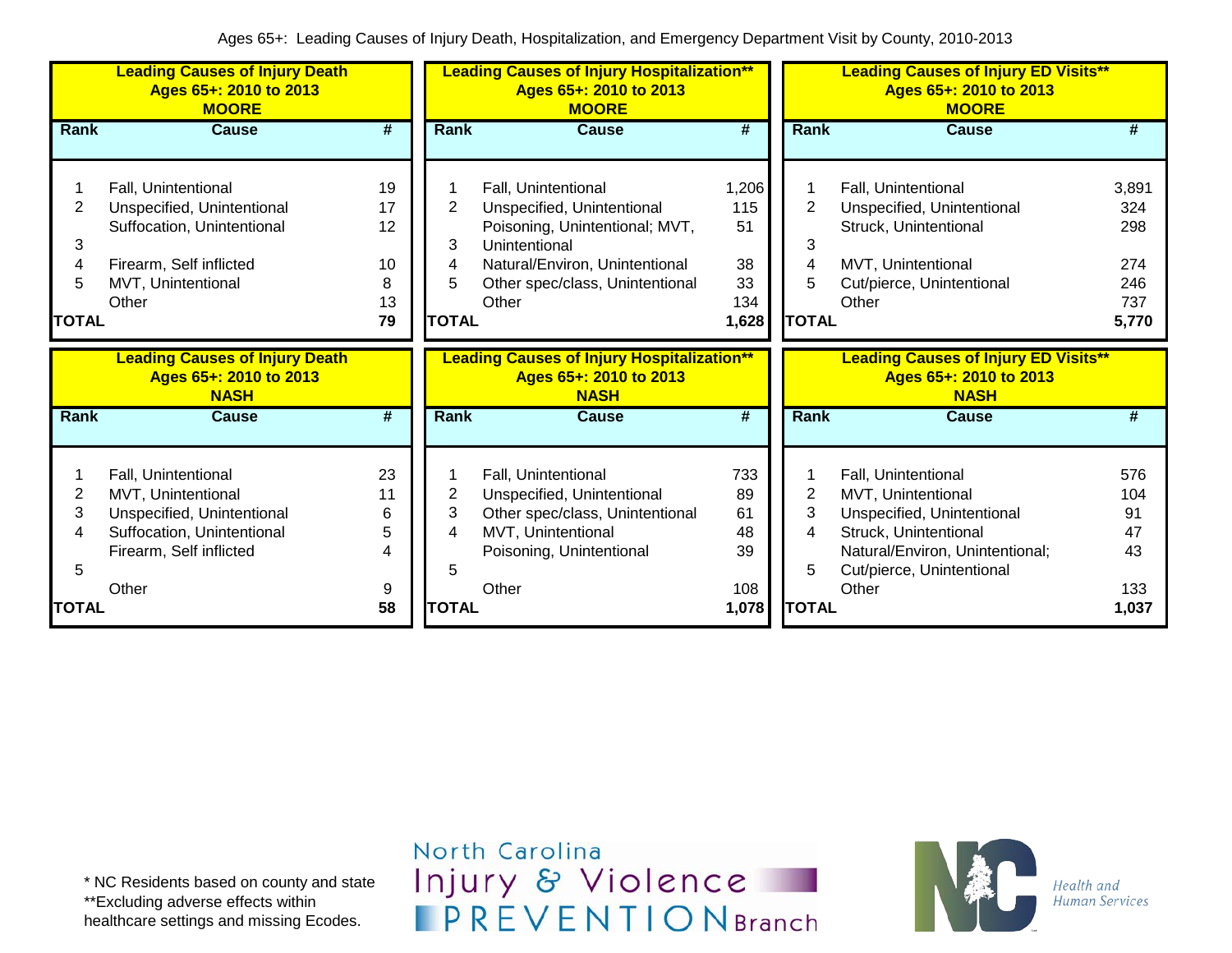|                                  | <b>Leading Causes of Injury Death</b><br>Ages 65+: 2010 to 2013<br><b>NEW HANOVER</b>                                                                 |                                                    | <b>Leading Causes of Injury Hospitalization**</b><br>Ages 65+: 2010 to 2013<br><b>NEW HANOVER</b> |                                                                                                                                                 |                                                       |                                               | <b>Leading Causes of Injury ED Visits**</b><br>Ages 65+: 2010 to 2013<br><b>NEW HANOVER</b>                                                     |                                                   |  |  |
|----------------------------------|-------------------------------------------------------------------------------------------------------------------------------------------------------|----------------------------------------------------|---------------------------------------------------------------------------------------------------|-------------------------------------------------------------------------------------------------------------------------------------------------|-------------------------------------------------------|-----------------------------------------------|-------------------------------------------------------------------------------------------------------------------------------------------------|---------------------------------------------------|--|--|
| Rank                             | <b>Cause</b>                                                                                                                                          | #                                                  | <b>Rank</b>                                                                                       | <b>Cause</b>                                                                                                                                    | #                                                     | <b>Rank</b>                                   | <b>Cause</b>                                                                                                                                    | #                                                 |  |  |
| 2<br>3<br>4<br>5<br>TOTAL        | Fall, Unintentional<br>MVT, Unintentional<br>Unspecified, Unintentional<br>Poisoning, Self inflicted; Firearm,<br>Suffocation, Unintentional<br>Other | 57<br>12<br>11<br>$\overline{7}$<br>6<br>23<br>123 | 2<br>3<br>4<br>5<br><b>TOTAL</b>                                                                  | Fall, Unintentional<br>Unspecified, Unintentional<br>Poisoning, Unintentional<br>MVT, Unintentional<br>Other spec/class, Unintentional<br>Other | 1,733<br>215<br>110<br>76<br>74<br>250<br>2,458       | $\overline{2}$<br>3<br>4<br>5<br><b>TOTAL</b> | Fall, Unintentional<br>MVT, Unintentional<br>Unspecified, Unintentional<br>Struck, Unintentional<br>Overexertion, Unintentional<br>Other        | 3,469<br>370<br>320<br>170<br>160<br>667<br>5,156 |  |  |
|                                  | <b>Leading Causes of Injury Death</b><br>Ages 65+: 2010 to 2013<br><b>NORTHAMPTON</b>                                                                 |                                                    |                                                                                                   | <b>Leading Causes of Injury Hospitalization**</b><br>Ages 65+: 2010 to 2013<br><b>NORTHAMPTON</b>                                               |                                                       |                                               | <b>Leading Causes of Injury ED Visits**</b><br>Ages 65+: 2010 to 2013<br><b>NORTHAMPTON</b>                                                     |                                                   |  |  |
| Rank                             | <b>Cause</b>                                                                                                                                          | #                                                  | <b>Rank</b>                                                                                       | Cause                                                                                                                                           | #                                                     | <b>Rank</b>                                   | <b>Cause</b>                                                                                                                                    | #                                                 |  |  |
| 2<br>3<br>4<br>5<br><b>TOTAL</b> | Fall, Unintentional<br>MVT, Unintentional<br>Fire/Burn, Unintentional<br>Suffocation, Unintentional; Firearm,<br>Unspecified, Unintentional;<br>Other | 10<br>5<br>3<br>$\overline{2}$<br>0<br>27          | 3<br>4<br>5<br><b>TOTAL</b>                                                                       | Fall, Unintentional<br>Unspecified, Unintentional<br>MVT, Unintentional<br>Poisoning, Unintentional<br>Poisoning, Undetermined; Other<br>Other  | 199<br>29<br>20<br>12<br>$6\phantom{1}6$<br>28<br>300 | 2<br>3<br>5<br><b>TOTAL</b>                   | Fall, Unintentional<br>Unspecified, Unintentional<br>MVT, Unintentional<br>Struck, Unintentional<br>Other spec/notclass, Unintentional<br>Other | 1,039<br>173<br>103<br>61<br>56<br>248<br>1,680   |  |  |

\* NC Residents based on county and state \*\*Excluding adverse effects within healthcare settings and missing Ecodes.

North Carolina Injury & Violence **IPREVENTIONBranch** 

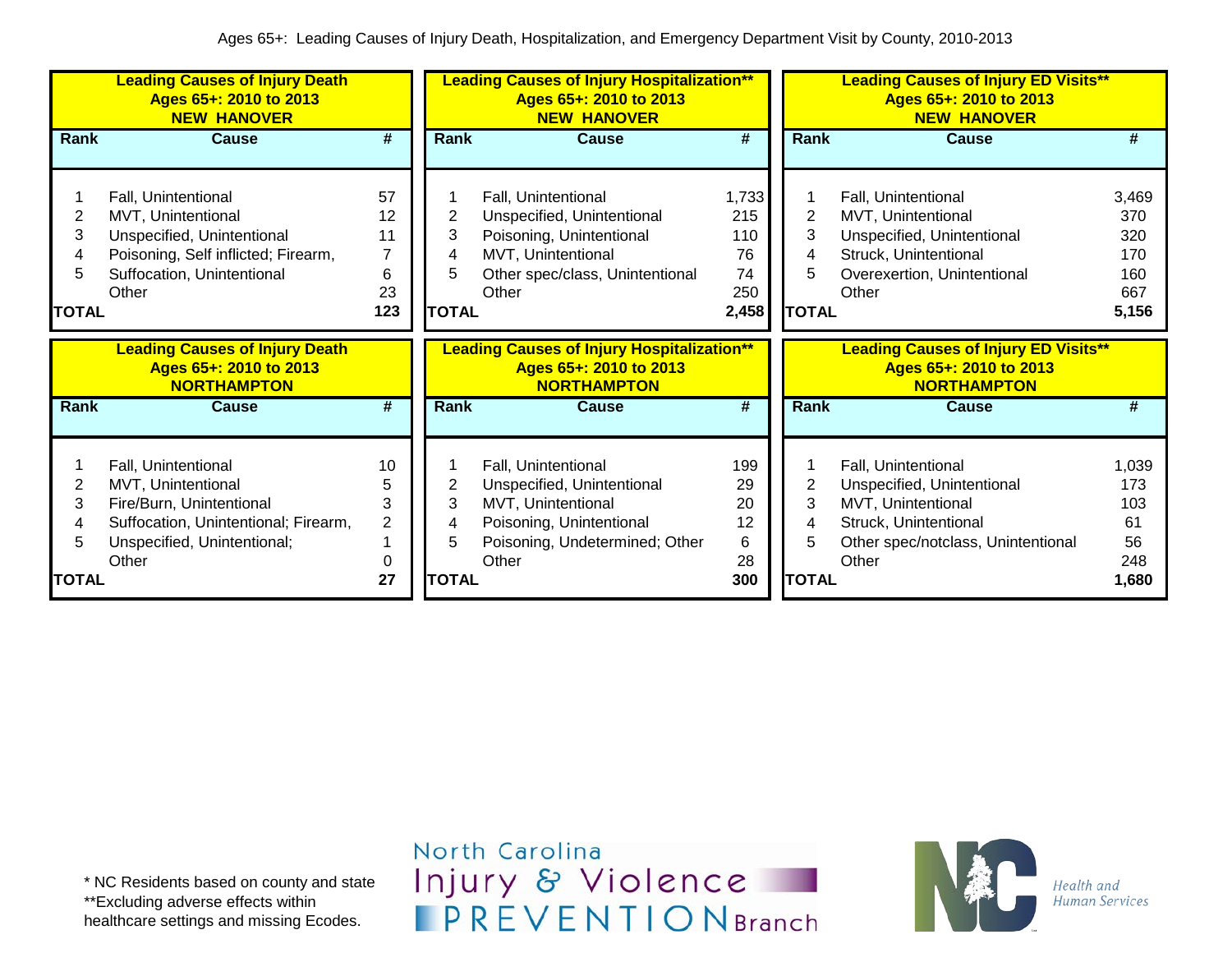|                                  | <b>Leading Causes of Injury Death</b><br>Ages 65+: 2010 to 2013<br><b>ONSLOW</b>                                                                                                                    |                                                |                                  | <b>Leading Causes of Injury Hospitalization**</b><br>Ages 65+: 2010 to 2013<br><b>ONSLOW</b>                                                    |                                            |                             | <b>Leading Causes of Injury ED Visits**</b><br>Ages 65+: 2010 to 2013<br><b>ONSLOW</b>                                                                |                                                   |
|----------------------------------|-----------------------------------------------------------------------------------------------------------------------------------------------------------------------------------------------------|------------------------------------------------|----------------------------------|-------------------------------------------------------------------------------------------------------------------------------------------------|--------------------------------------------|-----------------------------|-------------------------------------------------------------------------------------------------------------------------------------------------------|---------------------------------------------------|
| Rank                             | <b>Cause</b>                                                                                                                                                                                        | #                                              | Rank                             | <b>Cause</b>                                                                                                                                    | #                                          | Rank                        | <b>Cause</b>                                                                                                                                          | #                                                 |
| 2<br>3<br>4<br>5<br><b>TOTAL</b> | Fall, Unintentional<br>Unspecified, Unintentional; Firearm,<br>MVT, Unintentional<br>Suffocation, Unintentional<br>Poisoning, Unintentional; Firearm,<br>Assault; Fire/Burn, Unintentional<br>Other | 18<br>8<br>7<br>5<br>$\overline{2}$<br>6<br>58 | 2<br>3<br>4<br>5<br><b>TOTAL</b> | Fall, Unintentional<br>Unspecified, Unintentional<br>Poisoning, Unintentional<br>MVT, Unintentional<br>Other spec/class, Unintentional<br>Other | 641<br>104<br>53<br>45<br>31<br>118<br>992 | 2<br>3<br>5<br><b>TOTAL</b> | Fall, Unintentional<br>Unspecified, Unintentional<br>MVT, Unintentional<br>Natural/Environ, Unintentional<br>Struck, Unintentional<br>Other           | 3,092<br>454<br>362<br>200<br>183<br>747<br>5,038 |
|                                  | <b>Leading Causes of Injury Death</b><br>Ages 65+: 2010 to 2013<br><b>ORANGE</b>                                                                                                                    |                                                |                                  | <b>Leading Causes of Injury Hospitalization**</b><br>Ages 65+: 2010 to 2013<br><b>ORANGE</b>                                                    |                                            |                             | <b>Leading Causes of Injury ED Visits**</b><br>Ages 65+: 2010 to 2013<br><b>ORANGE</b>                                                                |                                                   |
| Rank                             | Cause                                                                                                                                                                                               | $\overline{\#}$                                | Rank                             | <b>Cause</b>                                                                                                                                    | $\overline{\boldsymbol{H}}$                | Rank                        | <b>Cause</b>                                                                                                                                          | #                                                 |
| 2<br>3<br>4<br>5                 | Fall, Unintentional<br>Unspecified, Unintentional; MVT,<br>Suffocation, Unintentional<br>Firearm, Self inflicted<br>Poisoning, Self inflicted<br>Other                                              | 28<br>8<br>7<br>6<br>$\overline{2}$<br>9       | 2<br>3<br>4<br>5                 | Fall, Unintentional<br>Unspecified, Unintentional<br>MVT, Unintentional<br>Other spec/class, Unintentional<br>Poisoning, Unintentional<br>Other | 846<br>57<br>45<br>39<br>35<br>121         | 2<br>3<br>4<br>5            | Fall, Unintentional<br>Unspecified, Unintentional<br>MVT, Unintentional<br>Natural/Environ, Unintentional<br>Other spec/class, Unintentional<br>Other | 1,696<br>210<br>118<br>88<br>87<br>368            |

\* NC Residents based on county and state \*\*Excluding adverse effects within healthcare settings and missing Ecodes.

North Carolina Injury & Violence **IPREVENTIONBranch** 

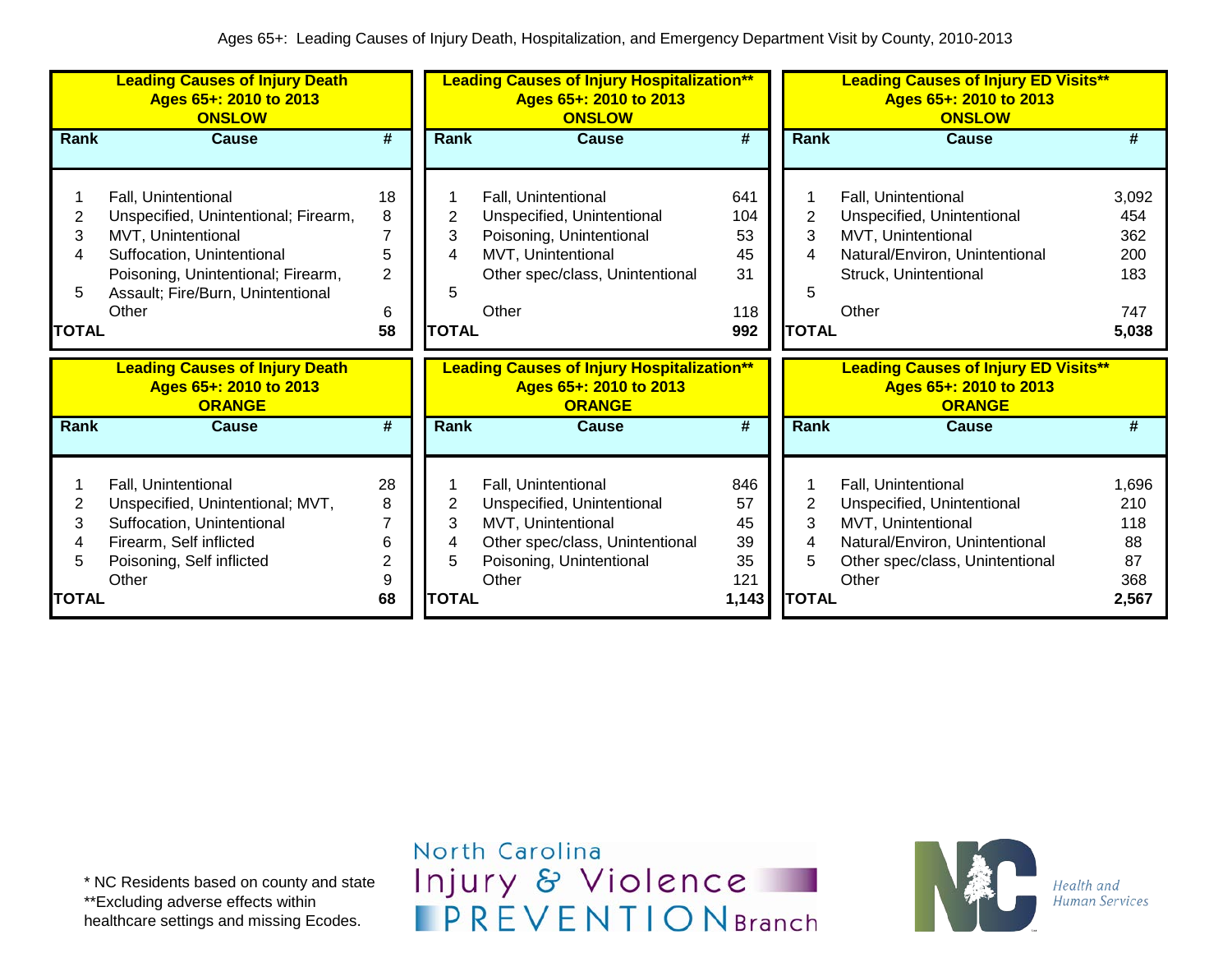|                                  | <b>Leading Causes of Injury Death</b><br>Ages 65+: 2010 to 2013<br><b>PAMLICO</b>                                                         |                         |                                          | <b>Leading Causes of Injury Hospitalization**</b><br>Ages 65+: 2010 to 2013<br><b>PAMLICO</b>                                                                                                                                                       |                                                   |                                               | <b>Leading Causes of Injury ED Visits**</b><br>Ages 65+: 2010 to 2013<br><b>PAMLICO</b>                                                                                   |                                          |
|----------------------------------|-------------------------------------------------------------------------------------------------------------------------------------------|-------------------------|------------------------------------------|-----------------------------------------------------------------------------------------------------------------------------------------------------------------------------------------------------------------------------------------------------|---------------------------------------------------|-----------------------------------------------|---------------------------------------------------------------------------------------------------------------------------------------------------------------------------|------------------------------------------|
| <b>Rank</b>                      | <b>Cause</b>                                                                                                                              | #                       | Rank                                     | <b>Cause</b>                                                                                                                                                                                                                                        | $\overline{\boldsymbol{t}}$                       | Rank                                          | <b>Cause</b>                                                                                                                                                              | #                                        |
| 2<br>3<br>4<br>5<br><b>TOTAL</b> | Unspecified, Unintentional; Fall,<br>Firearm, Self inflicted<br>Poisoning, Self inflicted; Firearm,<br>Other                              | 5<br>3<br>0<br>17       | $\overline{2}$<br>3<br>5<br><b>TOTAL</b> | Fall, Unintentional<br>Unspecified, Unintentional<br>Other spec/class, Unintentional<br>Other spec/notclass,<br>Unintentional; MVT, Unintentional<br>Struck, Unintentional; Poisoning,<br>Unintentional; Natural/Environ,<br>Unintentional<br>Other | 134<br>17<br>$\overline{7}$<br>4<br>2<br>8<br>180 | 2<br>3<br>5<br><b>TOTAL</b>                   | Fall, Unintentional<br>Unspecified, Unintentional<br>MVT, Unintentional<br>Overexertion, Unintentional<br>Cut/pierce, Unintentional<br>Other                              | 231<br>44<br>41<br>23<br>21<br>64<br>424 |
|                                  | <b>Leading Causes of Injury Death</b><br>Ages 65+: 2010 to 2013<br><b>PASQUOTANK</b>                                                      |                         |                                          | <b>Leading Causes of Injury Hospitalization**</b><br>Ages 65+: 2010 to 2013<br><b>PASQUOTANK</b>                                                                                                                                                    |                                                   |                                               | <b>Leading Causes of Injury ED Visits**</b><br>Ages 65+: 2010 to 2013<br><b>PASQUOTANK</b>                                                                                |                                          |
| Rank                             | <b>Cause</b>                                                                                                                              | #                       | Rank                                     | <b>Cause</b>                                                                                                                                                                                                                                        | #                                                 | <b>Rank</b>                                   | <b>Cause</b>                                                                                                                                                              | #                                        |
| 2<br>3<br>4<br>5<br><b>TOTAL</b> | Fall, Unintentional<br>Unspecified, Unintentional; MVT,<br>Struck, Unintentional; Firearm,<br>Unspecified, Assault; Suffocation,<br>Other | 11<br>5<br>2<br>0<br>29 | 2<br>3<br>4<br>5<br><b>TOTAL</b>         | Fall, Unintentional<br>Unspecified, Unintentional<br>Other spec/class, Unintentional<br>Poisoning, Unintentional<br>Struck, Unintentional;<br>Natural/Environ, Unintentional<br>Other                                                               | 226<br>27<br>10<br>9<br>4<br>14<br>294            | $\overline{2}$<br>3<br>4<br>5<br><b>TOTAL</b> | Fall, Unintentional<br>MVT, Unintentional<br>Unspecified, Unintentional<br>Struck, Unintentional<br>Natural/Environ, Unintentional;<br>Cut/pierce, Unintentional<br>Other | 159<br>54<br>25<br>11<br>10<br>28<br>297 |

\* NC Residents based on county and state \*\*Excluding adverse effects within

healthcare settings and missing Ecodes.

North Carolina Injury & Violence **IPREVENTIONBranch** 

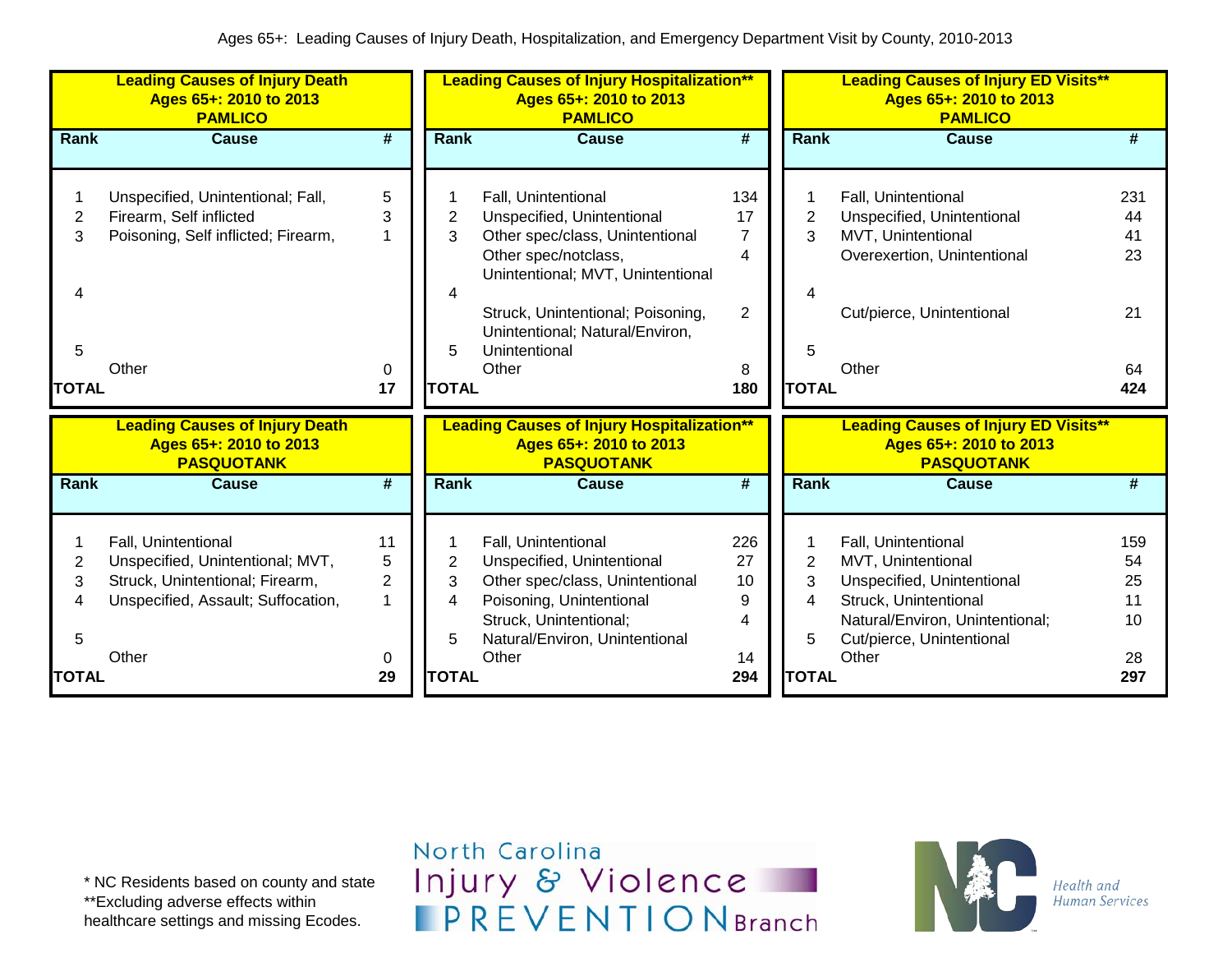|                | <b>Leading Causes of Injury Death</b><br>Ages 65+: 2010 to 2013<br><b>PENDER</b> |                     |                | <b>Leading Causes of Injury Hospitalization**</b><br>Ages 65+: 2010 to 2013<br><b>PENDER</b> |          |                     | <b>Leading Causes of Injury ED Visits**</b><br>Ages 65+: 2010 to 2013<br><b>PENDER</b> |           |
|----------------|----------------------------------------------------------------------------------|---------------------|----------------|----------------------------------------------------------------------------------------------|----------|---------------------|----------------------------------------------------------------------------------------|-----------|
| Rank           | <b>Cause</b>                                                                     | #                   | <b>Rank</b>    | <b>Cause</b>                                                                                 | #        | <b>Rank</b>         | <b>Cause</b>                                                                           | #         |
|                |                                                                                  |                     |                |                                                                                              |          |                     |                                                                                        |           |
| 1              | Fall, Unintentional                                                              | 10                  | 1              | Fall, Unintentional                                                                          | 357      |                     | Fall, Unintentional                                                                    | 985       |
| $\overline{2}$ | Suffocation, Unintentional; Firearm,                                             | 4                   | $\overline{2}$ | Unspecified, Unintentional                                                                   | 51       | $\overline{2}$<br>3 | MVT, Unintentional                                                                     | 135       |
| 3<br>4         | MVT, Unintentional<br>Unspecified, Unintentional;                                | 3<br>$\overline{2}$ | 3<br>4         | MVT, Unintentional<br>Poisoning, Unintentional                                               | 30<br>17 | 4                   | Unspecified, Unintentional<br>Struck, Unintentional                                    | 125<br>53 |
|                | Struck, Unintentional; Poisoning,                                                | $\overline{1}$      |                | Other spec/notclass,                                                                         | 15       |                     | Natural/Environ, Unintentional                                                         | 35        |
|                | Self inflicted; Poisoning, Assault;                                              |                     |                | Unintentional                                                                                |          |                     |                                                                                        |           |
|                | Other spec/class, Unintentional;                                                 |                     |                |                                                                                              |          |                     |                                                                                        |           |
|                | Other land transport, Unintentional;                                             |                     |                |                                                                                              |          |                     |                                                                                        |           |
|                | Firearm, Assault; Fire/Burn,                                                     |                     |                |                                                                                              |          |                     |                                                                                        |           |
| 5              | Unintentional                                                                    |                     | 5              |                                                                                              |          | 5                   |                                                                                        |           |
|                | Other                                                                            | 0                   |                | Other                                                                                        | 70       |                     | Other                                                                                  | 175       |
| <b>TOTAL</b>   |                                                                                  | 32                  | <b>TOTAL</b>   |                                                                                              | 540      | <b>TOTAL</b>        |                                                                                        | 1,508     |
|                | <b>Leading Causes of Injury Death</b>                                            |                     |                | <b>Leading Causes of Injury Hospitalization**</b>                                            |          |                     | <b>Leading Causes of Injury ED Visits**</b>                                            |           |
|                | Ages 65+: 2010 to 2013                                                           |                     |                | Ages 65+: 2010 to 2013                                                                       |          |                     | Ages 65+: 2010 to 2013                                                                 |           |
|                | <b>PERQUIMANS</b>                                                                |                     |                | <b>PERQUIMANS</b>                                                                            |          |                     | <b>PERQUIMANS</b>                                                                      |           |
| Rank           | <b>Cause</b>                                                                     | #                   | Rank           | <b>Cause</b>                                                                                 | #        | Rank                | <b>Cause</b>                                                                           | #         |
|                |                                                                                  |                     |                |                                                                                              |          |                     |                                                                                        |           |
|                | Unspecified, Unintentional; MVT,                                                 | 4                   |                | Fall, Unintentional                                                                          | 98       |                     | Fall, Unintentional                                                                    | 193       |
| $\overline{2}$ | Fall, Unintentional                                                              | 3                   | $\overline{2}$ | Unspecified, Unintentional                                                                   | 21       | $\overline{2}$      | Unspecified, Unintentional                                                             | 35        |
| 3              | Suffocation, Unintentional                                                       |                     | 3              | Poisoning, Unintentional                                                                     | 6        | 3                   | MVT, Unintentional                                                                     | 20        |
| 4              |                                                                                  |                     | 4              | MVT, Unintentional                                                                           | 4        | 4                   | Cut/pierce, Unintentional                                                              | 17        |
|                |                                                                                  |                     |                | Overexertion, Unintentional                                                                  | 3        |                     | Struck, Unintentional; Other                                                           | 12        |
|                |                                                                                  |                     |                |                                                                                              |          |                     | spec/class, Unintentional;                                                             |           |
| 5              |                                                                                  |                     | 5              |                                                                                              |          | 5                   | Natural/Environ, Unintentional                                                         |           |
|                | Other                                                                            | 0                   |                | Other                                                                                        | 11       |                     | Other                                                                                  | 25        |
| <b>TOTAL</b>   |                                                                                  | 12                  | <b>TOTAL</b>   |                                                                                              | 143      | <b>TOTAL</b>        |                                                                                        | 326       |

\* NC Residents based on county and state \*\*Excluding adverse effects within

healthcare settings and missing Ecodes.

## North Carolina Injury & Violence **IPREVENTIONBranch**

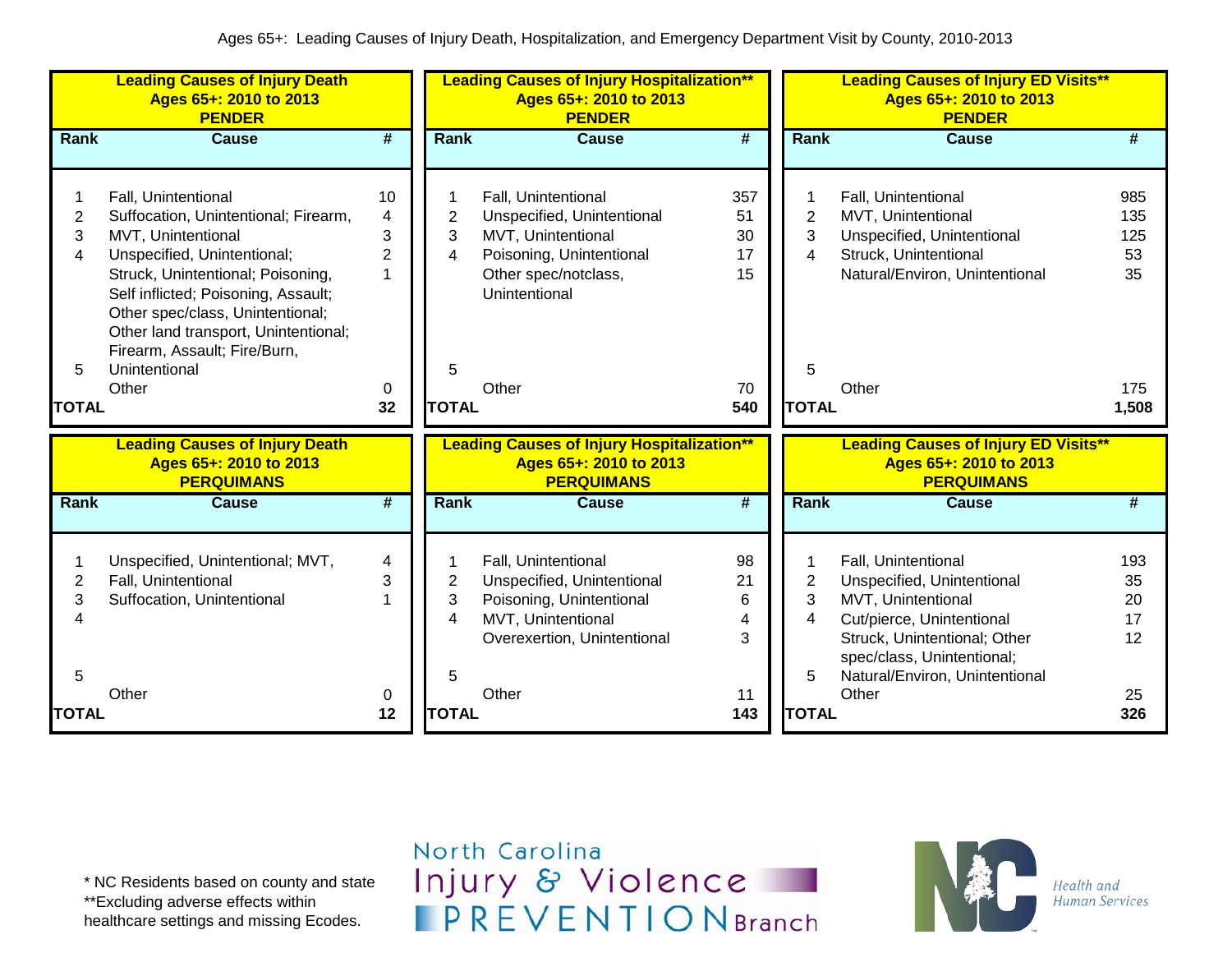|                               | <b>Leading Causes of Injury Death</b><br>Ages 65+: 2010 to 2013<br><b>PERSON</b>                                                                                                                                                                                                                                                                                             |                                                 |                                              | <b>Leading Causes of Injury Hospitalization**</b><br>Ages 65+: 2010 to 2013<br><b>PERSON</b>                                                                                                                               |                             |                               | <b>Leading Causes of Injury ED Visits**</b><br>Ages 65+: 2010 to 2013<br><b>PERSON</b>                                                   |                                   |
|-------------------------------|------------------------------------------------------------------------------------------------------------------------------------------------------------------------------------------------------------------------------------------------------------------------------------------------------------------------------------------------------------------------------|-------------------------------------------------|----------------------------------------------|----------------------------------------------------------------------------------------------------------------------------------------------------------------------------------------------------------------------------|-----------------------------|-------------------------------|------------------------------------------------------------------------------------------------------------------------------------------|-----------------------------------|
| Rank                          | <b>Cause</b>                                                                                                                                                                                                                                                                                                                                                                 | $\overline{\boldsymbol{t}}$                     | Rank                                         | <b>Cause</b>                                                                                                                                                                                                               | $\overline{\boldsymbol{t}}$ | Rank                          | <b>Cause</b>                                                                                                                             | #                                 |
| $\mathbf{2}$<br>3<br>4        | Firearm, Self inflicted<br>Unspecified, Unintentional; Fall,<br>MVT, Unintentional<br>Fire/Burn, Unintentional<br>Unspecified, Assault; Suffocation,<br>Unintentional; Other spec/NEC,<br>Unintentional; Machinery,<br>Unintentional; Drowning,                                                                                                                              | 10<br>5<br>3<br>$\overline{2}$<br>1             | $\mathbf{2}$<br>3<br>$\overline{\mathbf{4}}$ | Fall, Unintentional<br>Other spec/class, Unintentional<br>Unspecified, Unintentional<br>MVT, Unintentional<br>Poisoning, Unintentional                                                                                     | 364<br>40<br>35<br>20<br>15 | 1<br>$\overline{c}$<br>3<br>4 | Fall, Unintentional<br>Unspecified, Unintentional<br>MVT, Unintentional<br>Natural/Environ, Unintentional<br>Overexertion, Unintentional | 1,201<br>164<br>104<br>91<br>80   |
| 5                             | Unintentional<br>Other                                                                                                                                                                                                                                                                                                                                                       | 0                                               | 5                                            | Other                                                                                                                                                                                                                      | 71                          | 5                             | Other                                                                                                                                    | 335                               |
| <b>TOTAL</b>                  |                                                                                                                                                                                                                                                                                                                                                                              | 30                                              | <b>TOTAL</b>                                 |                                                                                                                                                                                                                            | 545                         | <b>TOTAL</b>                  |                                                                                                                                          | 1,975                             |
|                               | <b>Leading Causes of Injury Death</b><br>Ages 65+: 2010 to 2013<br><b>PITT</b>                                                                                                                                                                                                                                                                                               |                                                 |                                              | <b>Leading Causes of Injury Hospitalization**</b><br>Ages 65+: 2010 to 2013<br><b>PITT</b>                                                                                                                                 |                             |                               | <b>Leading Causes of Injury ED Visits**</b><br>Ages 65+: 2010 to 2013<br><b>PITT</b>                                                     |                                   |
| Rank                          | <b>Cause</b>                                                                                                                                                                                                                                                                                                                                                                 | $\overline{\boldsymbol{t}}$                     | Rank                                         | <b>Cause</b>                                                                                                                                                                                                               | $\overline{\boldsymbol{t}}$ | Rank                          | <b>Cause</b>                                                                                                                             | $\overline{\boldsymbol{t}}$       |
| $\overline{c}$<br>3<br>4<br>5 | Fall, Unintentional<br>MVT, Unintentional<br>Unspecified, Unintentional; Firearm,<br>Fire/Burn, Unintentional<br>Suffocation, Self inflicted; Struck,<br>Unintentional; Poisoning,<br>Unintentional; Poisoning,<br>Undetermined; Poisoning, Self<br>inflicted; Natural/Environ,<br>Unintentional; Firearm, Assault;<br>Drowning, Unintentional; Cut/pierce,<br>Unintentional | 61<br>19<br>8<br>$\overline{2}$<br>$\mathbf{1}$ | $\overline{c}$<br>3<br>4<br>5                | Fall, Unintentional<br>Poisoning, Unintentional<br>Unspecified, Unintentional; MVT,<br>Other spec/class, Unintentional<br>Transport, other, Unintentional;<br>Struck, Unintentional; Other<br>spec/notclass, Unintentional | 914<br>74<br>69<br>51<br>15 | $\overline{2}$<br>3<br>4<br>5 | Fall, Unintentional<br>MVT, Unintentional<br>Unspecified, Unintentional<br>Struck, Unintentional<br>Natural/Environ, Unintentional       | 2,478<br>343<br>293<br>167<br>154 |
| <b>TOTAL</b>                  | Other                                                                                                                                                                                                                                                                                                                                                                        | 0<br>107                                        | <b>TOTAL</b>                                 | Other                                                                                                                                                                                                                      | 89<br>1,311                 | <b>TOTAL</b>                  | Other                                                                                                                                    | 627<br>4,062                      |

\* NC Residents based on county and state \*\*Excluding adverse effects within

healthcare settings and missing Ecodes.

North Carolina Injury & Violence **IPREVENTIONBranch** 

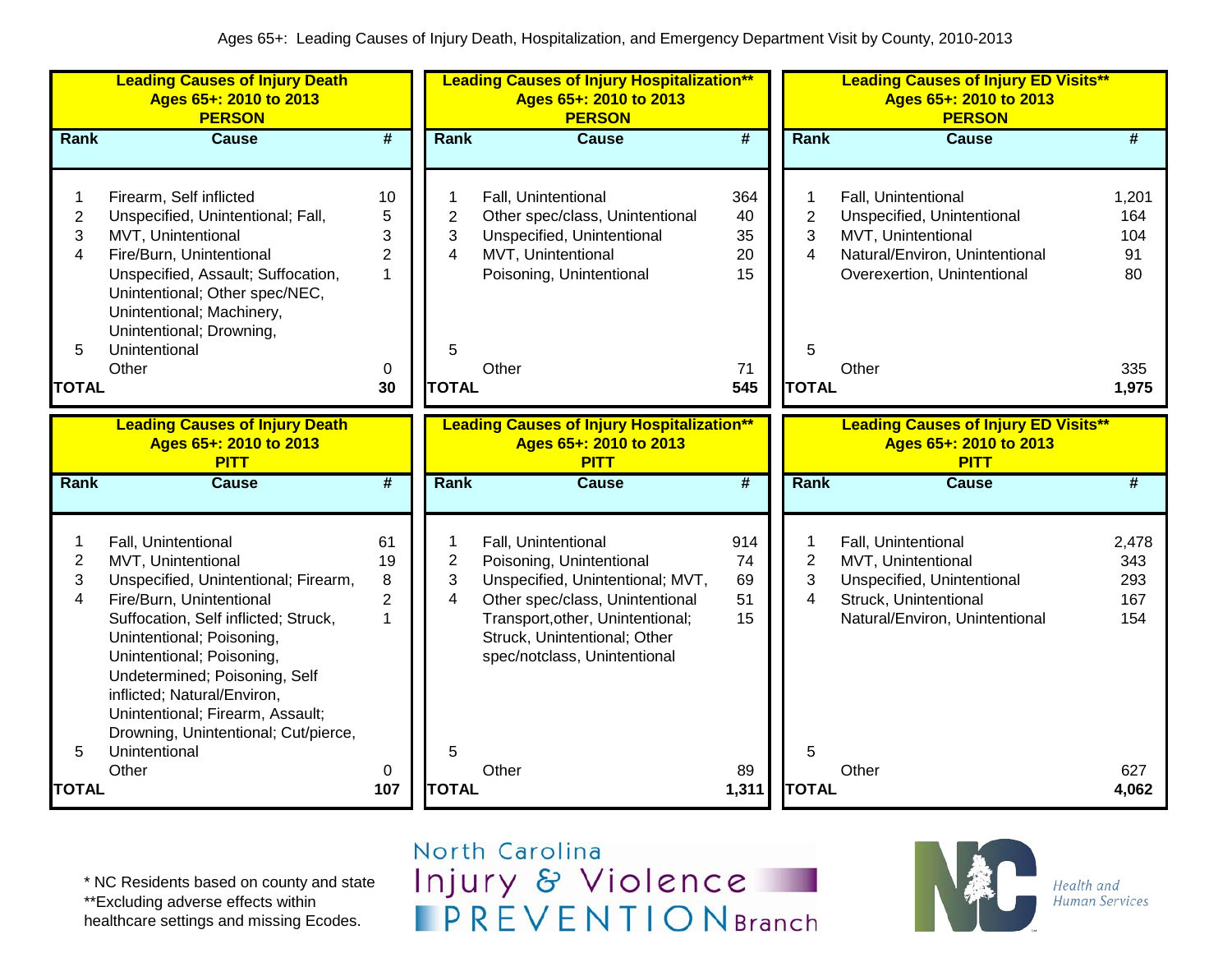|                                  | <b>Leading Causes of Injury Death</b><br>Ages 65+: 2010 to 2013<br><b>POLK</b>                                                                                                                           |                                        |                                  | <b>Leading Causes of Injury Hospitalization**</b><br>Ages 65+: 2010 to 2013<br><b>POLK</b>                                                                                                            |                                                      |                                  | <b>Leading Causes of Injury ED Visits**</b><br>Ages 65+: 2010 to 2013<br><b>POLK</b>                                                         |                                                   |
|----------------------------------|----------------------------------------------------------------------------------------------------------------------------------------------------------------------------------------------------------|----------------------------------------|----------------------------------|-------------------------------------------------------------------------------------------------------------------------------------------------------------------------------------------------------|------------------------------------------------------|----------------------------------|----------------------------------------------------------------------------------------------------------------------------------------------|---------------------------------------------------|
| Rank                             | <b>Cause</b>                                                                                                                                                                                             | #                                      | Rank                             | <b>Cause</b>                                                                                                                                                                                          | $\overline{\boldsymbol{t}}$                          | Rank                             | <b>Cause</b>                                                                                                                                 | #                                                 |
| 2<br>3<br>4<br>5<br><b>TOTAL</b> | Fall, Unintentional<br>Suffocation, Unintentional<br>Unspecified, Unintentional<br>MVT, Unintentional<br>Poisoning, Unintentional; Other<br>spec/NEC, Unintentional; Firearm,<br>Self inflicted<br>Other | 8<br>3<br>2<br>0<br>20                 | 2<br>3<br>4<br>5<br><b>TOTAL</b> | Fall, Unintentional<br>Unspecified, Unintentional<br>Poisoning, Unintentional<br>Other spec/class, Unintentional<br>Other spec/notclass,<br>Unintentional; Natural/Environ,<br>Unintentional<br>Other | 327<br>26<br>14<br>12<br>$\overline{7}$<br>20<br>413 | 2<br>3<br>4<br>5<br><b>TOTAL</b> | Fall, Unintentional<br>Unspecified, Unintentional<br>Natural/Environ, Unintentional;<br>MVT, Unintentional<br>Struck, Unintentional<br>Other | 596<br>62<br>46<br>40<br>33<br>96<br>919          |
|                                  | <b>Leading Causes of Injury Death</b><br>Ages 65+: 2010 to 2013<br><b>RANDOLPH</b>                                                                                                                       |                                        |                                  | <b>Leading Causes of Injury Hospitalization**</b><br>Ages 65+: 2010 to 2013<br><b>RANDOLPH</b>                                                                                                        |                                                      |                                  | <b>Leading Causes of Injury ED Visits**</b><br>Ages 65+: 2010 to 2013<br><b>RANDOLPH</b>                                                     |                                                   |
| Rank                             | <b>Cause</b>                                                                                                                                                                                             | #                                      | <b>Rank</b>                      | <b>Cause</b>                                                                                                                                                                                          | #                                                    | Rank                             | <b>Cause</b>                                                                                                                                 | #                                                 |
| 2<br>3<br>4<br>5<br><b>TOTAL</b> | Fall, Unintentional<br>Unspecified, Unintentional<br>MVT, Unintentional<br>Firearm, Self inflicted<br>Suffocation, Unintentional<br>Other                                                                | 50<br>19<br>15<br>10<br>9<br>18<br>121 | 2<br>3<br>4<br>5<br><b>TOTAL</b> | Fall, Unintentional<br>Unspecified, Unintentional<br>MVT, Unintentional<br>Other spec/class, Unintentional<br>Poisoning, Unintentional<br>Other                                                       | 1,273<br>136<br>62<br>49<br>47<br>186<br>1,753       | 2<br>3<br>4<br>5<br><b>TOTAL</b> | Fall, Unintentional<br>Unspecified, Unintentional<br>MVT, Unintentional<br>Natural/Environ, Unintentional<br>Struck, Unintentional<br>Other  | 4,622<br>429<br>389<br>214<br>200<br>886<br>6,740 |

\* NC Residents based on county and state \*\*Excluding adverse effects within healthcare settings and missing Ecodes.

North Carolina Injury & Violence **IPREVENTIONBranch** 

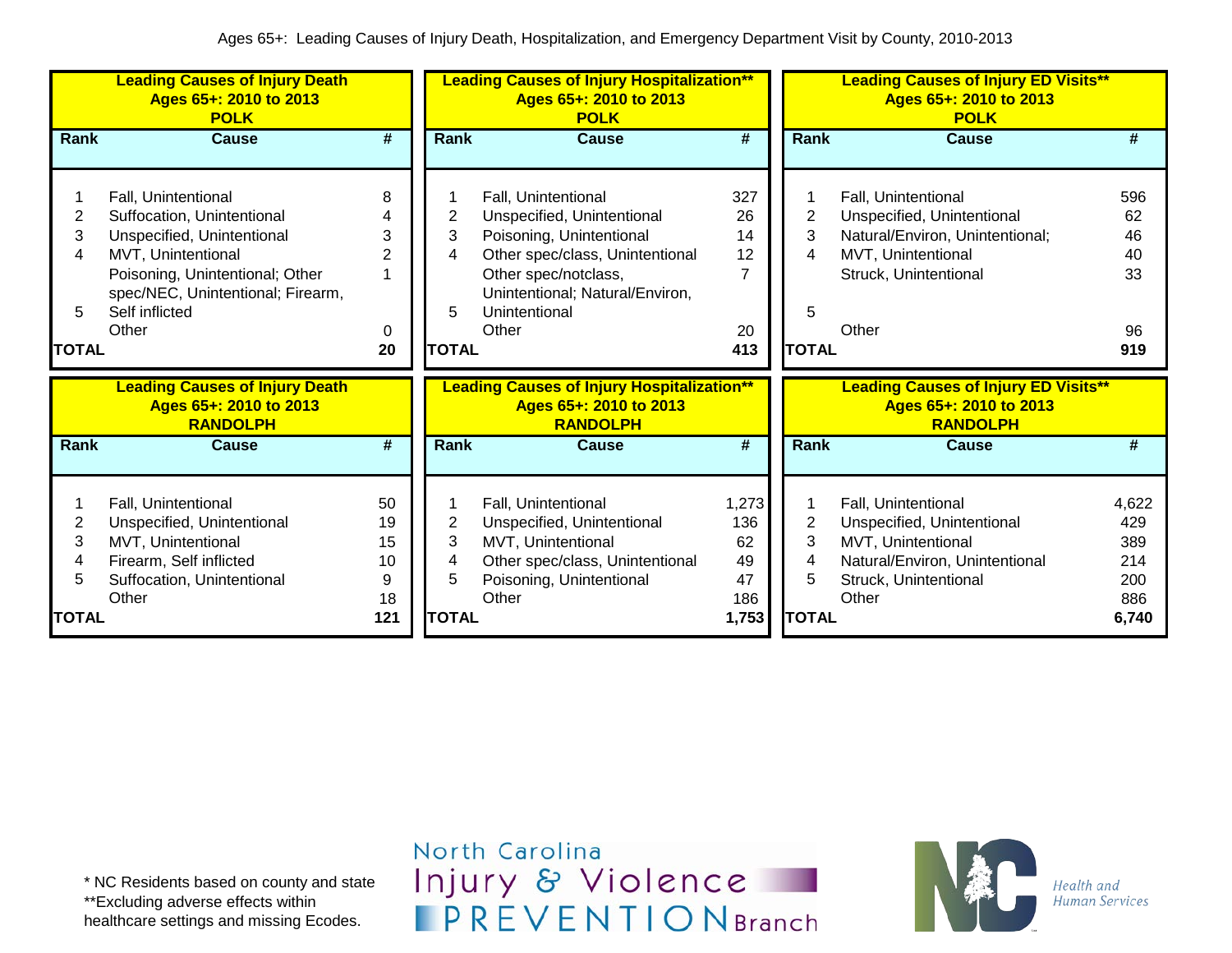|                                  | <b>Leading Causes of Injury Death</b><br>Ages 65+: 2010 to 2013<br><b>RICHMOND</b>                                                                                                                                                                                                       |                                          |                                  | <b>Leading Causes of Injury Hospitalization**</b><br>Ages 65+: 2010 to 2013<br><b>RICHMOND</b>                                                 |                                                |                                               | <b>Leading Causes of Injury ED Visits**</b><br>Ages 65+: 2010 to 2013<br><b>RICHMOND</b>                                                    |                                                     |
|----------------------------------|------------------------------------------------------------------------------------------------------------------------------------------------------------------------------------------------------------------------------------------------------------------------------------------|------------------------------------------|----------------------------------|------------------------------------------------------------------------------------------------------------------------------------------------|------------------------------------------------|-----------------------------------------------|---------------------------------------------------------------------------------------------------------------------------------------------|-----------------------------------------------------|
| Rank                             | <b>Cause</b>                                                                                                                                                                                                                                                                             | $\overline{\boldsymbol{t}}$              | <b>Rank</b>                      | <b>Cause</b>                                                                                                                                   | $\overline{\boldsymbol{t}}$                    | Rank                                          | <b>Cause</b>                                                                                                                                | #                                                   |
| 2<br>3<br>4<br>5<br><b>TOTAL</b> | Fall, Unintentional<br>MVT, Unintentional; Fire/Burn,<br>Unspecified, Unintentional<br>Suffocation, Unintentional; Firearm,<br>Suffocation, Self inflicted; Poisoning,<br>Unintentional; Natural/Environ,<br>Unintentional; Firearm, Self inflicted;<br>Drowning, Unintentional<br>Other | 8<br>5<br>4<br>$\overline{2}$<br>0<br>31 | 2<br>3<br>4<br>5<br><b>TOTAL</b> | Fall, Unintentional<br>Poisoning, Unintentional<br>Unspecified, Unintentional<br>MVT, Unintentional<br>Natural/Environ, Unintentional<br>Other | 457<br>49<br>40<br>27<br>19<br>74<br>666       | 2<br>3<br>4<br>5<br><b>TOTAL</b>              | Fall, Unintentional<br>Unspecified, Unintentional<br>MVT, Unintentional<br>Natural/Environ, Unintentional<br>Struck, Unintentional<br>Other | 1,088<br>256<br>145<br>100<br>83<br>318<br>1,990    |
|                                  | <b>Leading Causes of Injury Death</b><br>Ages 65+: 2010 to 2013<br><b>ROBESON</b>                                                                                                                                                                                                        |                                          |                                  | <b>Leading Causes of Injury Hospitalization**</b><br>Ages 65+: 2010 to 2013<br><b>ROBESON</b>                                                  |                                                |                                               | <b>Leading Causes of Injury ED Visits**</b><br>Ages 65+: 2010 to 2013<br><b>ROBESON</b>                                                     |                                                     |
| Rank                             | <b>Cause</b>                                                                                                                                                                                                                                                                             | #                                        | Rank                             | <b>Cause</b>                                                                                                                                   | #                                              | Rank                                          | <b>Cause</b>                                                                                                                                | #                                                   |
| 2<br>3<br>4<br>5<br><b>TOTAL</b> | Fall, Unintentional<br>MVT, Unintentional<br>Firearm, Self inflicted<br>Suffocation, Unintentional;<br>Unspecified, Unintentional<br>Other                                                                                                                                               | 23<br>14<br>8<br>6<br>4<br>12<br>73      | 2<br>3<br>4<br>5<br><b>TOTAL</b> | Unspecified, Unintentional<br>Fall, Unintentional<br>MVT, Unintentional<br>Poisoning, Unintentional<br>Suffocation, Unintentional<br>Other     | 1,072<br>707<br>77<br>72<br>58<br>164<br>2,150 | $\overline{2}$<br>3<br>4<br>5<br><b>TOTAL</b> | Fall, Unintentional<br>Unspecified, Unintentional<br>MVT, Unintentional<br>Struck, Unintentional<br>Natural/Environ, Unintentional<br>Other | 3,086<br>472<br>440<br>273<br>231<br>1,001<br>5,503 |

North Carolina Injury & Violence **IPREVENTIONBranch** 

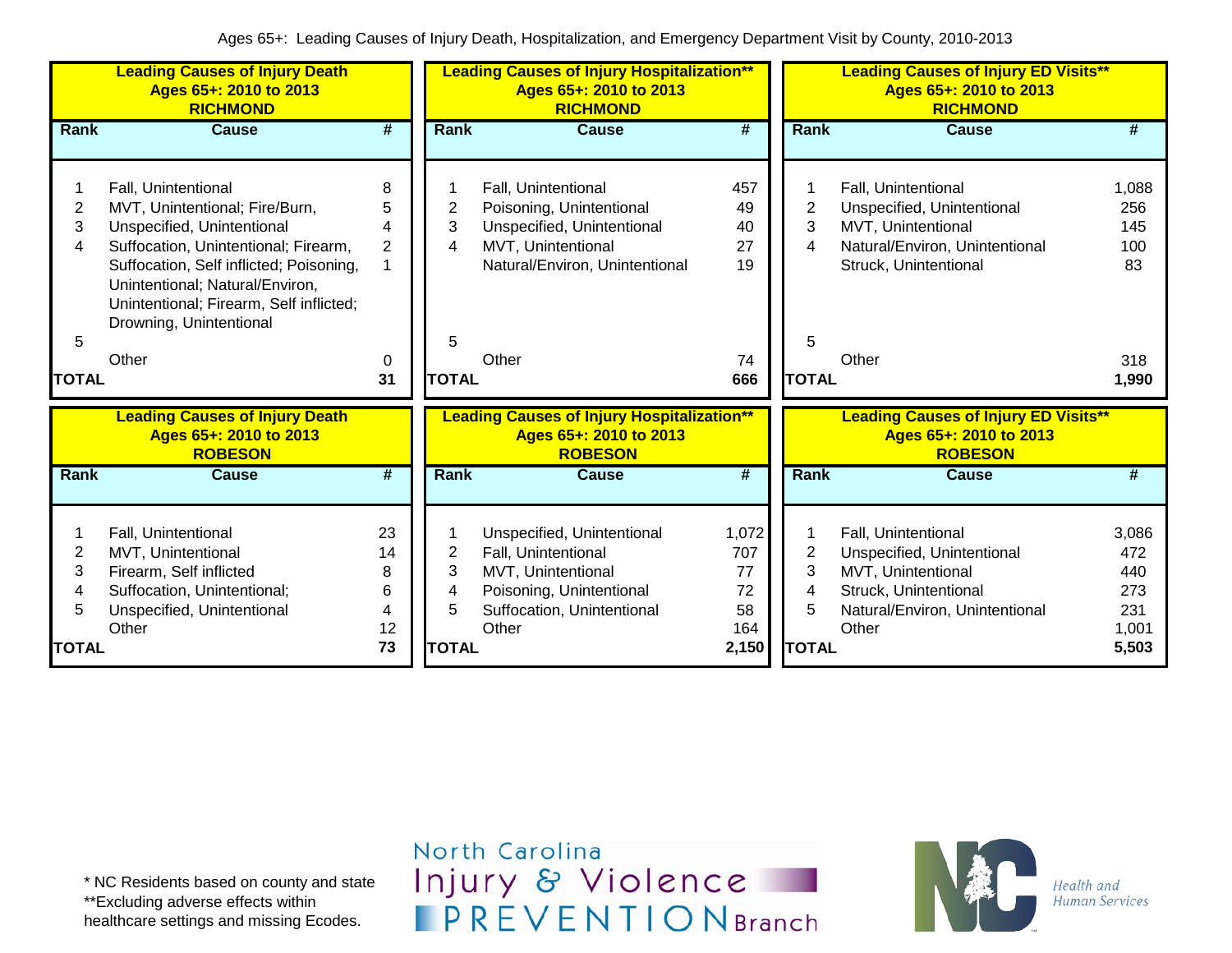|                                  | <b>Leading Causes of Injury Death</b><br>Ages 65+: 2010 to 2013<br><b>ROCKINGHAM</b>                                                                  |                                             |                                  | <b>Leading Causes of Injury Hospitalization**</b><br>Ages 65+: 2010 to 2013<br><b>ROCKINGHAM</b>                                                |                                                |                                  | <b>Leading Causes of Injury ED Visits**</b><br>Ages 65+: 2010 to 2013<br><b>ROCKINGHAM</b>                                                  |                                                   |
|----------------------------------|-------------------------------------------------------------------------------------------------------------------------------------------------------|---------------------------------------------|----------------------------------|-------------------------------------------------------------------------------------------------------------------------------------------------|------------------------------------------------|----------------------------------|---------------------------------------------------------------------------------------------------------------------------------------------|---------------------------------------------------|
| Rank                             | <b>Cause</b>                                                                                                                                          | #                                           | <b>Rank</b>                      | <b>Cause</b>                                                                                                                                    | #                                              | Rank                             | <b>Cause</b>                                                                                                                                | #                                                 |
| 2<br>3<br>4<br>5                 | Fall, Unintentional<br>Unspecified, Unintentional<br>MVT, Unintentional<br>Firearm, Self inflicted; Fire/Burn,<br>Suffocation, Unintentional<br>Other | 47<br>12<br>11<br>$\overline{7}$<br>6<br>10 | 3<br>4<br>5                      | Fall, Unintentional<br>Unspecified, Unintentional<br>Poisoning, Unintentional<br>MVT, Unintentional<br>Other spec/class, Unintentional<br>Other | 1,269<br>115<br>75<br>64<br>63<br>169          | $\overline{2}$<br>3<br>4<br>5    | Fall, Unintentional<br>Unspecified, Unintentional<br>Natural/Environ, Unintentional<br>MVT, Unintentional<br>Struck, Unintentional<br>Other | 2,853<br>370<br>250<br>219<br>201<br>615          |
| <b>TOTAL</b>                     |                                                                                                                                                       | 100                                         | <b>TOTAL</b>                     |                                                                                                                                                 | 1,755                                          | <b>TOTAL</b>                     |                                                                                                                                             | 4,508                                             |
|                                  |                                                                                                                                                       |                                             |                                  |                                                                                                                                                 |                                                |                                  |                                                                                                                                             |                                                   |
|                                  | <b>Leading Causes of Injury Death</b><br>Ages 65+: 2010 to 2013<br><b>ROWAN</b>                                                                       |                                             |                                  | <b>Leading Causes of Injury Hospitalization**</b><br>Ages 65+: 2010 to 2013<br><b>ROWAN</b>                                                     |                                                |                                  | <b>Leading Causes of Injury ED Visits**</b><br>Ages 65+: 2010 to 2013<br><b>ROWAN</b>                                                       |                                                   |
| <b>Rank</b>                      | <b>Cause</b>                                                                                                                                          | #                                           | <b>Rank</b>                      | <b>Cause</b>                                                                                                                                    | #                                              | Rank                             | Cause                                                                                                                                       | #                                                 |
| 2<br>3<br>4<br>5<br><b>TOTAL</b> | Fall, Unintentional<br>MVT, Unintentional<br>Unspecified, Unintentional; Firearm,<br>Suffocation, Unintentional;<br>Fire/Burn, Unintentional<br>Other | 66<br>14<br>9<br>5<br>4<br>10<br>122        | 2<br>3<br>4<br>5<br><b>TOTAL</b> | Fall, Unintentional<br>Unspecified, Unintentional<br>MVT, Unintentional<br>Other spec/class, Unintentional<br>Poisoning, Unintentional<br>Other | 1,108<br>223<br>58<br>52<br>47<br>168<br>1,656 | 2<br>3<br>4<br>5<br><b>TOTAL</b> | Fall, Unintentional<br>Unspecified, Unintentional<br>MVT, Unintentional<br>Struck, Unintentional<br>Overexertion, Unintentional<br>Other    | 3,861<br>465<br>367<br>232<br>205<br>826<br>5,956 |

\* NC Residents based on county and state \*\*Excluding adverse effects within healthcare settings and missing Ecodes.

North Carolina Injury & Violence **IPREVENTIONBranch** 

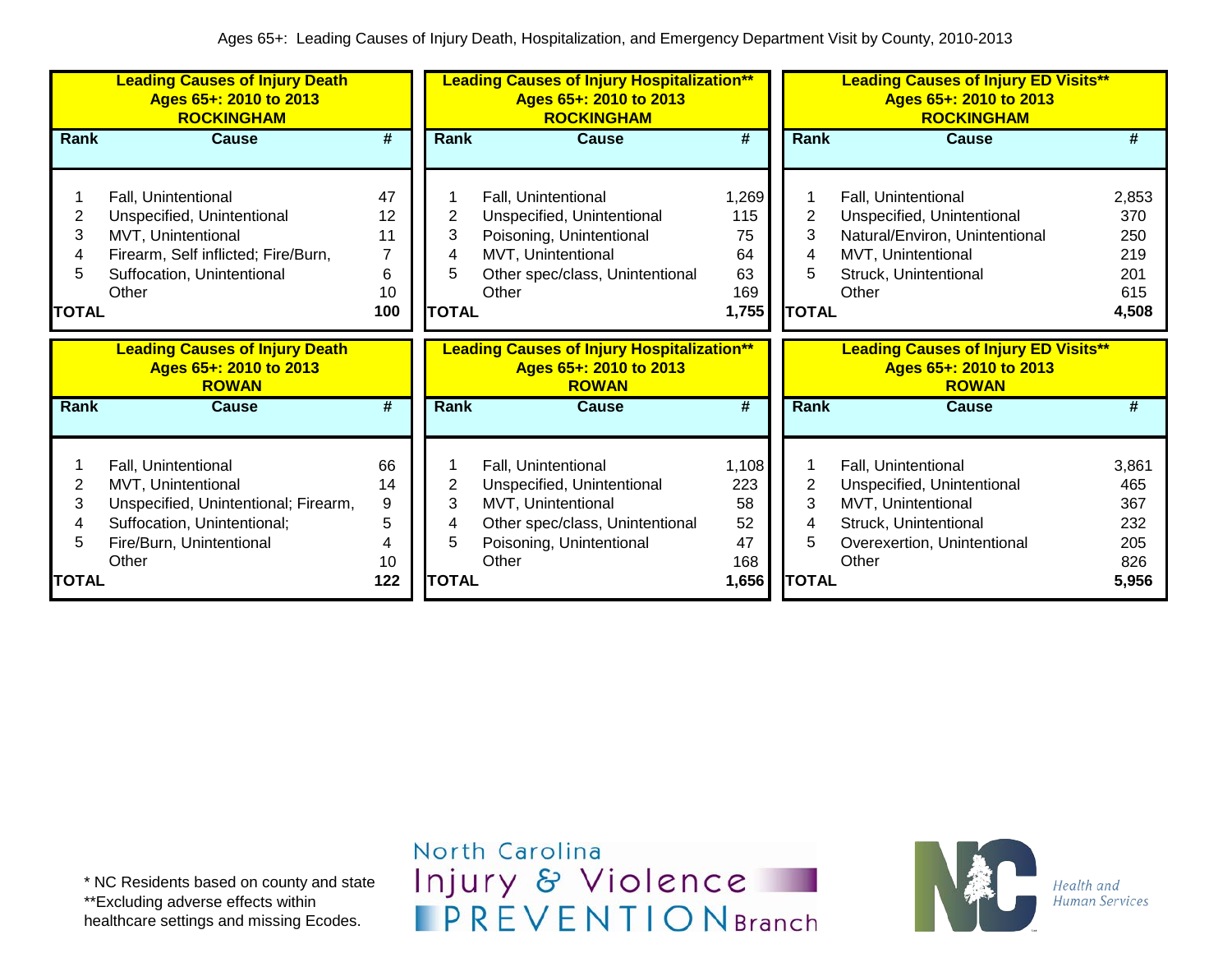|                                  | <b>Leading Causes of Injury Death</b><br>Ages 65+: 2010 to 2013<br><b>RUTHERFORD</b>                                                      |                                    | <b>Leading Causes of Injury Hospitalization**</b><br>Ages 65+: 2010 to 2013<br><b>RUTHERFORD</b> |                                                                                                                                                 |                                           |                                          | <b>Leading Causes of Injury ED Visits**</b><br>Ages 65+: 2010 to 2013<br><b>RUTHERFORD</b>                                                               |                                                   |  |  |
|----------------------------------|-------------------------------------------------------------------------------------------------------------------------------------------|------------------------------------|--------------------------------------------------------------------------------------------------|-------------------------------------------------------------------------------------------------------------------------------------------------|-------------------------------------------|------------------------------------------|----------------------------------------------------------------------------------------------------------------------------------------------------------|---------------------------------------------------|--|--|
| Rank                             | <b>Cause</b>                                                                                                                              | #                                  | Rank                                                                                             | <b>Cause</b>                                                                                                                                    | #                                         | Rank                                     | <b>Cause</b>                                                                                                                                             | #                                                 |  |  |
| 2<br>3<br>4<br>5<br><b>TOTAL</b> | Fall, Unintentional<br>MVT, Unintentional<br>Unspecified, Unintentional;<br>Firearm, Self inflicted<br>Fire/Burn, Unintentional<br>Other  | 16<br>11<br>5<br>3<br>2<br>4<br>46 | 2<br>3<br><b>TOTAL</b>                                                                           | Fall, Unintentional<br>Unspecified, Unintentional<br>Other spec/class, Unintentional<br>Poisoning, Unintentional<br>MVT, Unintentional<br>Other | 672<br>75<br>55<br>37<br>22<br>72<br>933  | 2<br>3<br><b>TOTAL</b>                   | <b>Fall, Unintentional</b><br>Unspecified, Unintentional<br>MVT, Unintentional<br>Overexertion, Unintentional<br>Natural/Environ, Unintentional<br>Other | 2,494<br>334<br>208<br>171<br>160<br>604<br>3,971 |  |  |
|                                  |                                                                                                                                           |                                    |                                                                                                  |                                                                                                                                                 |                                           |                                          |                                                                                                                                                          |                                                   |  |  |
|                                  | <b>Leading Causes of Injury Death</b><br>Ages 65+: 2010 to 2013<br><b>SAMPSON</b>                                                         |                                    |                                                                                                  | <b>Leading Causes of Injury Hospitalization**</b><br>Ages 65+: 2010 to 2013<br><b>SAMPSON</b>                                                   |                                           |                                          | <b>Leading Causes of Injury ED Visits**</b><br>Ages 65+: 2010 to 2013<br><b>SAMPSON</b>                                                                  |                                                   |  |  |
| <b>Rank</b>                      | <b>Cause</b>                                                                                                                              | $\overline{\boldsymbol{t}}$        | Rank                                                                                             | <b>Cause</b>                                                                                                                                    | #                                         | Rank                                     | <b>Cause</b>                                                                                                                                             | #                                                 |  |  |
| 2<br>3<br>4<br><b>TOTAL</b>      | Fall, Unintentional<br>MVT, Unintentional<br>Unspecified, Unintentional<br>Firearm, Self inflicted<br>Suffocation, Unintentional<br>Other | 26<br>12<br>6<br>3<br>6<br>60      | 2<br>3<br>4<br>5<br><b>TOTAL</b>                                                                 | Fall, Unintentional<br>Unspecified, Unintentional<br>MVT, Unintentional<br>Other spec/class, Unintentional<br>Poisoning, Unintentional<br>Other | 498<br>107<br>48<br>42<br>21<br>92<br>808 | $\overline{2}$<br>3<br>4<br><b>TOTAL</b> | Fall, Unintentional<br>Unspecified, Unintentional<br>MVT, Unintentional<br>Natural/Environ, Unintentional<br>Struck, Unintentional<br>Other              | 2,263<br>483<br>252<br>151<br>150<br>496<br>3,795 |  |  |

North Carolina Injury & Violence **IPREVENTIONBranch** 

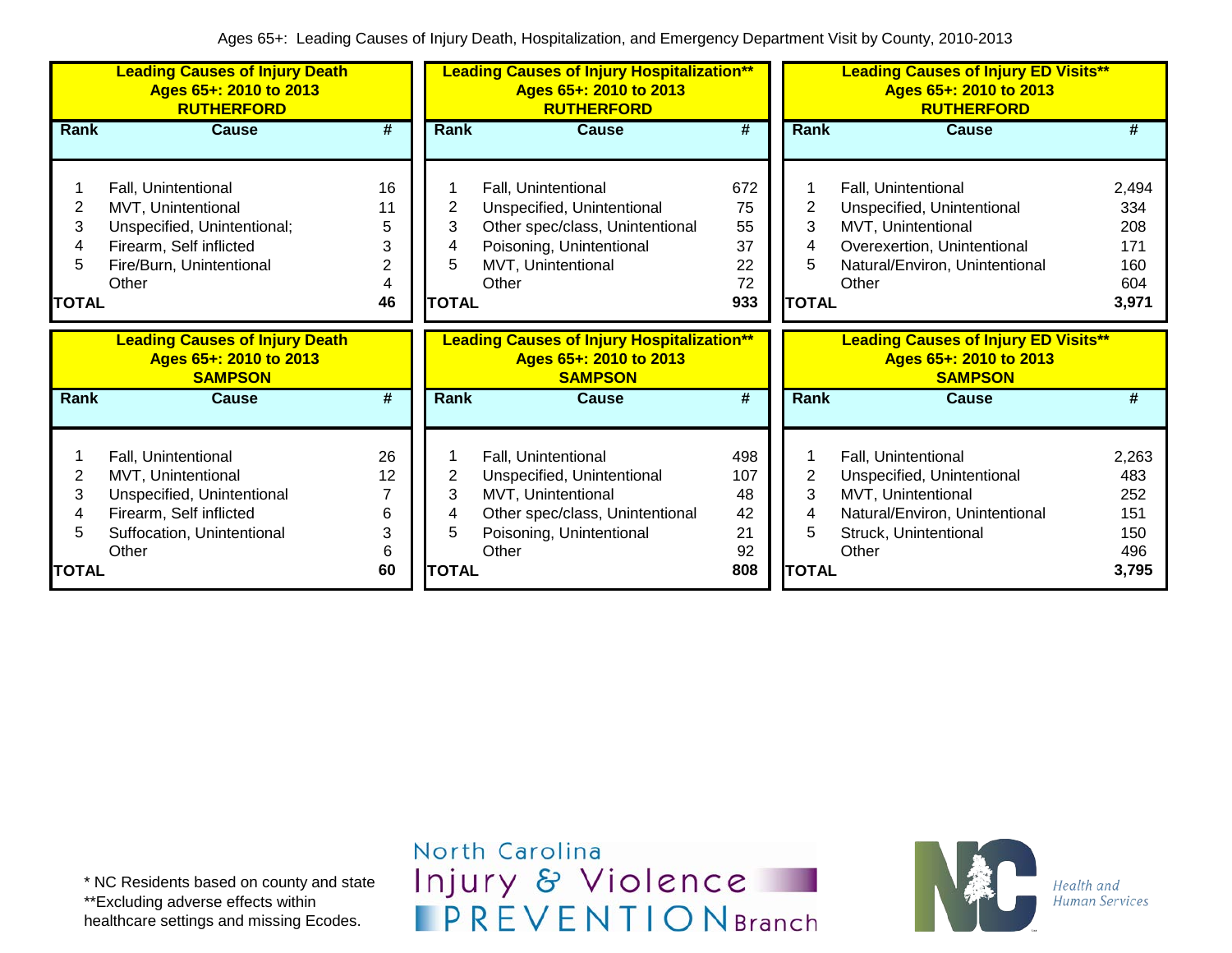|                             | <b>Leading Causes of Injury Death</b><br>Ages 65+: 2010 to 2013<br><b>SCOTLAND</b>                                                                    |                                |                             | <b>Leading Causes of Injury Hospitalization**</b><br>Ages 65+: 2010 to 2013<br><b>SCOTLAND</b>                                                   |                                          |                             | <b>Leading Causes of Injury ED Visits**</b><br>Ages 65+: 2010 to 2013<br><b>SCOTLAND</b>                                                              |                                                  |
|-----------------------------|-------------------------------------------------------------------------------------------------------------------------------------------------------|--------------------------------|-----------------------------|--------------------------------------------------------------------------------------------------------------------------------------------------|------------------------------------------|-----------------------------|-------------------------------------------------------------------------------------------------------------------------------------------------------|--------------------------------------------------|
| Rank                        | Cause                                                                                                                                                 | #                              | Rank                        | Cause                                                                                                                                            | #                                        | <b>Rank</b>                 | <b>Cause</b>                                                                                                                                          | #                                                |
| 2<br>3<br>5<br><b>TOTAL</b> | Fall, Unintentional<br>MVT, Unintentional<br>Unspecified, Unintentional;<br>Firearm, Self inflicted; Firearm,<br>Other                                | 9<br>$\overline{2}$<br>0<br>22 | 3<br>4<br>5<br><b>TOTAL</b> | Fall, Unintentional<br>Unspecified, Unintentional<br>MVT, Unintentional<br>Other spec/class, Unintentional;<br>Poisoning, Unintentional<br>Other | 317<br>48<br>24<br>19<br>15<br>52<br>494 | 2<br>3<br>5<br><b>TOTAL</b> | Fall, Unintentional<br>Unspecified, Unintentional<br>MVT, Unintentional<br>Overexertion, Unintentional<br>Natural/Environ, Unintentional<br>Other     | 1,309<br>146<br>125<br>102<br>99<br>324<br>2,105 |
|                             | <b>Leading Causes of Injury Death</b><br>Ages 65+: 2010 to 2013<br><b>STANLY</b>                                                                      |                                |                             | <b>Leading Causes of Injury Hospitalization**</b><br>Ages 65+: 2010 to 2013<br><b>STANLY</b>                                                     |                                          |                             | <b>Leading Causes of Injury ED Visits**</b><br>Ages 65+: 2010 to 2013<br><b>STANLY</b>                                                                |                                                  |
| Rank                        | Cause                                                                                                                                                 | #                              | <b>Rank</b>                 | Cause                                                                                                                                            | #                                        | Rank                        | Cause                                                                                                                                                 | #                                                |
| 2<br>3<br>4<br>5            | Fall, Unintentional<br>Firearm, Self inflicted<br>Unspecified, Unintentional; MVT,<br>Poisoning, Unintentional<br>Suffocation, Unintentional<br>Other | 29<br>7<br>6<br>4<br>3<br>9    | 2<br>3<br>4<br>5            | Fall, Unintentional<br>Unspecified, Unintentional<br>MVT, Unintentional<br>Other spec/class, Unintentional<br>Poisoning, Unintentional<br>Other  | 470<br>51<br>36<br>29<br>18<br>58        | 2<br>3<br>4<br>5            | Fall, Unintentional<br>Unspecified, Unintentional<br>MVT, Unintentional<br>Other spec/class, Unintentional<br>Natural/Environ, Unintentional<br>Other | 912<br>121<br>115<br>76<br>72<br>247             |

\* NC Residents based on county and state \*\*Excluding adverse effects within healthcare settings and missing Ecodes.

North Carolina Injury & Violence **IPREVENTIONBranch** 

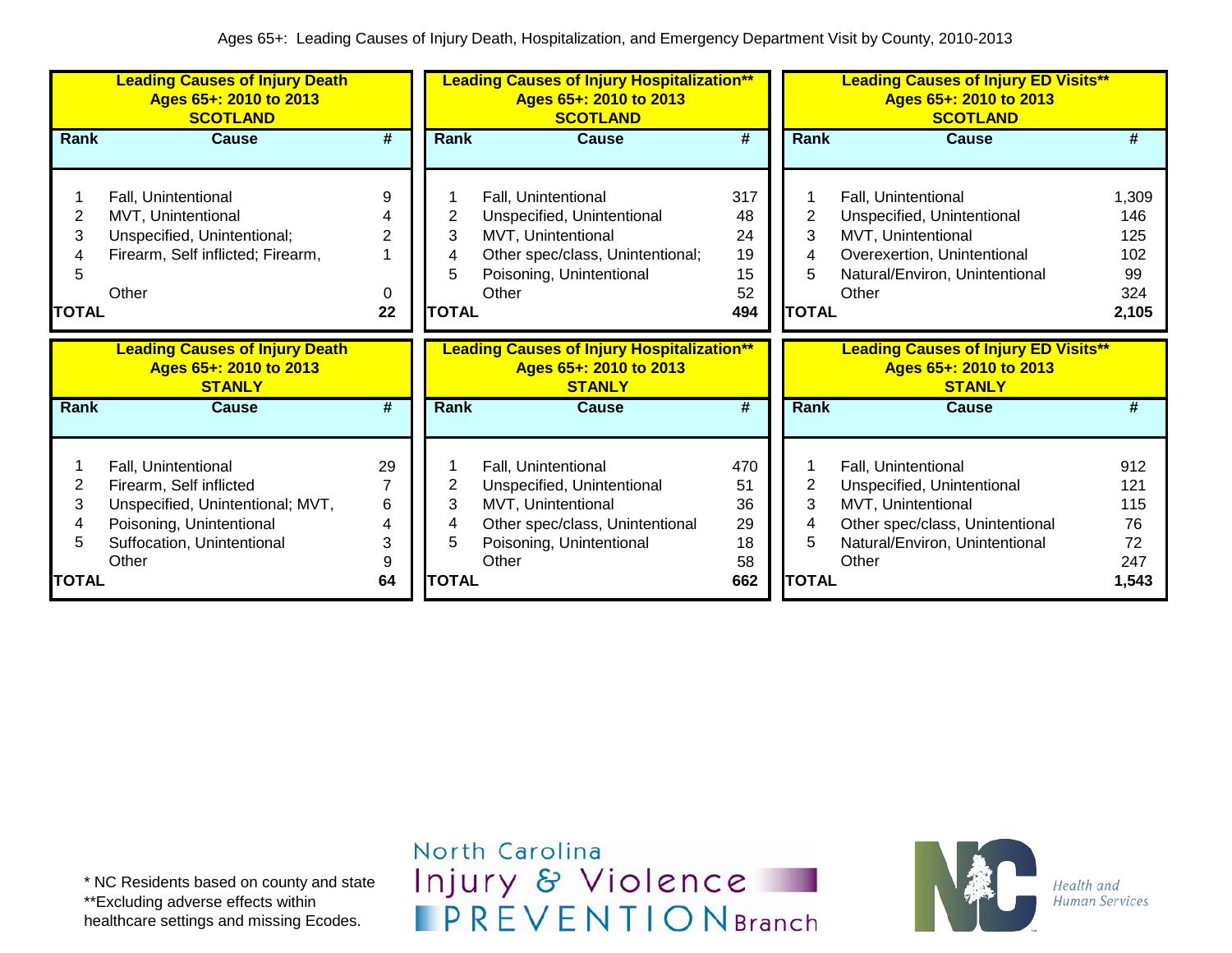|                                        | <b>Leading Causes of Injury Death</b><br>Ages 65+: 2010 to 2013<br><b>STOKES</b>                                                                                                                                      |                                      |                               | <b>Leading Causes of Injury Hospitalization**</b><br>Ages 65+: 2010 to 2013<br><b>STOKES</b>                                                                              |                              |                               | <b>Leading Causes of Injury ED Visits**</b><br>Ages 65+: 2010 to 2013<br><b>STOKES</b>                                              |                                   |
|----------------------------------------|-----------------------------------------------------------------------------------------------------------------------------------------------------------------------------------------------------------------------|--------------------------------------|-------------------------------|---------------------------------------------------------------------------------------------------------------------------------------------------------------------------|------------------------------|-------------------------------|-------------------------------------------------------------------------------------------------------------------------------------|-----------------------------------|
| <b>Rank</b>                            | <b>Cause</b>                                                                                                                                                                                                          | #                                    | <b>Rank</b>                   | <b>Cause</b>                                                                                                                                                              | $\overline{\boldsymbol{t}}$  | Rank                          | <b>Cause</b>                                                                                                                        | #                                 |
| 2<br>3<br>4<br>5                       | Fall, Unintentional<br>MVT, Unintentional<br>Firearm, Self inflicted<br>Poisoning, Unintentional<br>Suffocation, Unintentional;<br>Drowning, Unintentional; Drowning,<br>Self inflicted; Cut/pierce,<br>Unintentional | 24<br>9<br>$\overline{2}$            | 2<br>3<br>4<br>5              | Fall, Unintentional<br>Unspecified, Unintentional<br>MVT, Unintentional<br>Poisoning, Unintentional<br>Other spec/class, Unintentional                                    | 381<br>68<br>34<br>21<br>14  | $\overline{2}$<br>3<br>4<br>5 | Fall, Unintentional<br>Unspecified, Unintentional<br>Struck, Unintentional<br>Cut/pierce, Unintentional<br>MVT, Unintentional       | 1,554<br>161<br>112<br>108<br>103 |
|                                        | Other                                                                                                                                                                                                                 | 0                                    |                               | Other                                                                                                                                                                     | 66                           |                               | Other                                                                                                                               | 380                               |
| <b>TOTAL</b>                           |                                                                                                                                                                                                                       | 46                                   | <b>TOTAL</b>                  |                                                                                                                                                                           | 584                          | <b>TOTAL</b>                  |                                                                                                                                     | 2,418                             |
|                                        | <b>Leading Causes of Injury Death</b><br>Ages 65+: 2010 to 2013<br><b>SURRY</b>                                                                                                                                       |                                      |                               | <b>Leading Causes of Injury Hospitalization**</b><br>Ages 65+: 2010 to 2013<br><b>SURRY</b>                                                                               |                              |                               | <b>Leading Causes of Injury ED Visits**</b><br>Ages 65+: 2010 to 2013<br><b>SURRY</b>                                               |                                   |
| <b>Rank</b>                            | <b>Cause</b>                                                                                                                                                                                                          | #                                    | <b>Rank</b>                   | <b>Cause</b>                                                                                                                                                              | #                            | Rank                          | <b>Cause</b>                                                                                                                        | #                                 |
| $\overline{\mathbf{c}}$<br>3<br>4<br>5 | Fall, Unintentional<br>MVT, Unintentional<br>Poisoning, Unintentional<br>Firearm, Self inflicted<br>Suffocation, Unintentional                                                                                        | 28<br>11<br>8<br>$\overline{7}$<br>6 | $\overline{2}$<br>3<br>4<br>5 | Fall, Unintentional<br>Unspecified, Unintentional<br>MVT, Unintentional<br>Poisoning, Unintentional; Other<br>spec/class, Unintentional<br>Natural/Environ, Unintentional | 860<br>130<br>47<br>38<br>19 | $\overline{2}$<br>3<br>4<br>5 | Fall, Unintentional<br>Unspecified, Unintentional<br>MVT, Unintentional<br>Cut/pierce, Unintentional<br>Overexertion, Unintentional | 3,423<br>495<br>256<br>192<br>178 |
| <b>TOTAL</b>                           | Other                                                                                                                                                                                                                 | 12<br>72                             | <b>TOTAL</b>                  | Other                                                                                                                                                                     | 81<br>1,213                  | <b>TOTAL</b>                  | Other                                                                                                                               | 739<br>5,283                      |

\* NC Residents based on county and state \*\*Excluding adverse effects within healthcare settings and missing Ecodes.

North Carolina Injury & Violence **IPREVENTIONBranch** 

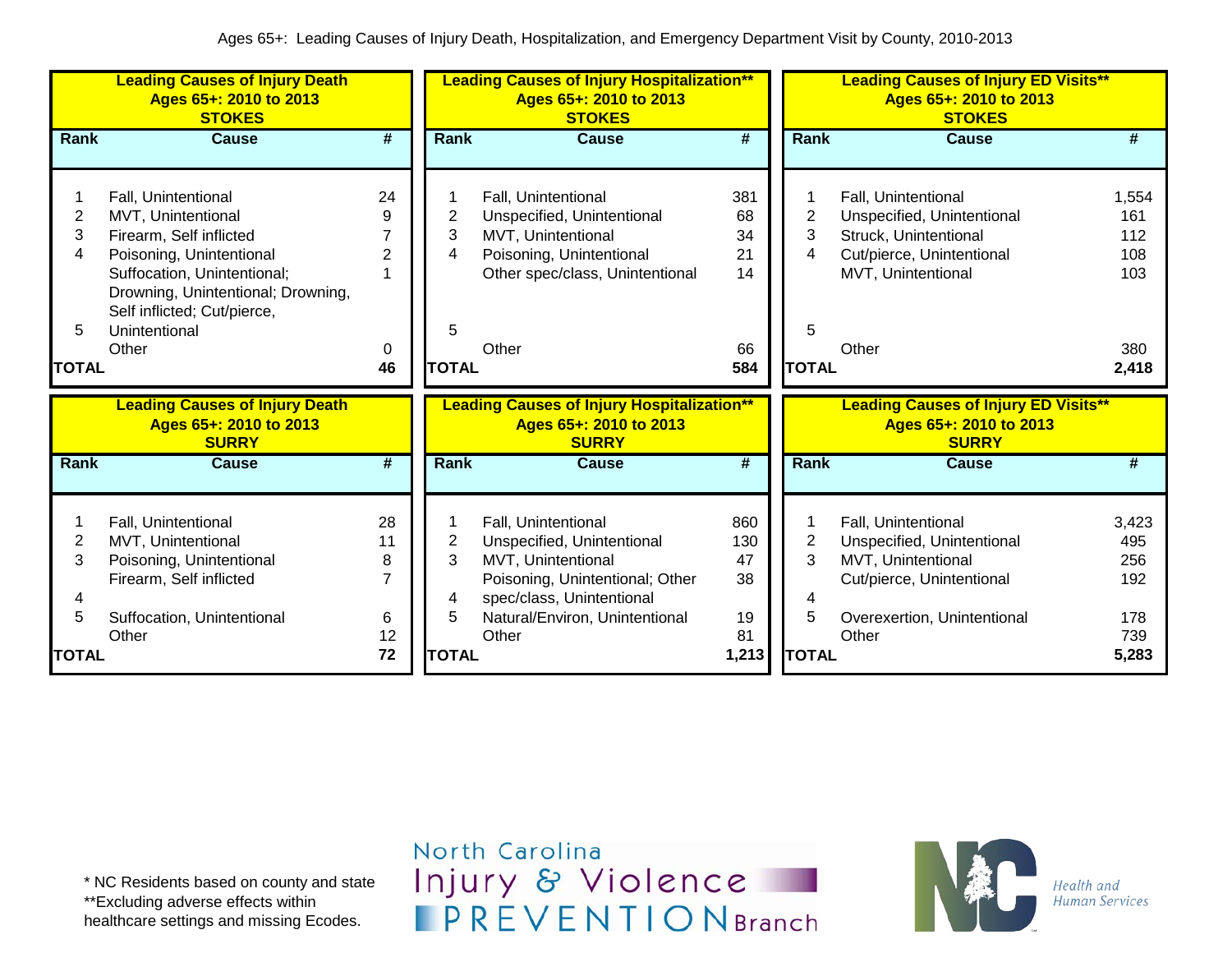|                                                    | <b>Leading Causes of Injury Death</b><br>Ages 65+: 2010 to 2013<br><b>SWAIN</b>                                                                                                                                                                                                                                                        |                                     |                                               | <b>Leading Causes of Injury Hospitalization**</b><br>Ages 65+: 2010 to 2013<br><b>SWAIN</b>                                                                                            |                                        |                                               | <b>Leading Causes of Injury ED Visits**</b><br>Ages 65+: 2010 to 2013<br><b>SWAIN</b>                                                                |                                           |
|----------------------------------------------------|----------------------------------------------------------------------------------------------------------------------------------------------------------------------------------------------------------------------------------------------------------------------------------------------------------------------------------------|-------------------------------------|-----------------------------------------------|----------------------------------------------------------------------------------------------------------------------------------------------------------------------------------------|----------------------------------------|-----------------------------------------------|------------------------------------------------------------------------------------------------------------------------------------------------------|-------------------------------------------|
| Rank                                               | <b>Cause</b>                                                                                                                                                                                                                                                                                                                           | $\overline{\boldsymbol{t}}$         | Rank                                          | <b>Cause</b>                                                                                                                                                                           | #                                      | Rank                                          | <b>Cause</b>                                                                                                                                         | #                                         |
| 1<br>$\overline{c}$<br>3<br>4<br>5<br><b>TOTAL</b> | Unspecified, Unintentional; Fall,<br>Firearm, Self inflicted<br>Unspecified, Assault; Poisoning,<br>Other                                                                                                                                                                                                                              | 4<br>3<br>1<br>0<br>16              | $\overline{2}$<br>3<br>4<br>5<br><b>TOTAL</b> | Fall, Unintentional<br>Unspecified, Unintentional<br>Other spec/class, Unintentional<br>MVT, Unintentional<br>Poisoning, Unintentional; Other<br>spec/notclass, Unintentional<br>Other | 124<br>15<br>10<br>6<br>5<br>15<br>180 | $\overline{2}$<br>3<br>4<br>5<br><b>TOTAL</b> | Fall, Unintentional<br>Unspecified, Unintentional<br>Overexertion, Unintentional<br>Natural/Environ, Unintentional<br>Struck, Unintentional<br>Other | 463<br>77<br>67<br>54<br>48<br>161<br>870 |
|                                                    | <b>Leading Causes of Injury Death</b><br>Ages 65+: 2010 to 2013<br><b>TRANSYLVANIA</b>                                                                                                                                                                                                                                                 |                                     |                                               | <b>Leading Causes of Injury Hospitalization**</b><br>Ages 65+: 2010 to 2013<br><b>TRANSYLVANIA</b>                                                                                     |                                        |                                               | <b>Leading Causes of Injury ED Visits**</b><br>Ages 65+: 2010 to 2013<br><b>TRANSYLVANIA</b>                                                         |                                           |
| Rank                                               | <b>Cause</b>                                                                                                                                                                                                                                                                                                                           | $\overline{\boldsymbol{t}}$         | Rank                                          | <b>Cause</b>                                                                                                                                                                           | #                                      | Rank                                          | <b>Cause</b>                                                                                                                                         | #                                         |
| 1<br>2<br>3<br>4<br>5                              | Fall, Unintentional<br>MVT, Unintentional<br>Unspecified, Unintentional<br>Poisoning, Unintentional; Firearm,<br>Suffocation, Self inflicted; Poisoning,<br>Self inflicted; Other spec/class,<br>Unintentional; Other land transport,<br>Unintentional; Machinery,<br>Unintentional; Cut/pierce,<br>Unintentional; Cut/pierce, Assault | 21<br>6<br>5<br>$\overline{2}$<br>1 | $\overline{2}$<br>3<br>4<br>5                 | Fall, Unintentional<br>Unspecified, Unintentional<br>Other spec/class, Unintentional<br>MVT, Unintentional<br>Poisoning, Unintentional                                                 | 418<br>82<br>26<br>24<br>16            | $\overline{2}$<br>3<br>4<br>5                 | Fall, Unintentional<br>Unspecified, Unintentional<br>Struck, Unintentional<br>Cut/pierce, Unintentional<br>MVT, Unintentional                        | 2,006<br>356<br>171<br>154<br>141         |
| <b>TOTAL</b>                                       | Other                                                                                                                                                                                                                                                                                                                                  | 0<br>45                             | <b>TOTAL</b>                                  | Other                                                                                                                                                                                  | 54<br>620                              | <b>TOTAL</b>                                  | Other                                                                                                                                                | 452<br>3,280                              |

\* NC Residents based on county and state \*\*Excluding adverse effects within

healthcare settings and missing Ecodes.

North Carolina Injury & Violence **IPREVENTIONBranch** 

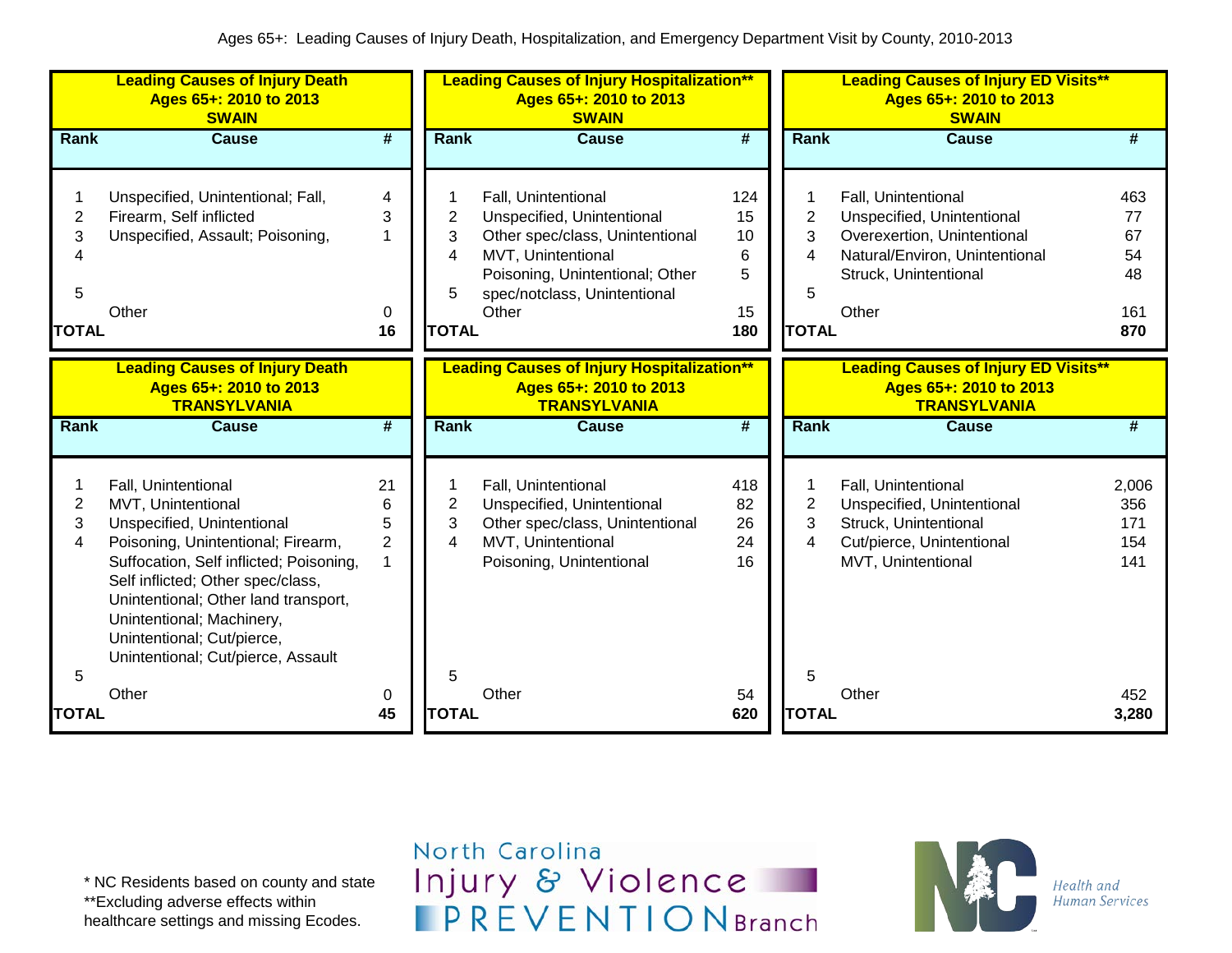| #<br>$\overline{2}$<br>$\mathbf 1$ | <b>Rank</b><br>$\overline{2}$                                                       | <b>Cause</b><br>Fall, Unintentional<br>Unspecified, Unintentional;                                                                              | #<br>28                               | <b>Rank</b>                                                | <b>Cause</b>                                                                                                                                                                             | #                                                 |
|------------------------------------|-------------------------------------------------------------------------------------|-------------------------------------------------------------------------------------------------------------------------------------------------|---------------------------------------|------------------------------------------------------------|------------------------------------------------------------------------------------------------------------------------------------------------------------------------------------------|---------------------------------------------------|
|                                    |                                                                                     |                                                                                                                                                 |                                       |                                                            |                                                                                                                                                                                          |                                                   |
| 0<br>4                             | 3                                                                                   | Unspecified, Assault; Struck,<br>Unintentional; Pedal cyclist, other,<br>Unintentional; Firearm,<br>Unintentional<br>Other                      | $\overline{2}$<br>1<br>0<br>42        | $\overline{2}$<br>3<br>4<br>5                              | Fall, Unintentional<br>Unspecified, Unintentional<br>Natural/Environ, Unintentional<br>Struck, Unintentional; Overexertion,<br>MVT, Unintentional; Cut/pierce,<br>Unintentional<br>Other | 76<br>14<br>9<br>6<br>5<br>11<br>138              |
|                                    |                                                                                     | Ages 65+: 2010 to 2013<br><b>UNION</b>                                                                                                          |                                       |                                                            | <b>Leading Causes of Injury ED Visits**</b><br>Ages 65+: 2010 to 2013<br><b>UNION</b>                                                                                                    |                                                   |
| #                                  | Rank                                                                                | <b>Cause</b>                                                                                                                                    | $\overline{\boldsymbol{H}}$           | Rank                                                       | <b>Cause</b>                                                                                                                                                                             | #                                                 |
| 26<br>15<br>14<br>10<br>3<br>12    | $\overline{2}$<br>3<br>4<br>5                                                       | Fall, Unintentional<br>Unspecified, Unintentional<br>Other spec/class, Unintentional<br>MVT, Unintentional<br>Poisoning, Unintentional<br>Other | 1,010<br>115<br>75<br>65<br>36<br>126 | $\overline{2}$<br>3<br>4<br>5                              | Fall, Unintentional<br>Unspecified, Unintentional<br>MVT, Unintentional<br>Overexertion, Unintentional<br>Cut/pierce, Unintentional<br>Other                                             | 3,100<br>414<br>316<br>255<br>235<br>705<br>5,025 |
|                                    | <b>Leading Causes of Injury Death</b><br>Poisoning, Unintentional; Fire/Burn,<br>98 |                                                                                                                                                 | <b>TOTAL</b><br><b>TOTAL</b>          | <b>Leading Causes of Injury Hospitalization**</b><br>1,427 |                                                                                                                                                                                          | <b>TOTAL</b><br><b>TOTAL</b>                      |

\* NC Residents based on county and state \*\*Excluding adverse effects within

healthcare settings and missing Ecodes.

North Carolina Injury & Violence **IPREVENTIONBranch** 

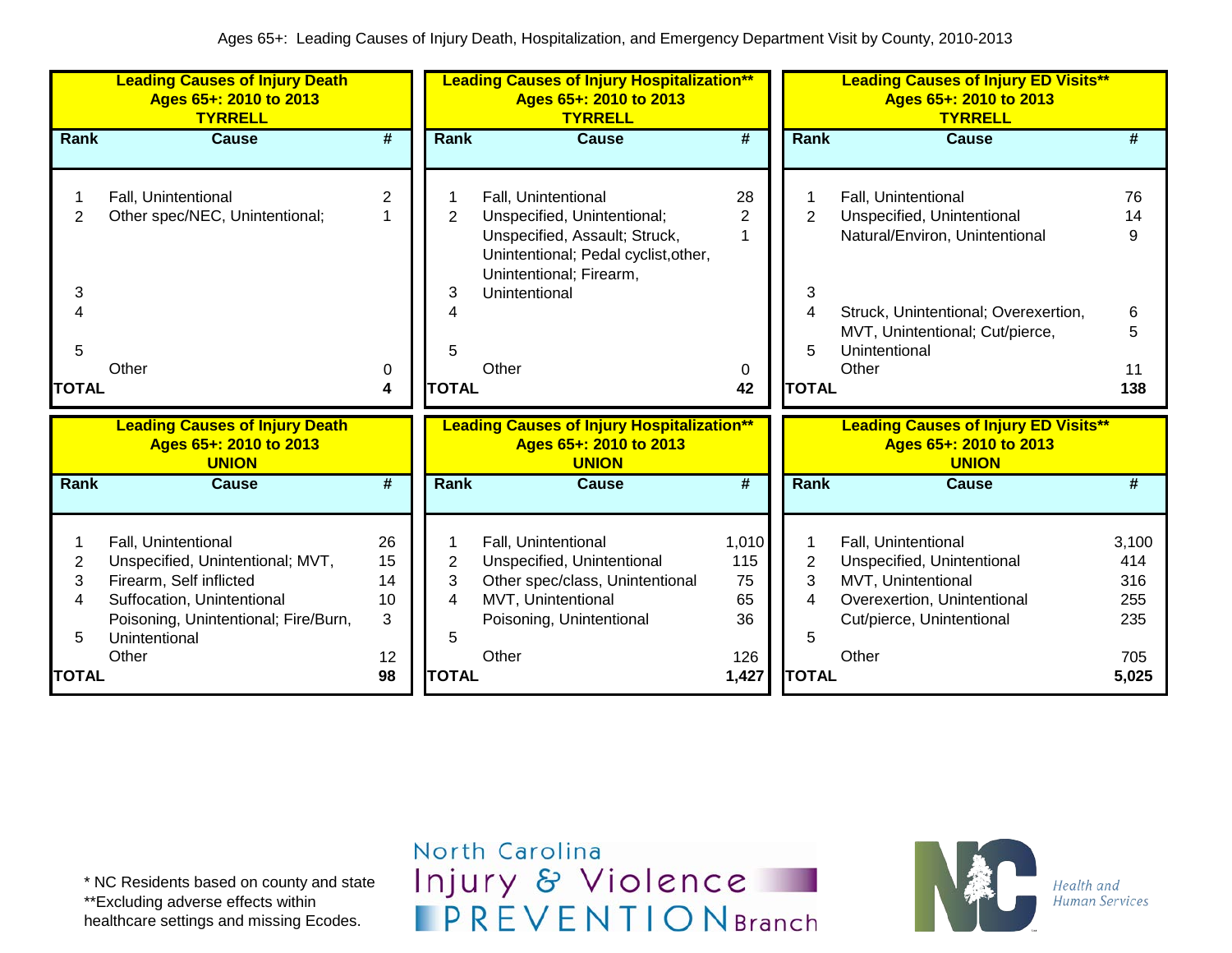|                                  | <b>Leading Causes of Injury Death</b><br>Ages 65+: 2010 to 2013<br><b>VANCE</b>                                                                                                                                      |                                                      |                                  | <b>Leading Causes of Injury Hospitalization**</b><br>Ages 65+: 2010 to 2013<br><b>VANCE</b>                                                     |                                                   |                                  | <b>Leading Causes of Injury ED Visits**</b><br>Ages 65+: 2010 to 2013<br><b>VANCE</b>                                                             |                                                           |
|----------------------------------|----------------------------------------------------------------------------------------------------------------------------------------------------------------------------------------------------------------------|------------------------------------------------------|----------------------------------|-------------------------------------------------------------------------------------------------------------------------------------------------|---------------------------------------------------|----------------------------------|---------------------------------------------------------------------------------------------------------------------------------------------------|-----------------------------------------------------------|
| Rank                             | <b>Cause</b>                                                                                                                                                                                                         | #                                                    | Rank                             | <b>Cause</b>                                                                                                                                    | $\overline{\boldsymbol{t}}$                       | Rank                             | <b>Cause</b>                                                                                                                                      | #                                                         |
| 2<br>3<br>4<br>5<br><b>TOTAL</b> | Fall, Unintentional<br>MVT, Unintentional<br>Suffocation, Unintentional<br>Unspecified, Unintentional; Firearm,<br>Poisoning, Unintentional;<br>Natural/Environ, Unintentional;<br>Fire/Burn, Unintentional<br>Other | 9<br>5<br>4<br>$\overline{2}$<br>0<br>25             | 2<br>3<br>4<br>5<br><b>TOTAL</b> | Fall, Unintentional<br>Unspecified, Unintentional<br>MVT, Unintentional<br>Poisoning, Unintentional<br>Fire/Burn, Unintentional<br>Other        | 387<br>35<br>22<br>13<br>9<br>48<br>514           | 2<br>3<br>4<br>5<br><b>TOTAL</b> | Fall, Unintentional<br>Unspecified, Unintentional<br>MVT, Unintentional<br>Overexertion, Unintentional<br>Natural/Environ, Unintentional<br>Other | 1,033<br>168<br>135<br>113<br>74<br>289<br>1,812          |
|                                  | <b>Leading Causes of Injury Death</b><br>Ages 65+: 2010 to 2013<br><b>WAKE</b>                                                                                                                                       |                                                      |                                  | <b>Leading Causes of Injury Hospitalization**</b><br>Ages 65+: 2010 to 2013<br><b>WAKE</b>                                                      |                                                   |                                  | <b>Leading Causes of Injury ED Visits**</b><br>Ages 65+: 2010 to 2013<br><b>WAKE</b>                                                              |                                                           |
| Rank                             | Cause                                                                                                                                                                                                                | #                                                    | Rank                             | <b>Cause</b>                                                                                                                                    | #                                                 | <b>Rank</b>                      | <b>Cause</b>                                                                                                                                      | #                                                         |
| 2<br>3<br>4<br>5<br><b>TOTAL</b> | Fall, Unintentional<br>MVT, Unintentional<br>Unspecified, Unintentional; Firearm,<br>Suffocation, Unintentional<br>Drowning, Unintentional<br>Other                                                                  | 167<br>37<br>33<br>22<br>$\overline{7}$<br>36<br>335 | 2<br>3<br>4<br>5<br><b>TOTAL</b> | Fall, Unintentional<br>Unspecified, Unintentional<br>Other spec/class, Unintentional<br>Poisoning, Unintentional<br>MVT, Unintentional<br>Other | 4,067<br>609<br>506<br>223<br>215<br>642<br>6,262 | 2<br>3<br>4<br>5<br><b>TOTAL</b> | Fall, Unintentional<br>Unspecified, Unintentional<br>MVT, Unintentional<br>Struck, Unintentional<br>Natural/Environ, Unintentional<br>Other       | 13,335<br>1,642<br>1,258<br>917<br>678<br>2,978<br>20,808 |

\* NC Residents based on county and state \*\*Excluding adverse effects within healthcare settings and missing Ecodes.

North Carolina Injury & Violence **IPREVENTIONBranch** 

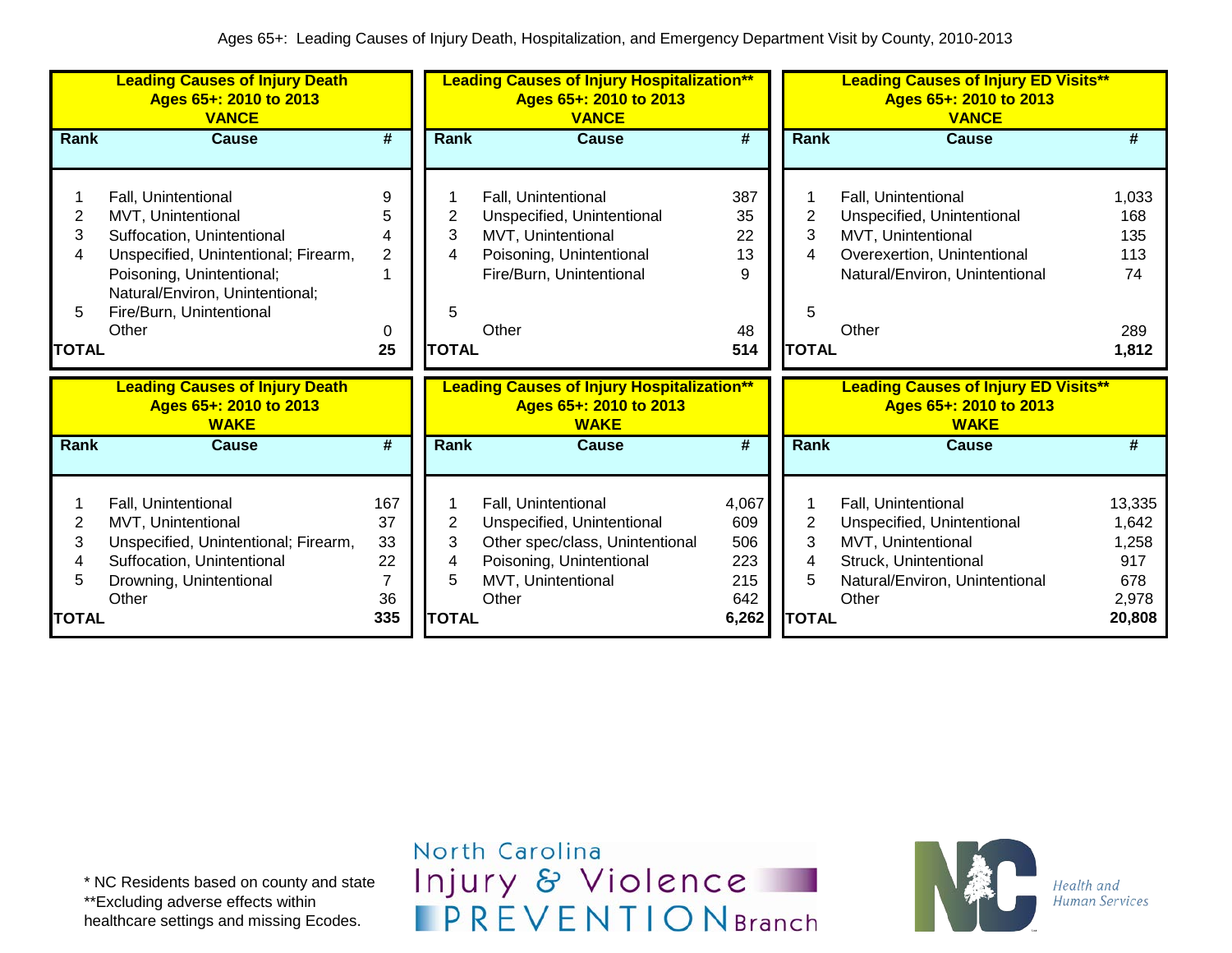|                                  | <b>Leading Causes of Injury Death</b><br>Ages 65+: 2010 to 2013<br><b>WARREN</b>                                           |                                     |                                  | <b>Leading Causes of Injury Hospitalization**</b><br>Ages 65+: 2010 to 2013<br><b>WARREN</b>                                                                                          |                                       |                             | <b>Leading Causes of Injury ED Visits**</b><br>Ages 65+: 2010 to 2013<br><b>WARREN</b>                                                      |                                           |
|----------------------------------|----------------------------------------------------------------------------------------------------------------------------|-------------------------------------|----------------------------------|---------------------------------------------------------------------------------------------------------------------------------------------------------------------------------------|---------------------------------------|-----------------------------|---------------------------------------------------------------------------------------------------------------------------------------------|-------------------------------------------|
| <b>Rank</b>                      | <b>Cause</b>                                                                                                               | #                                   | Rank                             | Cause                                                                                                                                                                                 | #                                     | Rank                        | Cause                                                                                                                                       | #                                         |
| 2<br>3<br>4<br>5<br><b>TOTAL</b> | Fall, Unintentional<br>Unspecified, Unintentional<br>Firearm, Self inflicted<br>Suffocation, Unintentional; Other<br>Other | 6<br>$\overline{2}$<br>0<br>16      | 2<br>3<br>4<br>5<br><b>TOTAL</b> | Fall, Unintentional<br>Unspecified, Unintentional<br>Other spec/class, Unintentional<br>Poisoning, Unintentional;<br>Suffocation, Unintentional;<br>Fire/Burn, Unintentional<br>Other | 142<br>17<br>9<br>5<br>3<br>15<br>199 | 2<br>3<br>5<br><b>TOTAL</b> | Fall, Unintentional<br>Unspecified, Unintentional<br>MVT, Unintentional<br>Struck, Unintentional<br>Overexertion, Unintentional<br>Other    | 487<br>71<br>57<br>44<br>41<br>127<br>827 |
|                                  |                                                                                                                            |                                     |                                  |                                                                                                                                                                                       |                                       |                             |                                                                                                                                             |                                           |
|                                  | <b>Leading Causes of Injury Death</b><br>Ages 65+: 2010 to 2013<br><b>WASHINGTON</b>                                       |                                     |                                  | <b>Leading Causes of Injury Hospitalization**</b><br>Ages 65+: 2010 to 2013<br><b>WASHINGTON</b>                                                                                      |                                       |                             | <b>Leading Causes of Injury ED Visits**</b><br>Ages 65+: 2010 to 2013<br><b>WASHINGTON</b>                                                  |                                           |
| <b>Rank</b>                      | <b>Cause</b>                                                                                                               | #                                   | <b>Rank</b>                      | <b>Cause</b>                                                                                                                                                                          | #                                     | <b>Rank</b>                 | <b>Cause</b>                                                                                                                                | #                                         |
| 2<br>3<br>5                      | MVT, Unintentional<br>Fall, Unintentional<br>Unspecified, Unintentional;<br>Firearm, Self inflicted<br>Other               | 4<br>3<br>$\overline{2}$<br>0<br>12 | 2<br>3<br>4<br>5<br><b>TOTAL</b> | Fall, Unintentional<br>Unspecified, Unintentional<br>Other spec/class, Unintentional<br>Poisoning, Unintentional;<br>Natural/Environ, Unintentional<br>MVT, Unintentional<br>Other    | 89<br>17<br>12<br>5<br>4<br>9<br>141  | 2<br>3<br>5<br><b>TOTAL</b> | Fall, Unintentional<br>Unspecified, Unintentional<br>MVT, Unintentional<br>Struck, Unintentional<br>Natural/Environ, Unintentional<br>Other | 283<br>29<br>25<br>23<br>18<br>66         |

\* NC Residents based on county and state \*\*Excluding adverse effects within healthcare settings and missing Ecodes.

North Carolina Injury & Violence **IPREVENTIONBranch** 

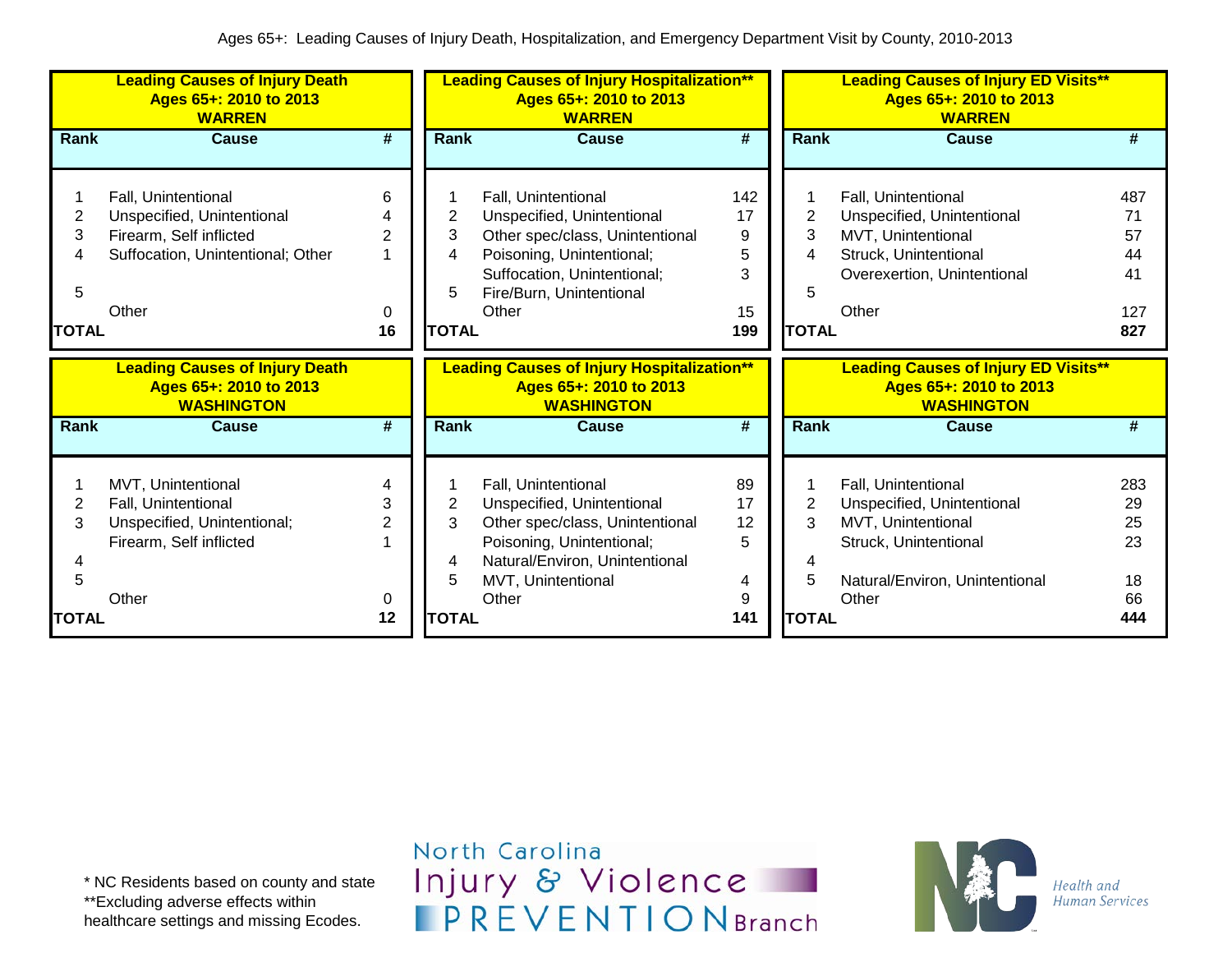|              | <b>Leading Causes of Injury Death</b><br>Ages 65+: 2010 to 2013<br><b>WATAUGA</b> |                             |                | <b>Leading Causes of Injury Hospitalization**</b><br>Ages 65+: 2010 to 2013<br><b>WATAUGA</b> |                             |                | <b>Leading Causes of Injury ED Visits**</b><br>Ages 65+: 2010 to 2013<br><b>WATAUGA</b> |       |
|--------------|-----------------------------------------------------------------------------------|-----------------------------|----------------|-----------------------------------------------------------------------------------------------|-----------------------------|----------------|-----------------------------------------------------------------------------------------|-------|
| <b>Rank</b>  | <b>Cause</b>                                                                      | $\overline{\boldsymbol{r}}$ | Rank           | <b>Cause</b>                                                                                  | $\overline{\boldsymbol{t}}$ | Rank           | <b>Cause</b>                                                                            | #     |
|              |                                                                                   |                             |                |                                                                                               |                             |                |                                                                                         |       |
|              | Fall, Unintentional                                                               | 31                          |                | Fall, Unintentional                                                                           | 405                         |                | Fall, Unintentional                                                                     | 1,421 |
| 2            | Firearm, Self inflicted                                                           | 5                           | 2              | Unspecified, Unintentional                                                                    | 46                          | 2              | Unspecified, Unintentional                                                              | 140   |
| 3            | Unspecified, Unintentional; MVT,                                                  | 4                           | 3              | Poisoning, Unintentional                                                                      | 25                          | 3              | Other spec/class, Unintentional                                                         | 113   |
| 4            | Suffocation, Unintentional                                                        | 3                           | 4              | MVT, Unintentional                                                                            | 16                          | 4              | Struck, Unintentional                                                                   | 102   |
|              | Other spec/NEC, Unintentional;                                                    |                             |                | Struck, Unintentional; Other                                                                  | 14                          |                | MVT, Unintentional                                                                      | 88    |
|              | Other spec/NEC, Self inflicted;                                                   |                             |                | spec/class, Unintentional                                                                     |                             |                |                                                                                         |       |
|              | Natural/Environ, Unintentional;                                                   |                             |                |                                                                                               |                             |                |                                                                                         |       |
|              | Firearm, Unintentional; Drowning,                                                 |                             |                |                                                                                               |                             |                |                                                                                         |       |
| 5            | Unintentional                                                                     |                             | 5              |                                                                                               |                             | 5              |                                                                                         |       |
|              | Other                                                                             | 0                           |                | Other                                                                                         | 48                          |                | Other                                                                                   | 373   |
| <b>TOTAL</b> |                                                                                   | 52                          | <b>TOTAL</b>   |                                                                                               | 568                         | <b>TOTAL</b>   |                                                                                         | 2,237 |
|              | <b>Leading Causes of Injury Death</b>                                             |                             |                | <b>Leading Causes of Injury Hospitalization**</b>                                             |                             |                | <b>Leading Causes of Injury ED Visits**</b>                                             |       |
|              | Ages 65+: 2010 to 2013                                                            |                             |                | Ages 65+: 2010 to 2013                                                                        |                             |                | Ages 65+: 2010 to 2013                                                                  |       |
| Rank         | <b>WAYNE</b><br>Cause                                                             | #                           | Rank           | <b>WAYNE</b><br><b>Cause</b>                                                                  | #                           | Rank           | <b>WAYNE</b><br>Cause                                                                   | #     |
|              |                                                                                   |                             |                |                                                                                               |                             |                |                                                                                         |       |
|              |                                                                                   |                             |                |                                                                                               |                             |                |                                                                                         |       |
| 1            | Fall, Unintentional                                                               | 33                          |                | Fall, Unintentional                                                                           | 884                         |                | Fall, Unintentional                                                                     | 3,583 |
| 2            | MVT, Unintentional                                                                | 13                          | $\overline{c}$ | Unspecified, Unintentional                                                                    | 254                         | $\overline{2}$ | Unspecified, Unintentional                                                              | 686   |
| 3            | Suffocation, Unintentional; Firearm,                                              | 8                           | 3              | Other spec/class, Unintentional                                                               | 50                          | 3              | MVT, Unintentional                                                                      | 416   |
| 4            | Unspecified, Unintentional                                                        | 5                           | 4              | MVT, Unintentional                                                                            | 46                          | 4              | Other spec/class, Unintentional                                                         | 208   |
| 5            | Fire/Burn, Unintentional                                                          | 4                           | 5              | Poisoning, Unintentional                                                                      | 39                          | 5              | Struck, Unintentional                                                                   | 203   |
|              | Other                                                                             | 6                           |                | Other                                                                                         | 103                         |                | Other                                                                                   | 757   |
| <b>TOTAL</b> |                                                                                   | 77                          | <b>TOTAL</b>   |                                                                                               | 1,376                       | <b>TOTAL</b>   |                                                                                         | 5,853 |

\* NC Residents based on county and state \*\*Excluding adverse effects within

healthcare settings and missing Ecodes.

North Carolina Injury & Violence **IPREVENTIONBranch** 

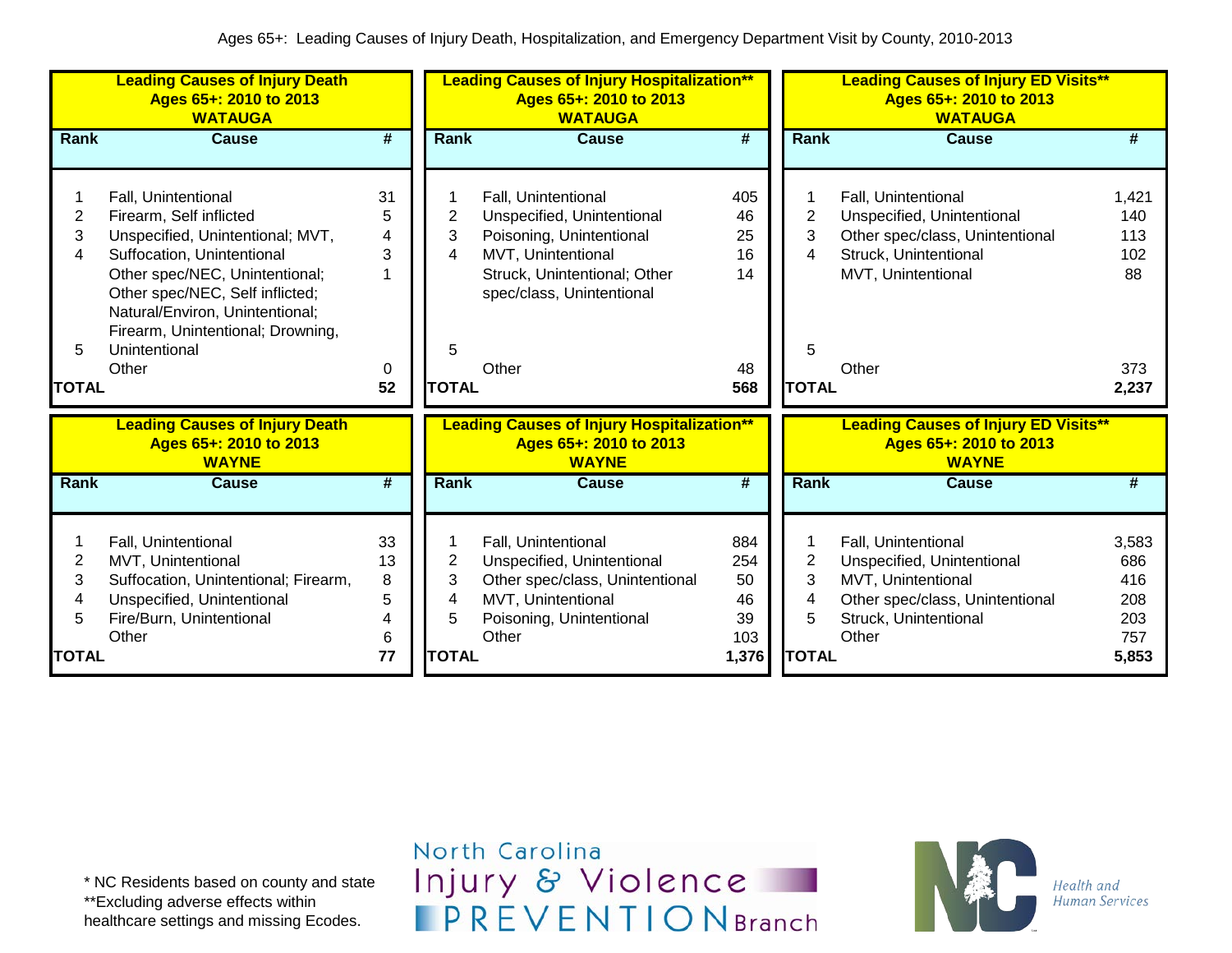|                                                                                  | <b>Leading Causes of Injury Death</b><br>Ages 65+: 2010 to 2013<br><b>WILKES</b>                                                        | <b>Leading Causes of Injury Hospitalization**</b><br>Ages 65+: 2010 to 2013<br><b>WILKES</b> |                                                                                              |                                                                                                                                                 | <b>Leading Causes of Injury ED Visits**</b><br>Ages 65+: 2010 to 2013<br><b>WILKES</b> |                                                                                        |                                                                                                                                               |                                          |  |
|----------------------------------------------------------------------------------|-----------------------------------------------------------------------------------------------------------------------------------------|----------------------------------------------------------------------------------------------|----------------------------------------------------------------------------------------------|-------------------------------------------------------------------------------------------------------------------------------------------------|----------------------------------------------------------------------------------------|----------------------------------------------------------------------------------------|-----------------------------------------------------------------------------------------------------------------------------------------------|------------------------------------------|--|
| <b>Rank</b>                                                                      | <b>Cause</b>                                                                                                                            | #                                                                                            | Rank                                                                                         | <b>Cause</b>                                                                                                                                    | #                                                                                      | Rank                                                                                   | <b>Cause</b>                                                                                                                                  | #                                        |  |
| 2<br>3<br>4<br>5<br><b>TOTAL</b>                                                 | Fall, Unintentional<br>Firearm, Self inflicted<br>MVT, Unintentional<br>Unspecified, Unintentional<br>Fire/Burn, Unintentional<br>Other | 20<br>9<br>8<br>7<br>5<br>13<br>62                                                           | 2<br>3<br>4<br>5<br><b>TOTAL</b>                                                             | Fall, Unintentional<br>Unspecified, Unintentional<br>MVT, Unintentional<br>Poisoning, Unintentional<br>Other spec/class, Unintentional<br>Other | 719<br>75<br>49<br>30<br>28<br>117<br>1,018                                            | 2<br>3<br>4<br>5<br><b>TOTAL</b>                                                       | Fall, Unintentional<br>MVT, Unintentional<br>Unspecified, Unintentional<br>Struck, Unintentional; Other<br>Cut/pierce, Unintentional<br>Other | 472<br>64<br>62<br>25<br>17<br>69<br>734 |  |
| <b>Leading Causes of Injury Death</b><br>Ages 65+: 2010 to 2013<br><b>WILSON</b> |                                                                                                                                         |                                                                                              | <b>Leading Causes of Injury Hospitalization**</b><br>Ages 65+: 2010 to 2013<br><b>WILSON</b> |                                                                                                                                                 |                                                                                        | <b>Leading Causes of Injury ED Visits**</b><br>Ages 65+: 2010 to 2013<br><b>WILSON</b> |                                                                                                                                               |                                          |  |
| Rank                                                                             | <b>Cause</b>                                                                                                                            | #                                                                                            | Rank                                                                                         | <b>Cause</b>                                                                                                                                    | #                                                                                      | <b>Rank</b>                                                                            | <b>Cause</b>                                                                                                                                  | #                                        |  |
| 2<br>3                                                                           | Fall, Unintentional<br>Unspecified, Unintentional;<br>Firearm, Self inflicted                                                           | 31<br>6                                                                                      | $\overline{2}$<br>3                                                                          | Fall, Unintentional<br>Unspecified, Unintentional<br>Other spec/class, Unintentional;<br>MVT, Unintentional                                     | 715<br>84<br>40                                                                        | 2<br>3                                                                                 | Fall, Unintentional<br>Unspecified, Unintentional<br>MVT, Unintentional                                                                       | 2,488<br>335<br>262                      |  |
| 4<br>5                                                                           | Poisoning, Unintentional; Fire/Burn,<br>Unspecified, Assault;<br>Natural/Environ, Unintentional<br>Other                                | 3<br>$\overline{2}$<br>4                                                                     | 4<br>5                                                                                       | Poisoning, Unintentional<br>Natural/Environ, Unintentional<br>Other                                                                             | 18<br>12<br>57                                                                         | 4<br>5                                                                                 | Overexertion, Unintentional<br>Natural/Environ, Unintentional<br>Other                                                                        | 224<br>155<br>482                        |  |
| <b>TOTAL</b>                                                                     |                                                                                                                                         | 75                                                                                           | <b>TOTAL</b>                                                                                 |                                                                                                                                                 | 966                                                                                    | <b>TOTAL</b>                                                                           |                                                                                                                                               | 3,946                                    |  |

North Carolina Injury & Violence **IPREVENTIONBranch**